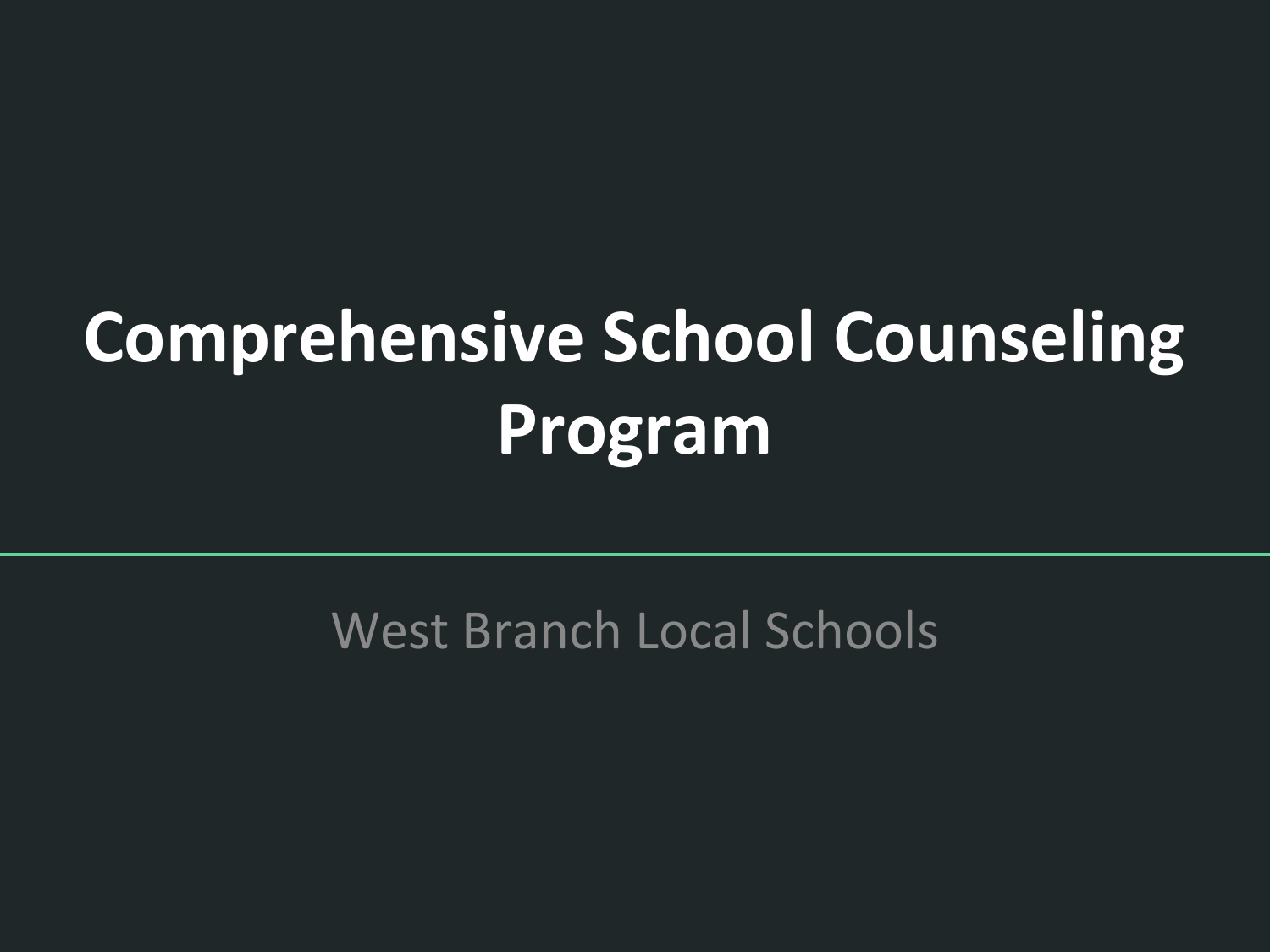## **School Counseling Leadership Team**

- Micki Egli, Director of Special Services
- Jana Stitle, WBHS School Counselor
- Kenneth Harris, WBHS School Counselor
- Stephanie Ruark, WBMS School Counselor
- Amanda Davis, WBMS School Counselor
- Lisa Tornincasa, Damascus & Knox Elementary School Counselor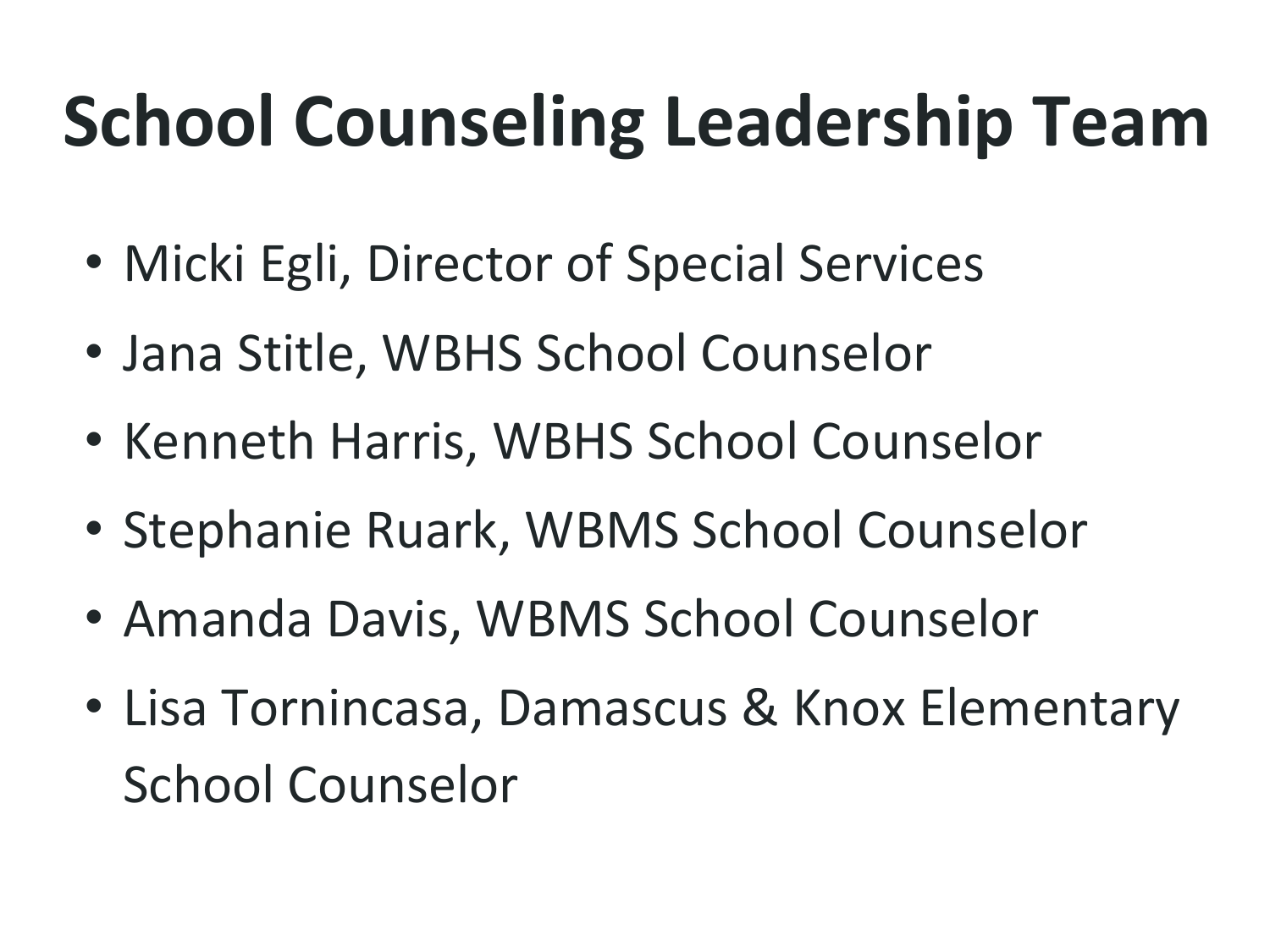## **Table of Contents**

| $\bullet$ |                                                                                                                    |  |
|-----------|--------------------------------------------------------------------------------------------------------------------|--|
| $\bullet$ |                                                                                                                    |  |
| $\bullet$ |                                                                                                                    |  |
| $\bullet$ | Roles of a School Counselor                                                                                        |  |
|           |                                                                                                                    |  |
| $\bullet$ |                                                                                                                    |  |
|           | <b>School Counseling Program Focus Areas</b>                                                                       |  |
|           |                                                                                                                    |  |
|           | Elementary School Curriculum, Individual Student Planning, and Responsive Services9-12<br>$\overline{\phantom{0}}$ |  |
|           | Middle School Curriculum, Individual Student Planning, and Responsive Services13-16                                |  |
|           | High School Curriculum, Individual Student Planning, and Responsive Services17-20                                  |  |
| $\bullet$ |                                                                                                                    |  |
| $\bullet$ | <b>Evaluation and Data</b>                                                                                         |  |
|           |                                                                                                                    |  |
| $\bullet$ | ASCA National Standards for Academic, Career, and Personal/Social Development24                                    |  |
| $\bullet$ |                                                                                                                    |  |
| $\bullet$ | West Branch School Counseling Program Action Plans                                                                 |  |
|           |                                                                                                                    |  |
|           |                                                                                                                    |  |
|           |                                                                                                                    |  |
| $\bullet$ | Appendices                                                                                                         |  |
|           |                                                                                                                    |  |
|           |                                                                                                                    |  |
|           |                                                                                                                    |  |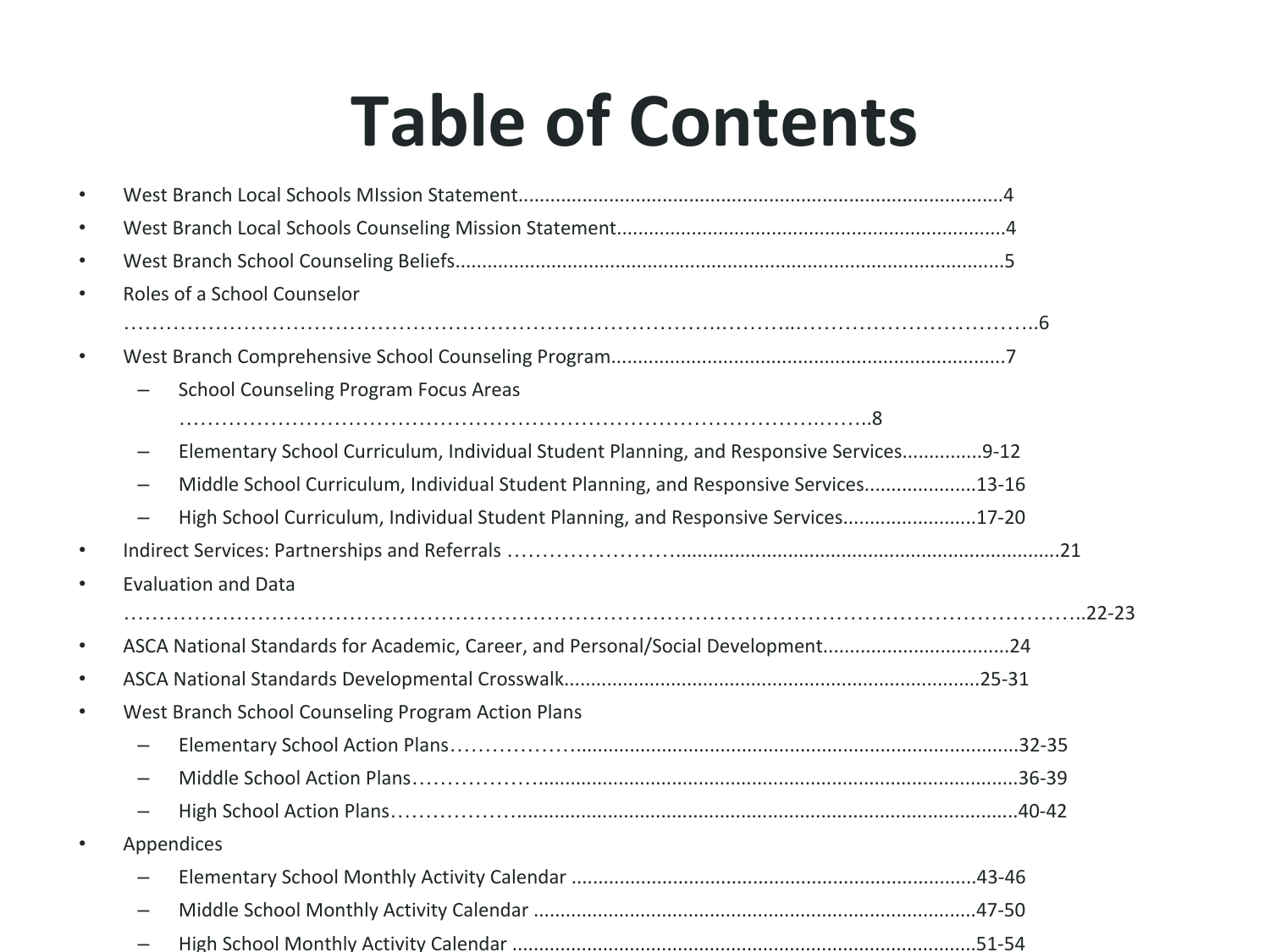## **WBLS District Mission Statement**

The West Branch School District, in partnership with the community and the home, will provide educational experiences that enable every student to become:

- A responsible citizen
- An efficient information-seeker
- An informed decision-maker
- A proficient problem-solver
- A versatile communicator

Every school will offer innovative curricular programs that accommodate individual learning styles and enhance personal character as students prepare to contribute to life in the 21st century. In pursuing our mission, we will continue to create pride in self, family, and community. West Branch High School building mission is that reading, writing, and problem solving across the curriculum will prepare all learners for their tomorrow, today.

## **WBLS Counseling Mission Statement**

The mission of the counselors of the West Branch Local Schools is to provide high quality, comprehensive school counseling services to all students. Our programs are designed to help all students develop and enhance their academic, social, career, and personal strengths in order to become responsible and productive citizens. There is a commitment to individual uniqueness and the maximum development of human potential. Through the skillful use of strategic, timely, and personal interventions, counselors customize educational experiences in order to enhance capabilities, close achievement gaps among high and low performing groups and support positive choices.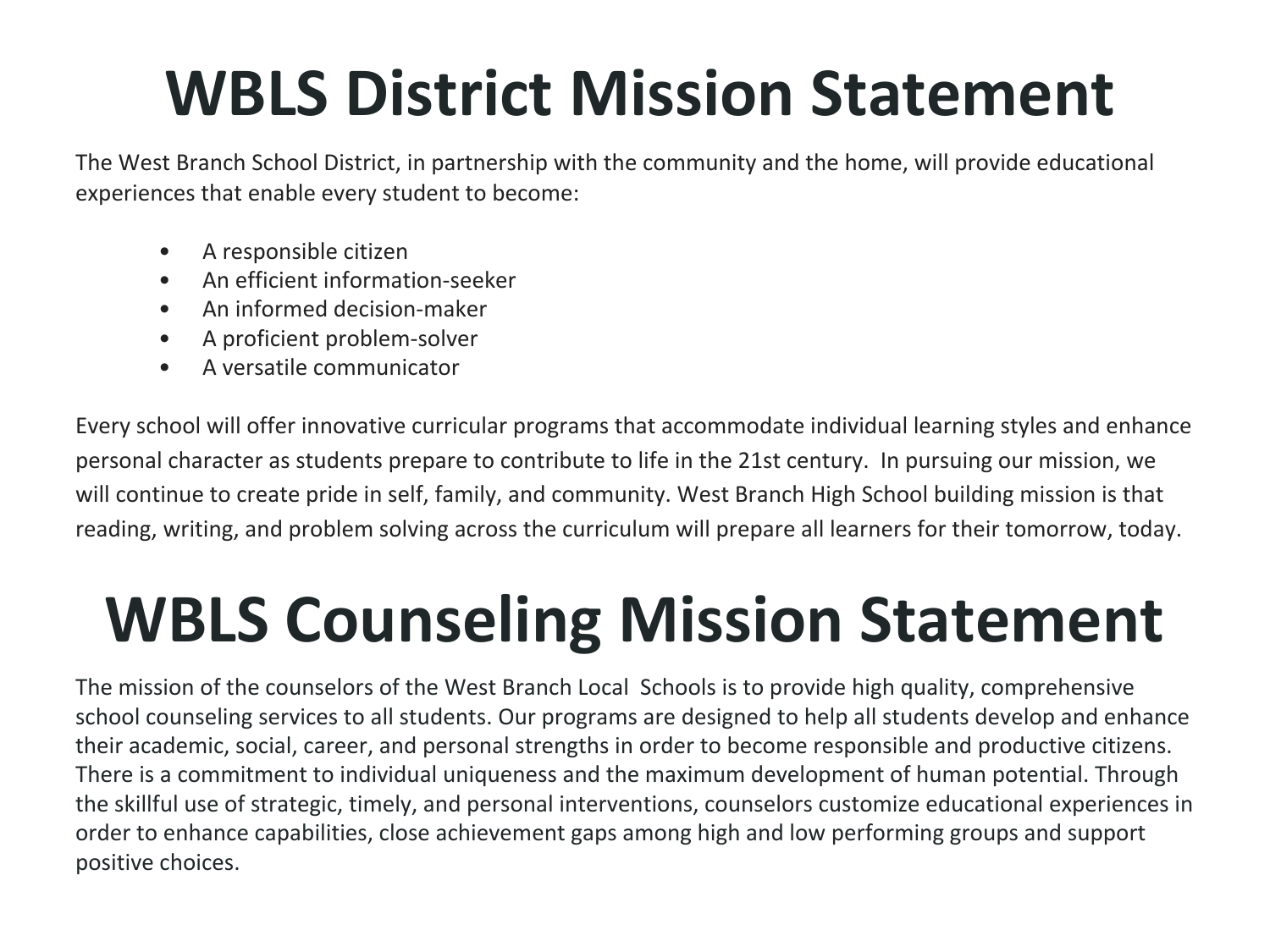## **West Branch School Counseling Beliefs**

The School Counseling Program is based on developmental concepts and theories and recognizes the strengths of each individual. The program is preventative and proactive; it encourages students, staff, and community to appreciate the contributions, rights, and responsibilities of themselves and others.

The school counselors in West Branch Local Schools believe:

- 1. All students can achieve at high levels.
- 2. Every student is valuable and is treated with dignity and respect.
- 3. All students will have access to high quality school counseling services, provided by a full-time licensed, professional school counselor.
- 4. All students' ethnic, cultural, racial differences are considered in the design and delivery of school counseling services.
- 5. All students can expect that school is a safe and nurturing environment.

The West Branch Local Schools Comprehensive School Counseling Program:

- 1. Is an integral part of the total educational process of the West Branch Local Schools.
- 2. Is planned, coordinated, managed, and evaluated by the school counselors.
- 3. Is available to all students to assist them with personal-social, educational, and career counseling needs.
- 4. Stimulates student learning.
- 5. Encourages supportive, positive parental involvement in the schools.

6. Helps build a positive school environment by encouraging collaboration among counselors, teachers, administrators, parents and the community to further student achievement.

7. Is continuously refined and improved through systematic review and evaluation of student performance data.

All counselors in the West Branch Local Schools:

- 1. Are guided by the Ethical Standards of American School Counseling Association and the Ohio Standards for School Counselors as adopted by the State Board of Education of Ohio in October 2015.
- 2. Engage in scholarly professional development activities.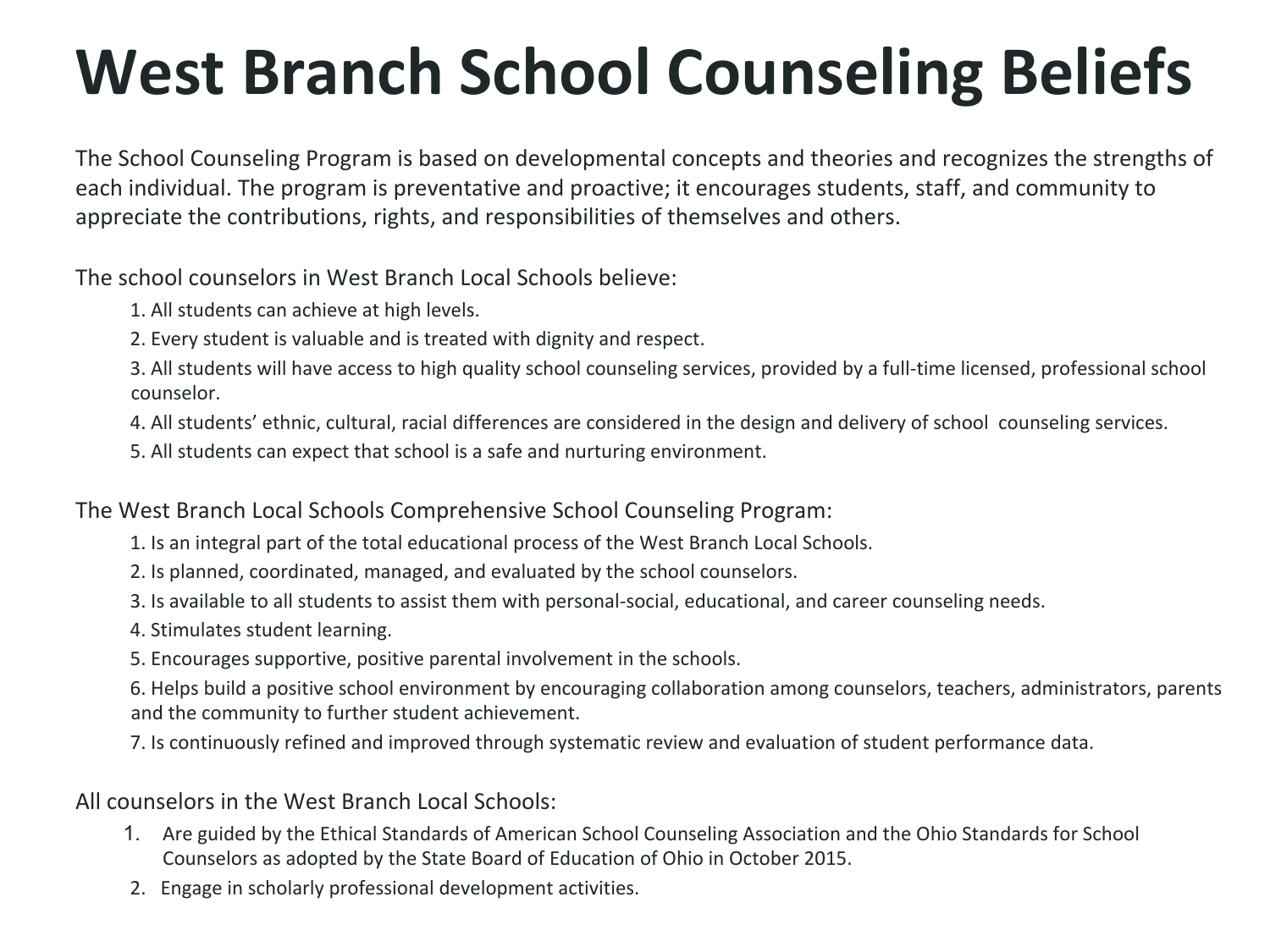## **Roles of a School Counselor**

### **LEADERSHIP AND ADVOCACY**

School counselors at West Branch Local Schools lead efforts to advocate for programs, policies and practices that support an equitable, safe, inclusive and positive learning environment for all students. We hold a unique role in schools, as leaders and advocates for the well-being of the whole child - including students' academic, career and social/emotional development. School counselors have a big picture view of the school community and span of student development and growth. In this role, we work as dedicated professionals who provide leadership and advocacy for the development, implementation and management of the comprehensive school counseling program. Through our ongoing collaborations with students, parents/guardians, families, school administrators and personnel, school counselors contribute to a caring school culture.

#### **PROFESSIONAL RESPONSIBILITY, KNOWLEDGE AND GROWTH**

School counselors at West Branch Local Schools adhere to the ethical standards of the profession and engage in ongoing professional learning with a focus on supporting students' academic, career and social/emotional development. To this end, we seek learning opportunities specifically designed to increase relevant knowledge and enhance essential skills. To ensure our own effectiveness, we engage ourselves in a continuous process of reflective analysis, professional goal setting, self-assessment, learning and growth.

#### **COMPREHENSIVE SCHOOL COUNSELING PROGRAM PLAN**

School counselors at West Branch Local Schools have collaboratively envisioned a plan for our comprehensive school counseling program which is developmental, preventative and responsive, and in alignment with West Branch Local School's goals and mission.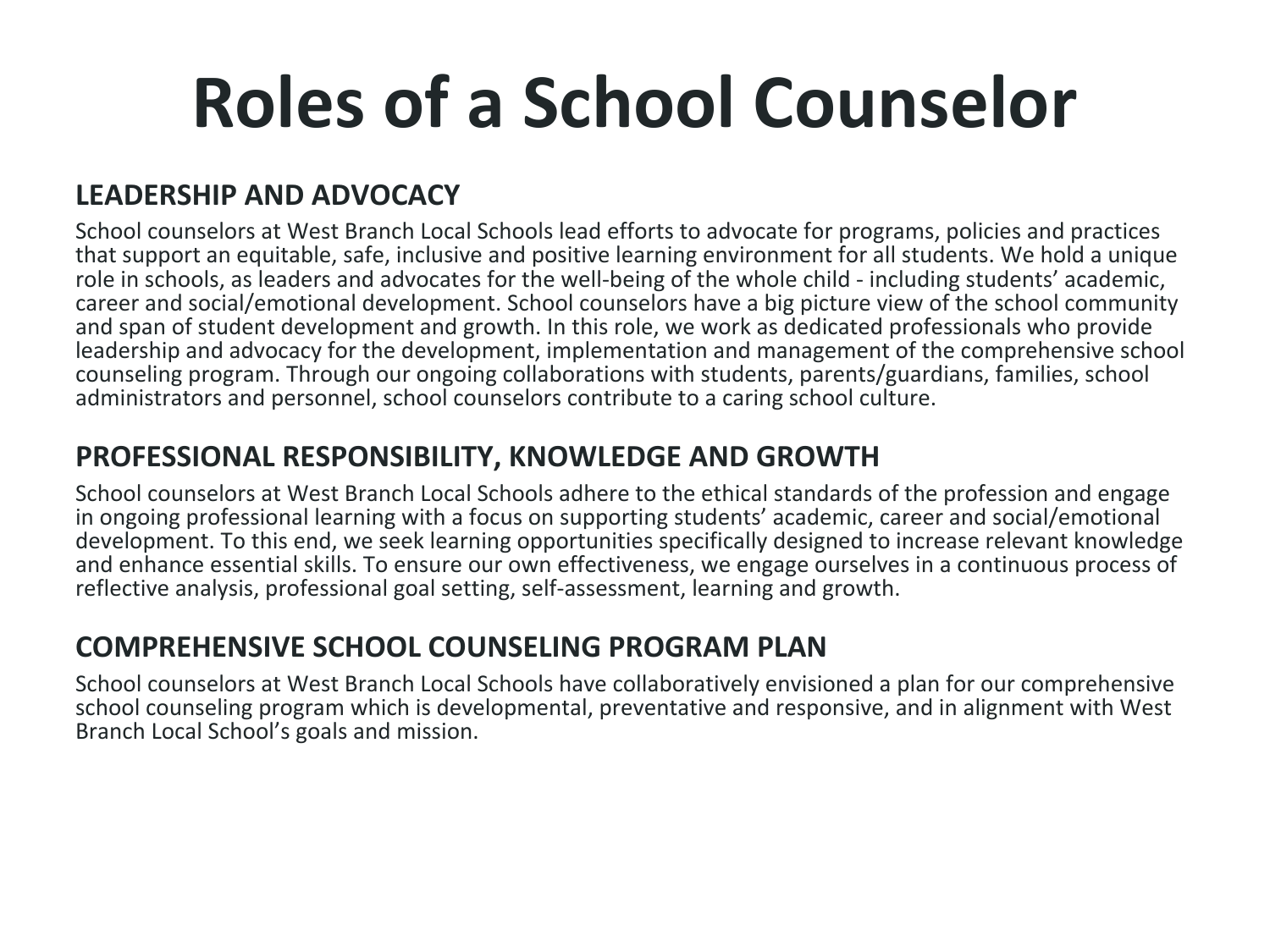# **West Branch Comprehensive School Counseling Program Plan**

**The WBLS Comprehensive School Counseling Program is a data-driven, preventative and responsive plan that is developmentally appropriate for each student, and aligns with research, national models and effective**  practices. It includes four components:<br>
1) The School Counseling Core<br>
2) Individual Student Planning<br>
3) Responsive Services<br>
4) System Support

- **1) The School Counseling Core Curriculum**
- **2) Individual Student Planning**
- **3) Responsive Services**
- **4) System Support**

**The School Counseling Core Curriculum** is a plan of structured lessons or activities designed to build students' knowledge and skills as appropriate on the developmental continuum. This may be done through classroom instruction, group activities, and parent workshops and instruction.

**Individual Student Planning** is when a school counselor assists students individually in understanding, monitoring and managing their development, and coordinates activities designed to help students with their goals and plans.

**Responsive Services** or interventions are provided by the school counselors to meet students' immediate needs and concerns or to respond to specific problems that affect social/emotional or academic development. This includes crisis response, consulting with and referring to outside resources, peer facilitation, etc.

**System Support** includes those management activities needed to assure the implementation and ongoing evaluation of a high quality, developmental, comprehensive school counseling program. This includes professional development, collaborations and teaming, and data analysis.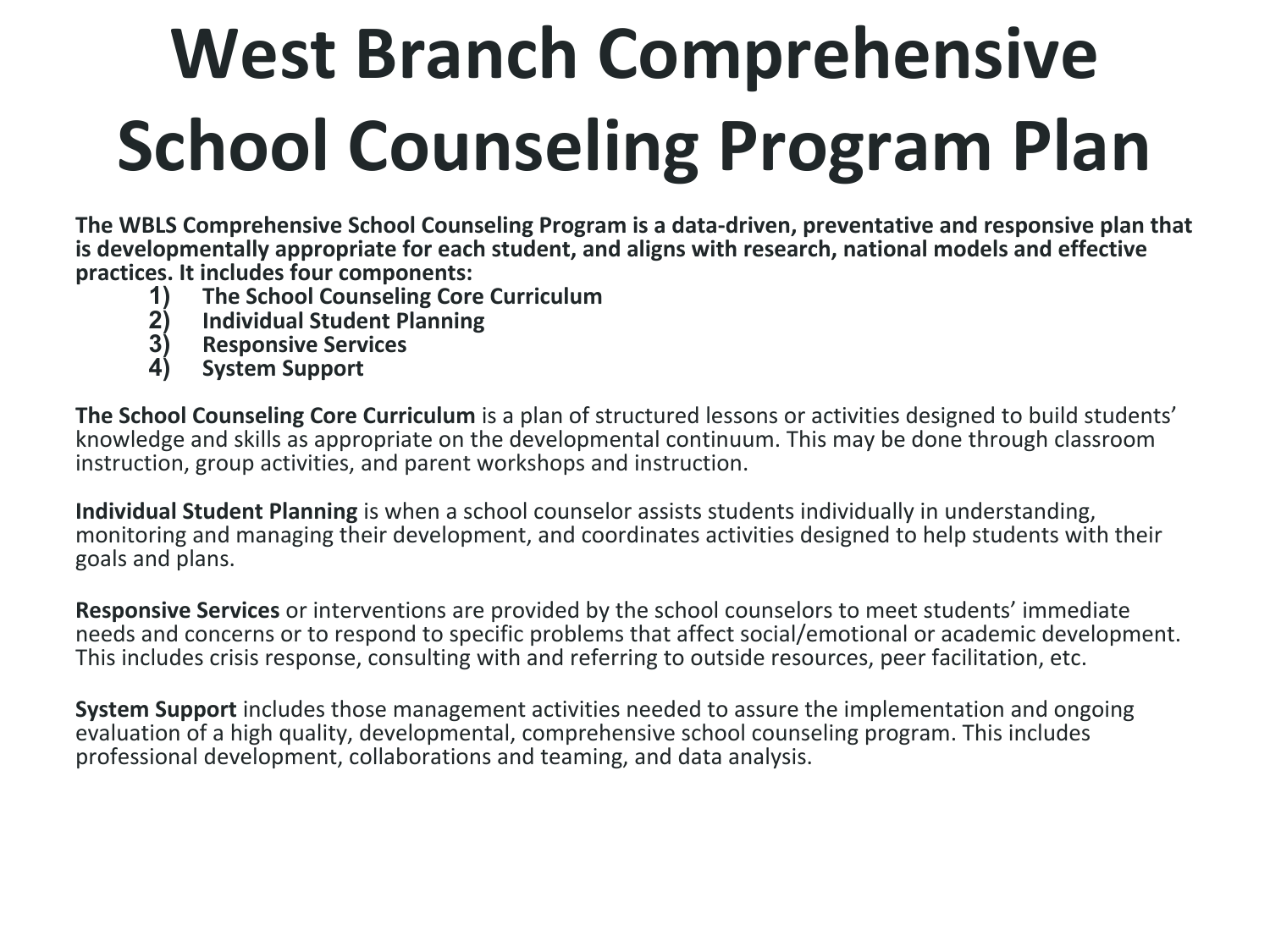## **School Counseling Program Focus Areas**

| <b>K-4 FOCUS AREAS</b>                                                                                                                        | <b>5-8 FOCUS AREAS</b>                                                                                    | <b>9-12 FOCUS AREAS</b>                                                                                                                       |
|-----------------------------------------------------------------------------------------------------------------------------------------------|-----------------------------------------------------------------------------------------------------------|-----------------------------------------------------------------------------------------------------------------------------------------------|
| Elementary school years are<br>the entry level for students<br>to participate in the school<br>counseling program.<br>Learning is focused on: | Middle school years allow<br>students to continue<br>awareness activities, and<br>learning is focused on: | High school years encourage<br>continued awareness and<br>exploration activities,<br>learning is focused on skill<br>development and planning |
| • Increasing Self-Awareness                                                                                                                   | • Improving Academic<br>Self-Efficacy                                                                     | activities, and learning is<br>focused on:                                                                                                    |
| • Increasing Social Skills                                                                                                                    | • Understanding Self and the<br><b>Career Exploration Process</b>                                         | • Transitioning to Post-<br><b>Secondary Education or</b>                                                                                     |
| • Learning Safety Skills                                                                                                                      | • Respecting Self and Others                                                                              | career field                                                                                                                                  |
| • Developing Self-Efficacy                                                                                                                    | • Establishing Effective<br>Relationships                                                                 | • Improving Academic<br>Self-Efficacy                                                                                                         |
|                                                                                                                                               |                                                                                                           | • Respecting Self and Others                                                                                                                  |
|                                                                                                                                               |                                                                                                           | • Relating School to Life                                                                                                                     |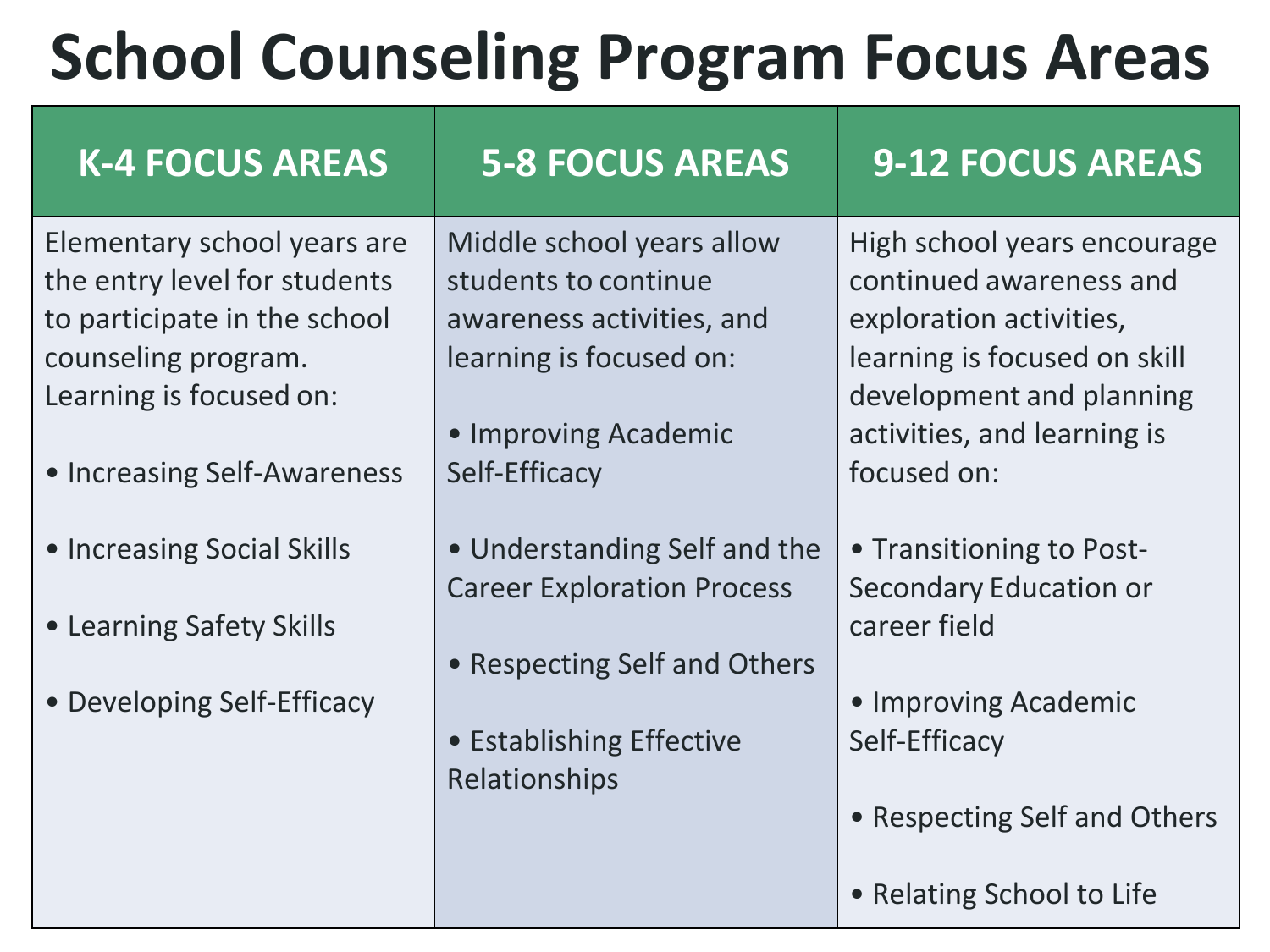| <b>ELEMENTARY SCHOOL COUNSELING</b><br><b>CURRICULUM</b> | <b>CORE</b>                                                                                       | $\mathsf K$  | $\overline{\mathbf{1}}$ | $\overline{2}$ | $\overline{\mathbf{3}}$ | 4       |
|----------------------------------------------------------|---------------------------------------------------------------------------------------------------|--------------|-------------------------|----------------|-------------------------|---------|
| teaching the school guidance curriculum.                 | CLASSROOM INSTRUCTION: School counselors instruct, cooperatively-teach, and provide assistance in |              |                         |                |                         |         |
| Introduction to School and Counselor                     |                                                                                                   | $\mathsf{X}$ | X                       | X              | X                       | X       |
| <b>Bullying</b>                                          |                                                                                                   | $\mathsf{X}$ | X                       | $\sf X$        | X                       | $\sf X$ |
| <b>Growth Mindset</b>                                    |                                                                                                   | $\mathsf{X}$ | $\sf X$                 | $\sf X$        | X                       | $\sf X$ |
| Friendship                                               |                                                                                                   | $\mathsf{X}$ | $\sf X$                 |                |                         |         |
| <b>Career Awareness</b>                                  |                                                                                                   | $\mathsf{X}$ | X                       | X              | X                       | X       |
|                                                          |                                                                                                   |              |                         |                |                         |         |
|                                                          |                                                                                                   |              |                         |                |                         |         |
|                                                          |                                                                                                   |              |                         |                |                         |         |
|                                                          |                                                                                                   |              |                         |                |                         |         |
|                                                          |                                                                                                   |              |                         |                |                         |         |
|                                                          |                                                                                                   |              |                         |                |                         |         |
|                                                          |                                                                                                   |              |                         |                |                         |         |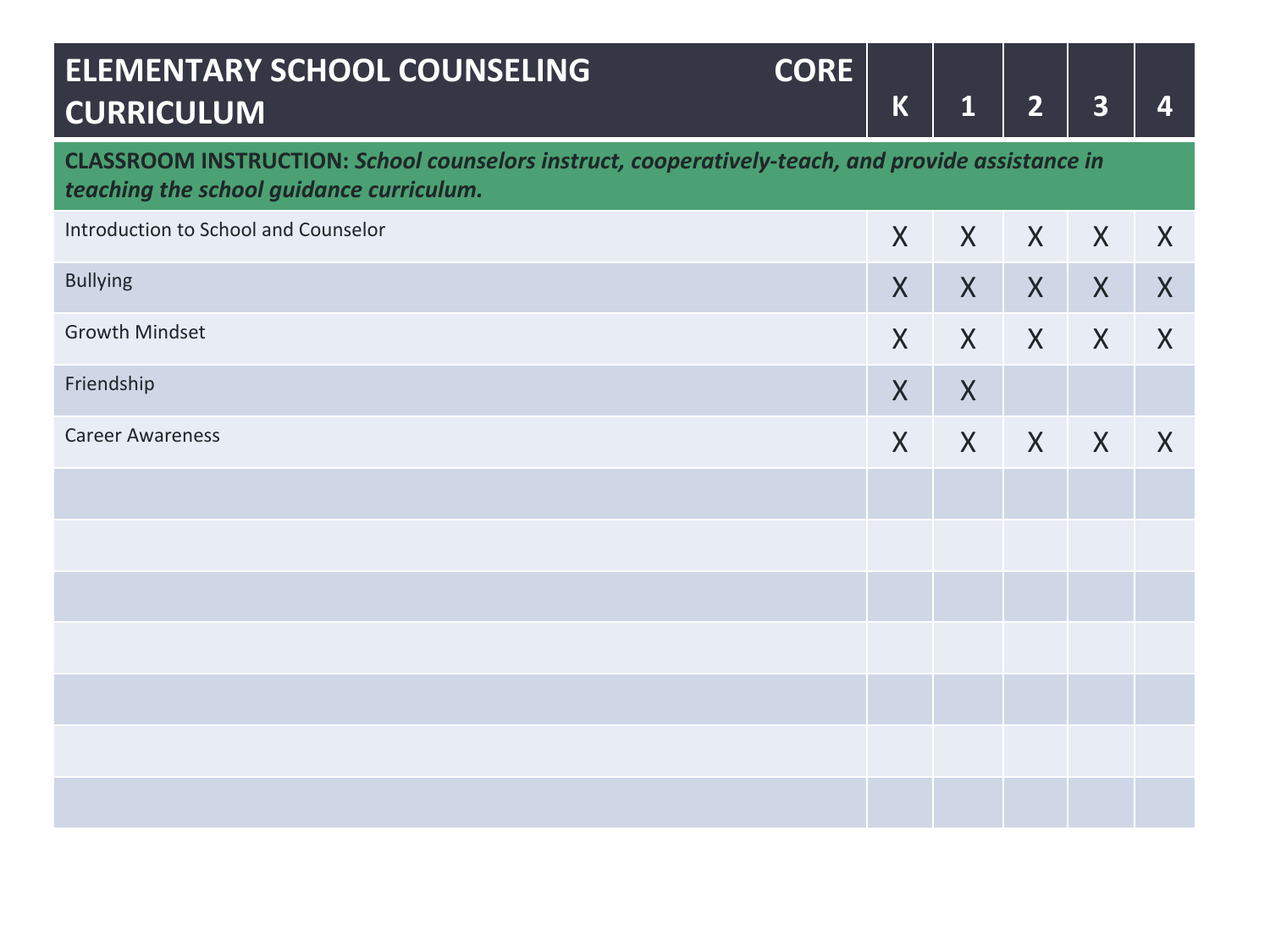| <b>CORE</b><br><b>ELEMENTARY SCHOOL COUNSELING</b><br><b>CURRICULUM (Cont.)</b>                                                                                    | K            | $\overline{\mathbf{1}}$ | $\overline{2}$ | 3            | 4            |  |  |  |
|--------------------------------------------------------------------------------------------------------------------------------------------------------------------|--------------|-------------------------|----------------|--------------|--------------|--|--|--|
| <b>INTERDISCIPLINARY CURRICULUM DEVELOPMENT: School counselors participate on interdisciplinary teams</b><br>to develop and to refine curriculum in content areas. |              |                         |                |              |              |  |  |  |
| Collaborate at Counselor, Coach, Psych, & Coordinator Meetings                                                                                                     | X            | $\mathsf{X}$            | $\mathsf{X}$   | $\mathsf{X}$ | $\mathsf{X}$ |  |  |  |
| Grade Level Student Data Days                                                                                                                                      | X            | X                       | $\sf X$        | $\mathsf{X}$ | $\mathsf{X}$ |  |  |  |
| <b>Building Leadership Team</b>                                                                                                                                    | $\mathsf{X}$ | $\sf X$                 | $\mathsf{X}$   | $\mathsf{X}$ | X            |  |  |  |
| <b>Staff meeting</b>                                                                                                                                               | $\mathsf{X}$ | $\mathsf{X}$            | $\mathsf{X}$   | $\mathsf{X}$ | X            |  |  |  |
| Grade Level meetings                                                                                                                                               | $\mathsf{X}$ | $\mathsf{X}$            | $\mathsf{X}$   | $\mathsf{X}$ | X            |  |  |  |
| <b>GROUP ACTIVITIES: School counselors conduct planned small groups outside the classroom to respond to</b><br>students' identified needs or interests.            |              |                         |                |              |              |  |  |  |
| Welcome Wagon                                                                                                                                                      | X            | $\mathsf{X}$            | $\mathsf{X}$   | X            | X            |  |  |  |
| Friendship                                                                                                                                                         | $\mathsf{X}$ | $\sf X$                 | X              | $\mathsf{X}$ | X            |  |  |  |
| Anger Management                                                                                                                                                   | X            | $\mathsf{X}$            | $\mathsf{X}$   | $\mathsf{X}$ | X            |  |  |  |
| <b>Divorce</b>                                                                                                                                                     | X            | $\mathsf{X}$            | $\mathsf{X}$   | X            | X            |  |  |  |
| Mentoring                                                                                                                                                          |              |                         |                | X            | X            |  |  |  |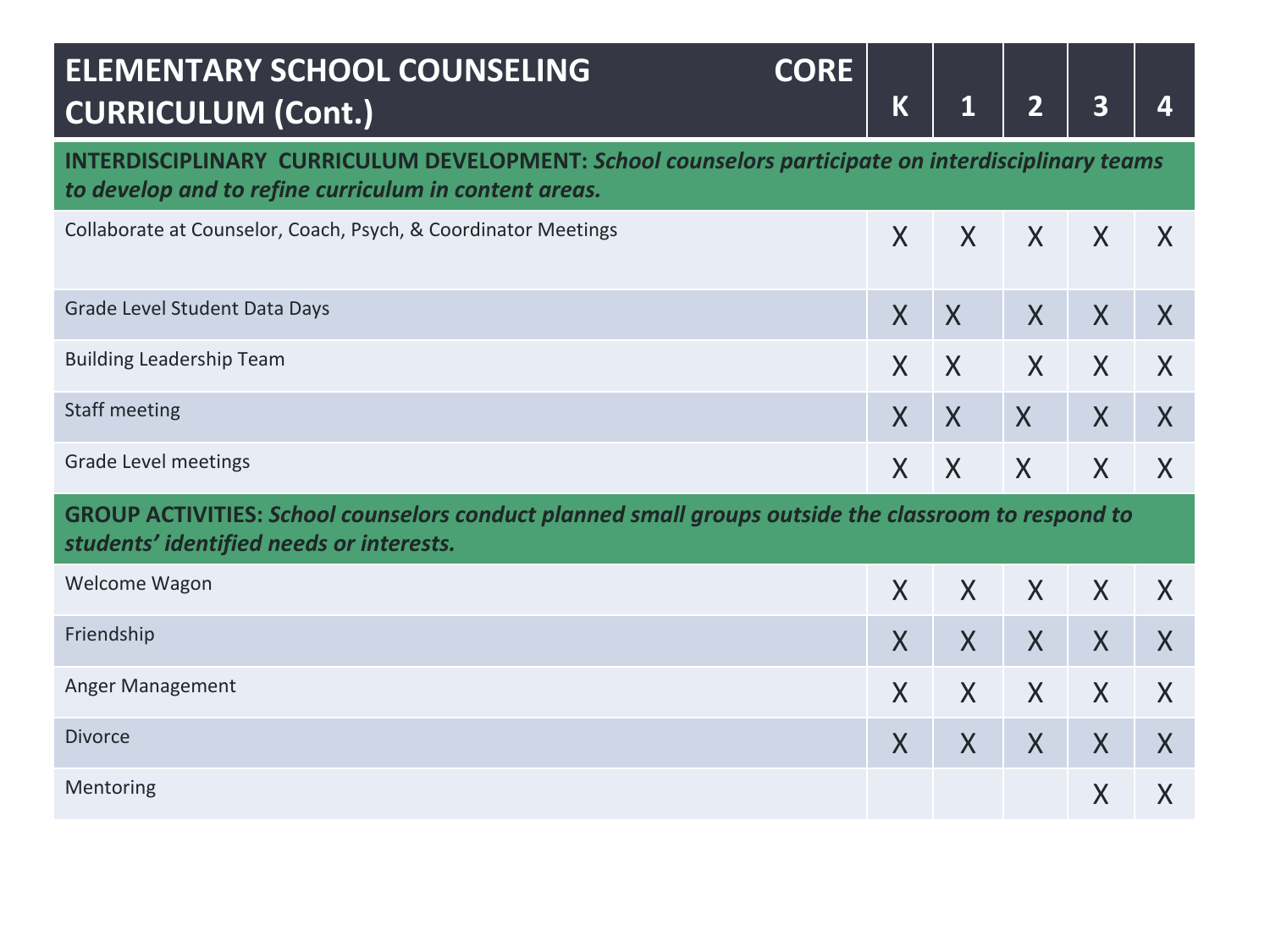## **ELEMENTARY SCHOOL COUNSELING INDIVIDUAL STUDENT PLANNING K 1 2 3 4**

**PARENT WORKSHOPS & INSTRUCTION:** *School counselors conduct workshops and informational sessions for parents or guardians to address the needs of the school community and to implement the school guidance curriculum.*

| <b>Orientation Night</b>  | X X X X X X         |  |  |
|---------------------------|---------------------|--|--|
| Coffee with the Counselor | $X$ $X$ $X$ $X$ $X$ |  |  |
| Kindergarten Screening    |                     |  |  |

**INDIVIDUAL & SMALL-GROUP APPRAISAL:** *School counselors work with students analyzing and evaluating students' abilities, interests, skills, and achievement. Test information and other data are often used as the basis for helping students develop immediate and long-range plans.*

| Self evaluation in group counseling | $X$ $X$ $X$ $X$ $X$ $X$ |  |  |
|-------------------------------------|-------------------------|--|--|
| Pre and Post testing                | X X X X X               |  |  |
|                                     |                         |  |  |

**INDIVIDUAL & SMALL-GROUP ASSESSMENT:** *School counselors advise students using personal/social, educational, career, and labor market information in planning personal, educational, and occupational goals.*

| Individual & Small Group Counseling Sessions as needed for Time<br>Management, Anxiety, Depression, Learning Style, etc.                        | $X$ $X$ $X$ $X$ $X$ |  |  |
|-------------------------------------------------------------------------------------------------------------------------------------------------|---------------------|--|--|
| Analyze Eligibility for Student Awards & Educational Opportunities (i.e.<br>Warrior Ticket Awards, Student of the Month, Winning Warrior, etc.) | $X$ $X$ $X$ $X$ $X$ |  |  |
|                                                                                                                                                 |                     |  |  |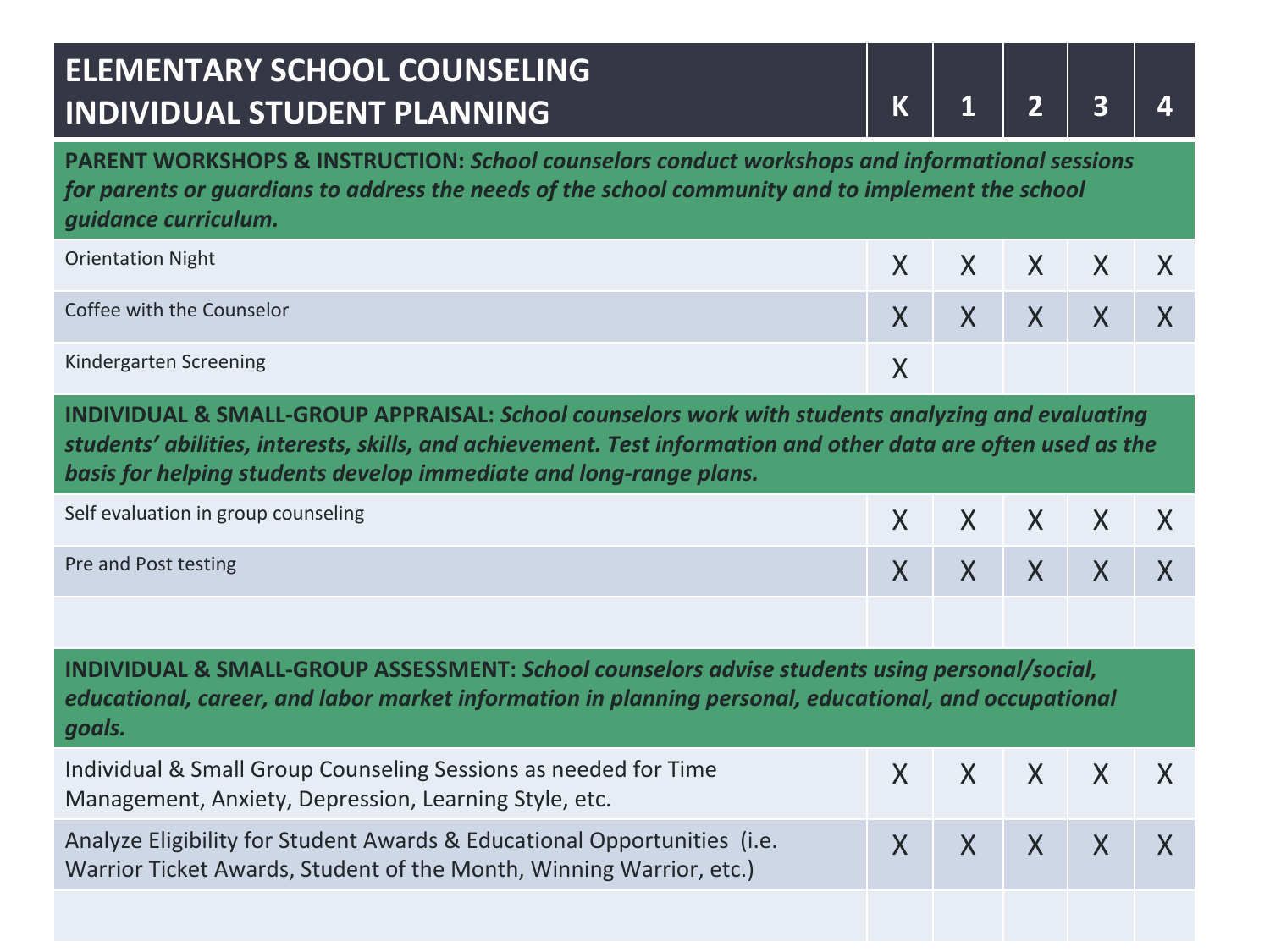| <b>ELEMENTARY SCHOOL COUNSELING</b><br><b>RESPONSIVE SERVICES</b>                                                                                                                                                               | $\mathsf K$  | $\overline{\mathbf{1}}$ | $\overline{2}$ | 3       | 4                |  |  |  |  |
|---------------------------------------------------------------------------------------------------------------------------------------------------------------------------------------------------------------------------------|--------------|-------------------------|----------------|---------|------------------|--|--|--|--|
| <b>CONSULTATION: School counselors consult with parents, colleagues, and community agencies regarding</b><br>strategies to help students and families. School counselors serve as student advocates.                            |              |                         |                |         |                  |  |  |  |  |
| Colleagues & Parents: ETR, IEP, 504, RtI, Gifted, TBT Data Meetings                                                                                                                                                             | $\mathsf{X}$ | $\sf X$                 | $\mathsf{X}$   | X       | X                |  |  |  |  |
| Community Agencies: Alta Behavioral Healthcare, Pathways, Linkages,<br>Belmont Pines, Damascus Friends Church, Children Services, Job &<br>Family Services, MCJJC, etc.                                                         | $\mathsf{X}$ | X                       | $\mathsf{X}$   | X       | X                |  |  |  |  |
| INDIVIDUAL & SMALL-GROUP COUNSELING: Counseling is provided in a small group or on an individual<br>basis for students expressing difficulties dealing with relationships, personal concerns, or normal<br>developmental tasks. |              |                         |                |         |                  |  |  |  |  |
| Individual & Small Group Counseling Sessions as needed                                                                                                                                                                          | $\sf X$      | $\mathsf{X}$            | $\mathsf{X}$   | X       | X                |  |  |  |  |
| CRISIS COUNSELING: Counseling, comfort, and support are provided to students and families facing<br>traumatic situations. School-based crisis response is offered onsite and is timely in nature.                               |              |                         |                |         |                  |  |  |  |  |
| Individual & Small Group Counseling Sessions as needed                                                                                                                                                                          | X            | $\mathsf{X}$            | $\mathsf{X}$   | $\sf X$ | X                |  |  |  |  |
| Conduct screenings for risk-factors of suicide and other mental health                                                                                                                                                          | X            | $\mathsf{X}$            | $\mathsf{X}$   | X       | X                |  |  |  |  |
| Follow the WBLS Crisis Protocol                                                                                                                                                                                                 | X            | X                       | X              | X       | $\boldsymbol{X}$ |  |  |  |  |
| REFERRALS: School counselors use referral sources to address concerns such as suicidal ideation, violence,<br>abuse, depression, anxiety, and family difficulties.                                                              |              |                         |                |         |                  |  |  |  |  |
| Community Agencies: Alta Behavioral Healthcare, Pathways, Linkages,<br>Belmont Pines, Damascus Friends Church, Children Services, Job &<br>Family Services, MCJJC, etc.                                                         | $\mathsf{X}$ | $\mathsf{X}$            | $\mathsf{X}$   | X       | X                |  |  |  |  |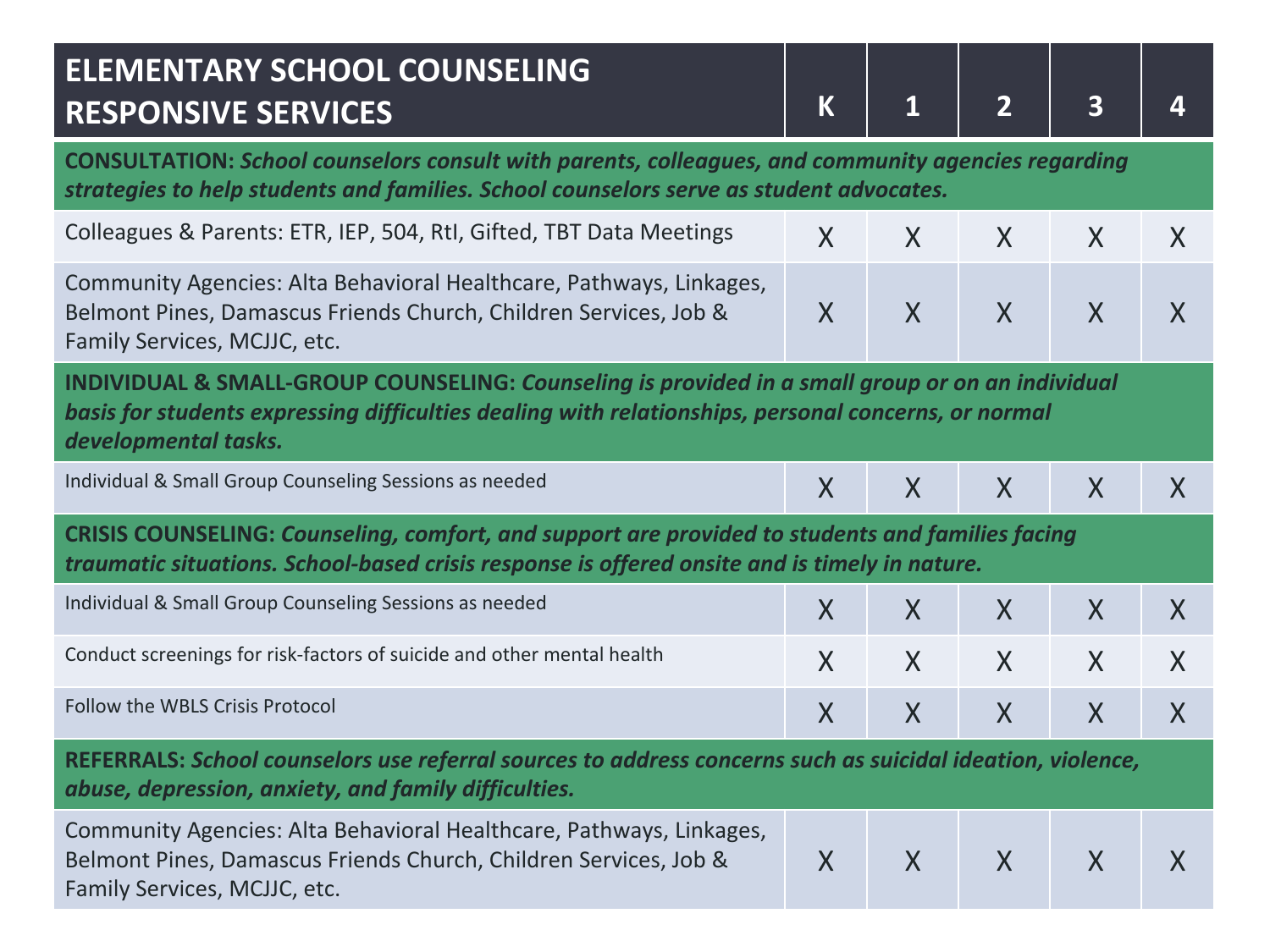## **MIDDLE SCHOOL COUNSELING CORE CURRICULUM**

|                                                                                                                                               | 5       | 6       | 7            | 8            |  |
|-----------------------------------------------------------------------------------------------------------------------------------------------|---------|---------|--------------|--------------|--|
| CLASSROOM INSTRUCTION: School counselors instruct, cooperatively-teach, and provide assistance in<br>teaching the school guidance curriculum. |         |         |              |              |  |
| Career Connections with Scheduling for Courses                                                                                                | $\sf X$ | $\sf X$ | $\mathsf{X}$ | $\sf X$      |  |
| Introduction to WBMS - "What does your School Counselor do?"                                                                                  | X       |         |              |              |  |
| Decision-Making in Peer-Pressure, Legal & Illegal Substances, Social Media<br>& Bullying                                                      | X       |         |              |              |  |
| Anti-Virus Youth Education Program                                                                                                            |         | X       |              | X            |  |
| Time Management, Organization, & Goal Setting                                                                                                 |         | X       |              |              |  |
| Identifying Individual Student Learning Style Modalities & Learning<br><b>Strategies</b>                                                      |         |         | X            | $\mathsf{X}$ |  |
| Linkages Suicide Education & Screening                                                                                                        |         |         | X            |              |  |
| Identifying Individual Student Strengths                                                                                                      |         |         | X            | X            |  |
| Identifying Individual Student Career Clusters and Pathways                                                                                   |         |         |              | X            |  |
| Dating Violence Education Program                                                                                                             |         |         |              | X            |  |
| "What is Manufacturing" & Cutting Edge Manufacturing Event                                                                                    |         |         |              | X            |  |
| Mahoning County Career & Technical Center Career Exploration Day Field<br><b>Trip</b>                                                         |         |         |              | X            |  |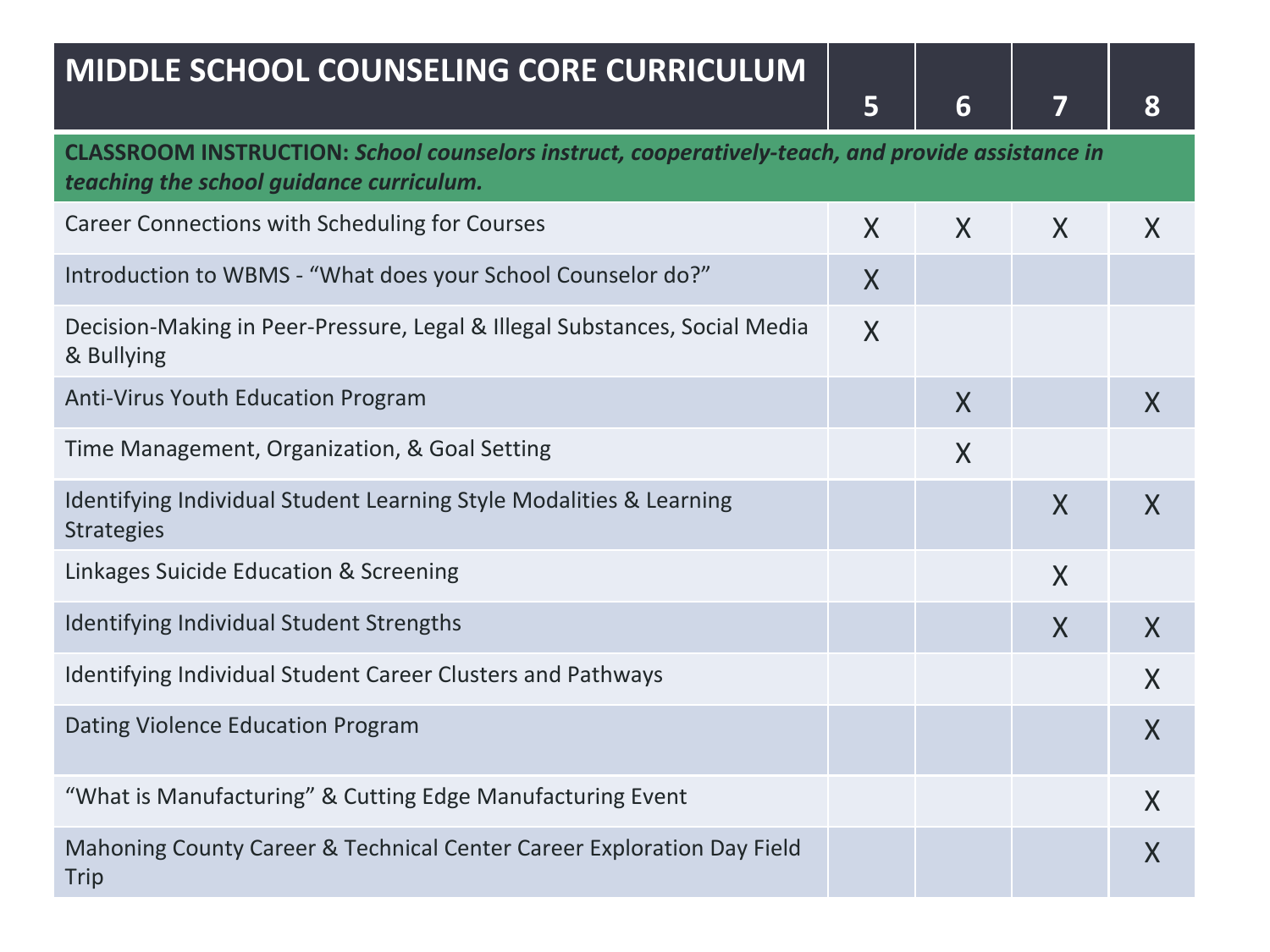| MIDDLE SCHOOL COUNSELING CORE CURRICULUM<br>(Cont.)                                                                                                                                                                                    | 5            | 6 | 7            | 8 |  |  |  |
|----------------------------------------------------------------------------------------------------------------------------------------------------------------------------------------------------------------------------------------|--------------|---|--------------|---|--|--|--|
| <b>INTERDISCIPLINARY CURRICULUM DEVELOPMENT: School counselors participate on interdisciplinary teams</b><br>to develop and to refine curriculum in content areas.                                                                     |              |   |              |   |  |  |  |
| Collaborate weekly with staff at Grade Level Meetings                                                                                                                                                                                  | $\mathsf{X}$ | X | X            | X |  |  |  |
| Collaborate at Counselor, Coach, Psych, & Coordinator Meetings                                                                                                                                                                         | X            | X | X            | X |  |  |  |
| Facilitate Bi-Quarterly Grade Level Student Data Day Meetings                                                                                                                                                                          | X            | X | X            | X |  |  |  |
| Collaborate with the Building & District Leadership Team                                                                                                                                                                               | $\mathsf{X}$ | X | $\mathsf{X}$ | X |  |  |  |
| <b>GROUP ACTIVITIES: School counselors conduct planned small groups outside the classroom to respond to</b><br>students' identified needs or interests.                                                                                |              |   |              |   |  |  |  |
| Peer Tutoring & Mentoring Network                                                                                                                                                                                                      | $\mathsf{X}$ | X | $\mathsf{X}$ | X |  |  |  |
| <b>Student Ambassador Program</b>                                                                                                                                                                                                      |              |   | X            | X |  |  |  |
| <b>Office Workers</b>                                                                                                                                                                                                                  |              | X | X            | X |  |  |  |
| Social Skills, Grief, Study Skills, Goal Setting, etc. groups est. based on<br>student needs                                                                                                                                           | X            | X | X            | X |  |  |  |
| <b>PARENT WORKSHOPS &amp; INSTRUCTION: School counselors conduct workshops and informational sessions</b><br>for parents or guardians to address the needs of the school community and to implement the school<br>guidance curriculum. |              |   |              |   |  |  |  |
| New Student & 5th Grade Orientation                                                                                                                                                                                                    | X            |   |              |   |  |  |  |
| Scheduling, Graduation, and College Credit Plus Information Night                                                                                                                                                                      |              |   | X            | X |  |  |  |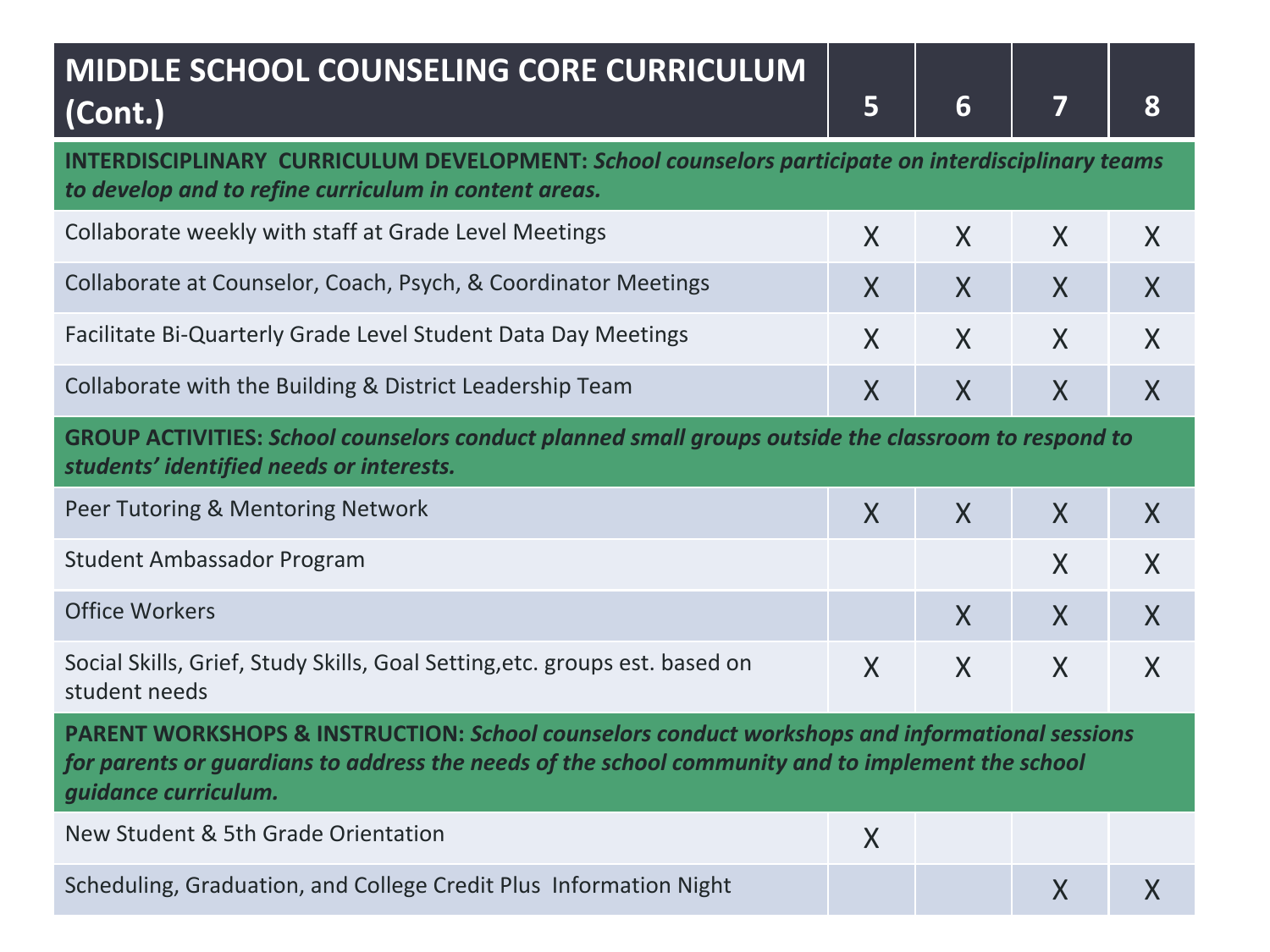### **MIDDLE SCHOOL INDIVIDUAL STUDENT PLANNING**

**INDIVIDUAL & SMALL-GROUP APPRAISAL:** *School counselors work with students analyzing and evaluating students' abilities, interests, skills, and achievement. Test information and other data are often used as the basis for helping students develop immediate and long-range plans.* Individual Student Meetings for Scheduling and Schedule Adjustments as needed  $X$   $X$   $X$   $X$ Student Success Plans with identified students X X X Organization Check-Ins with identified students  $X - X + X + X + X$ Evaluate OHSAA Quarterly Eligibility  $X = \{x, y\}$  $X$   $X$   $X$   $X$ 

ETR Evaluation - Transition/Career Assessments (Grades 7 & 8 only) & **Observation** 

**INDIVIDUAL & SMALL-GROUP ASSESSMENT:** *School counselors advise students using personal/social, educational, career, and labor market information in planning personal, educational, and occupational goals.*

| Career Connections with Choosing High School Courses                                                                            |  |  |
|---------------------------------------------------------------------------------------------------------------------------------|--|--|
| Individual Student Meetings for Scheduling and Schedule Adjustments as<br>needed                                                |  |  |
| Individual & Small Group Counseling Sessions as needed for Time<br>Management, Anxiety, Depression, Learning Style, etc.        |  |  |
| Analyze Eligibility for Student Awards & Educational Opportunities (i.e.<br>Presidential Award, PANDA, Good Student Award, etc. |  |  |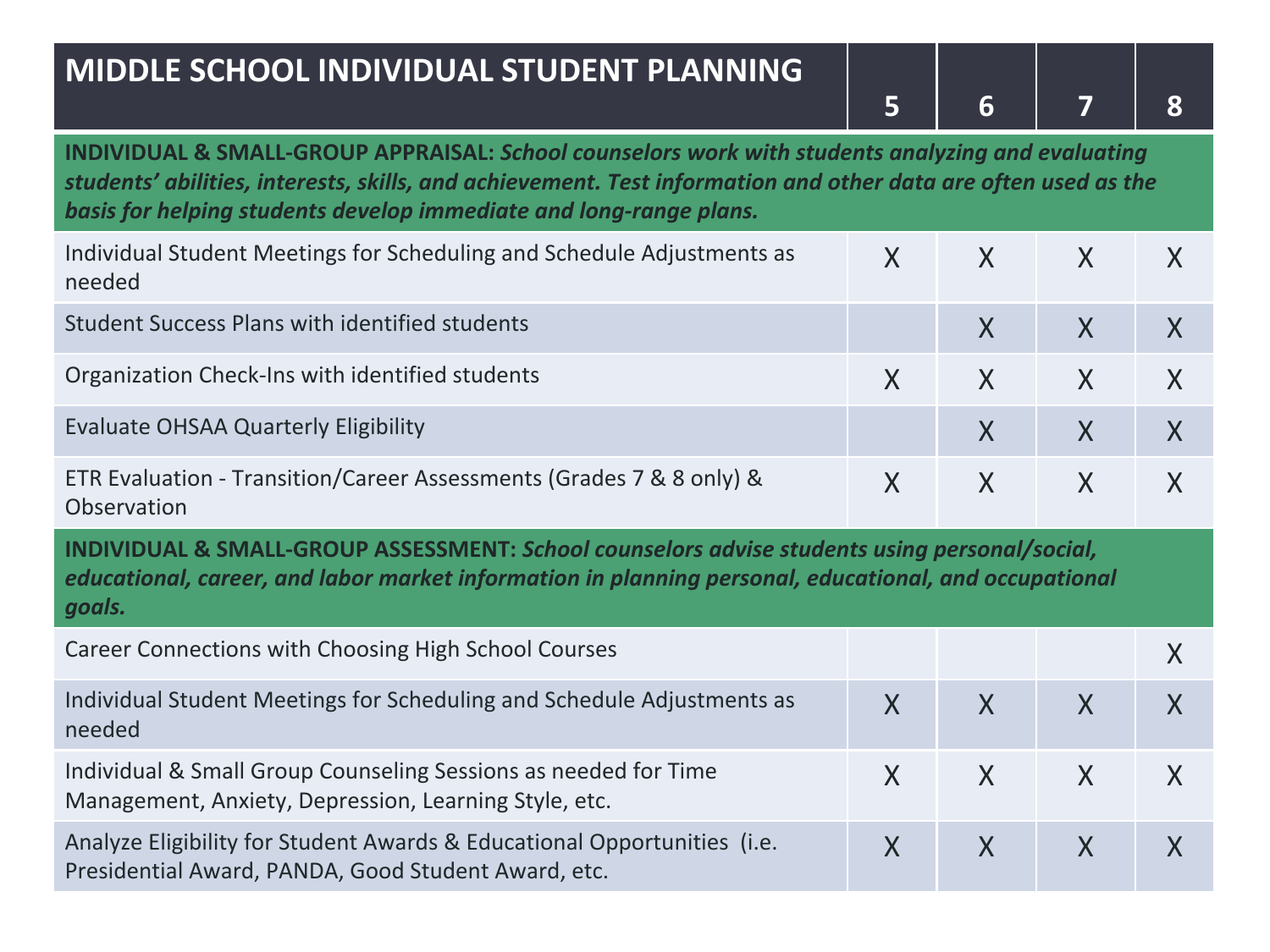| <b>MIDDLE SCHOOL RESPONSIVE SERVICES</b>                                                                                                                                                                                                   | 5 | 6            | 7            | 8 |  |  |  |
|--------------------------------------------------------------------------------------------------------------------------------------------------------------------------------------------------------------------------------------------|---|--------------|--------------|---|--|--|--|
| <b>CONSULTATION: School counselors consult with parents, colleagues, and community agencies regarding</b><br>strategies to help students and families. School counselors serve as student advocates.                                       |   |              |              |   |  |  |  |
| Colleagues & Parents: ETR, IEP, 504, RtI, Gifted, TBT Data Meetings                                                                                                                                                                        | X | $\mathsf{X}$ | $\sf X$      | X |  |  |  |
| Community Agencies: Alta Behavioral Healthcare, Pathways, Linkages,<br>Belmont Pines, Damascus Friends Church, Children Services, Job & Family<br>Services, MCJJC, etc.                                                                    | X | X            | $\mathsf{X}$ | X |  |  |  |
| <b>INDIVIDUAL &amp; SMALL-GROUP COUNSELING: Counseling is provided in a small group or on an individual</b><br>basis for students expressing difficulties dealing with relationships, personal concerns, or normal<br>developmental tasks. |   |              |              |   |  |  |  |
| Individual & Small Group Counseling Sessions as needed                                                                                                                                                                                     | X | X            | $\mathsf{X}$ | X |  |  |  |
| CRISIS COUNSELING: Counseling, comfort, and support are provided to students and families facing<br>traumatic situations. School-based crisis response is offered onsite and is timely in nature.                                          |   |              |              |   |  |  |  |
| Individual & Small Group Counseling Sessions as needed                                                                                                                                                                                     | X | $\sf X$      | X            | X |  |  |  |
| Conduct screenings for risk-factors of suicide and other mental health                                                                                                                                                                     | X | X            | $\sf X$      | X |  |  |  |
| <b>Follow the WBLS Crisis Protocol</b>                                                                                                                                                                                                     | X | X            | $\sf X$      | X |  |  |  |
| REFERRALS: School counselors use referral sources to address concerns such as suicidal ideation, violence,<br>abuse, depression, anxiety, and family difficulties.                                                                         |   |              |              |   |  |  |  |
| Community Agencies: Alta Behavioral Healthcare, Pathways, Linkages,<br>Belmont Pines, Damascus Friends Church, Children Services, Job & Family<br>Services, MCJJC, etc.                                                                    | X | X            | $\mathsf{X}$ | X |  |  |  |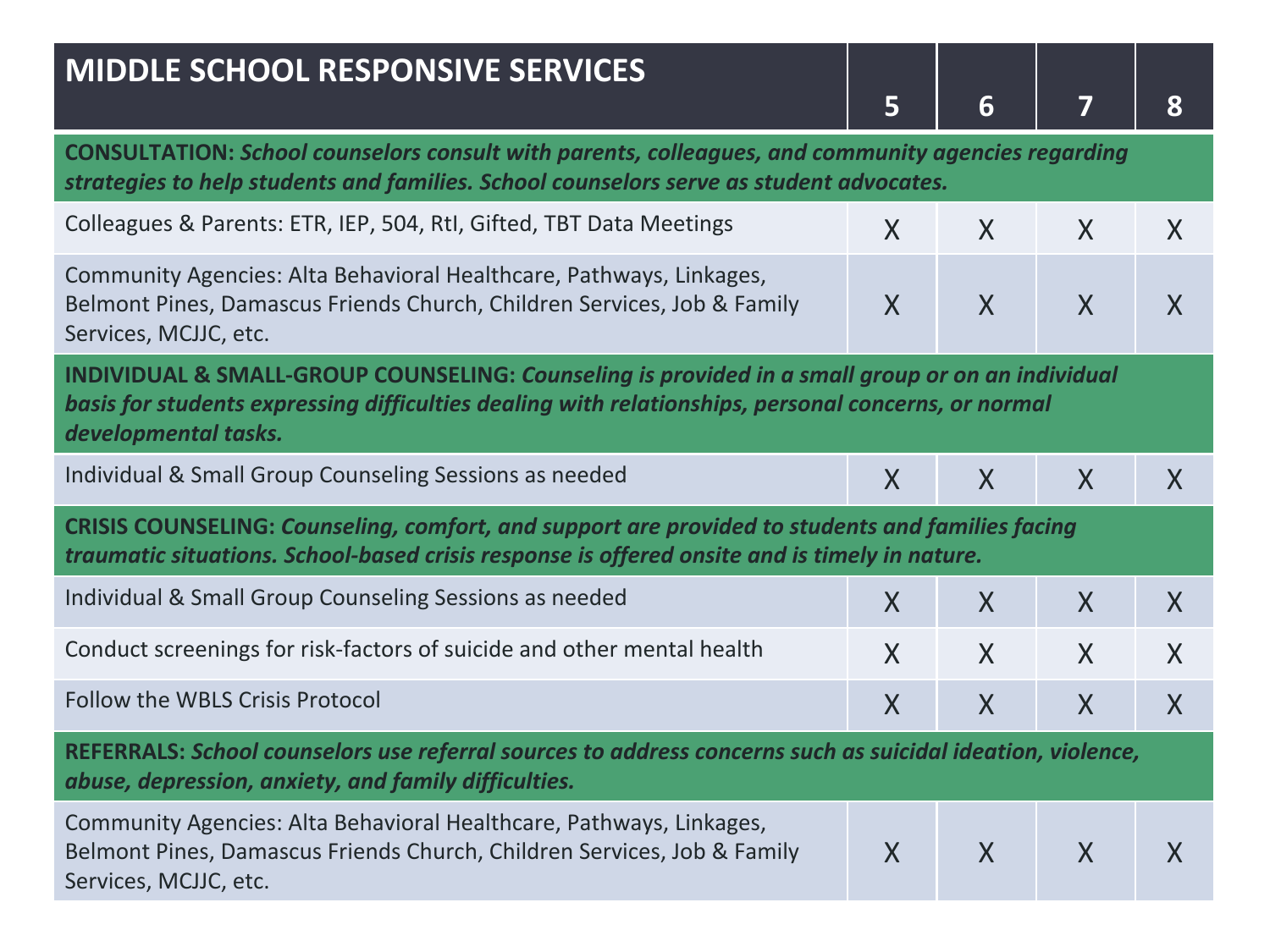| <b>HIGH SCHOOL COUNSELING CORE CURRICULUM</b>                                                                                                 | 9            | 10               | 11      | 12                        |  |
|-----------------------------------------------------------------------------------------------------------------------------------------------|--------------|------------------|---------|---------------------------|--|
| CLASSROOM INSTRUCTION: School counselors instruct, cooperatively-teach, and provide assistance in<br>teaching the school guidance curriculum. |              |                  |         |                           |  |
| <b>Freshmen Student Orientation</b>                                                                                                           | $\mathsf{X}$ |                  |         |                           |  |
| <b>Cutting Edge Manufacturing Field Trip</b>                                                                                                  | $\mathsf{X}$ | $\boldsymbol{X}$ |         |                           |  |
| Graduation Requirement & Transcript Review Student Session                                                                                    | X            | X                | $\sf X$ | X                         |  |
| Admissions Testing & Eligibility: ACT, SAT, ASVAB, NCAA                                                                                       | X            | X                | X       | $\mathsf{X}$              |  |
| Scheduling & Information for Class Selections                                                                                                 | $\mathsf{X}$ | X                | $\sf X$ | X                         |  |
| <b>Ohio Means Jobs Program Presentations</b>                                                                                                  |              |                  |         | X                         |  |
| Senior Scholarships Awards Assembly & Graduation                                                                                              |              |                  |         | $\boldsymbol{\mathsf{X}}$ |  |
| <b>Mahoning County Career Center Field Trip</b>                                                                                               |              | X                |         |                           |  |
| AP Information for Scheduling in Honors Classes                                                                                               |              | X                | X       |                           |  |
|                                                                                                                                               |              |                  |         |                           |  |
|                                                                                                                                               |              |                  |         |                           |  |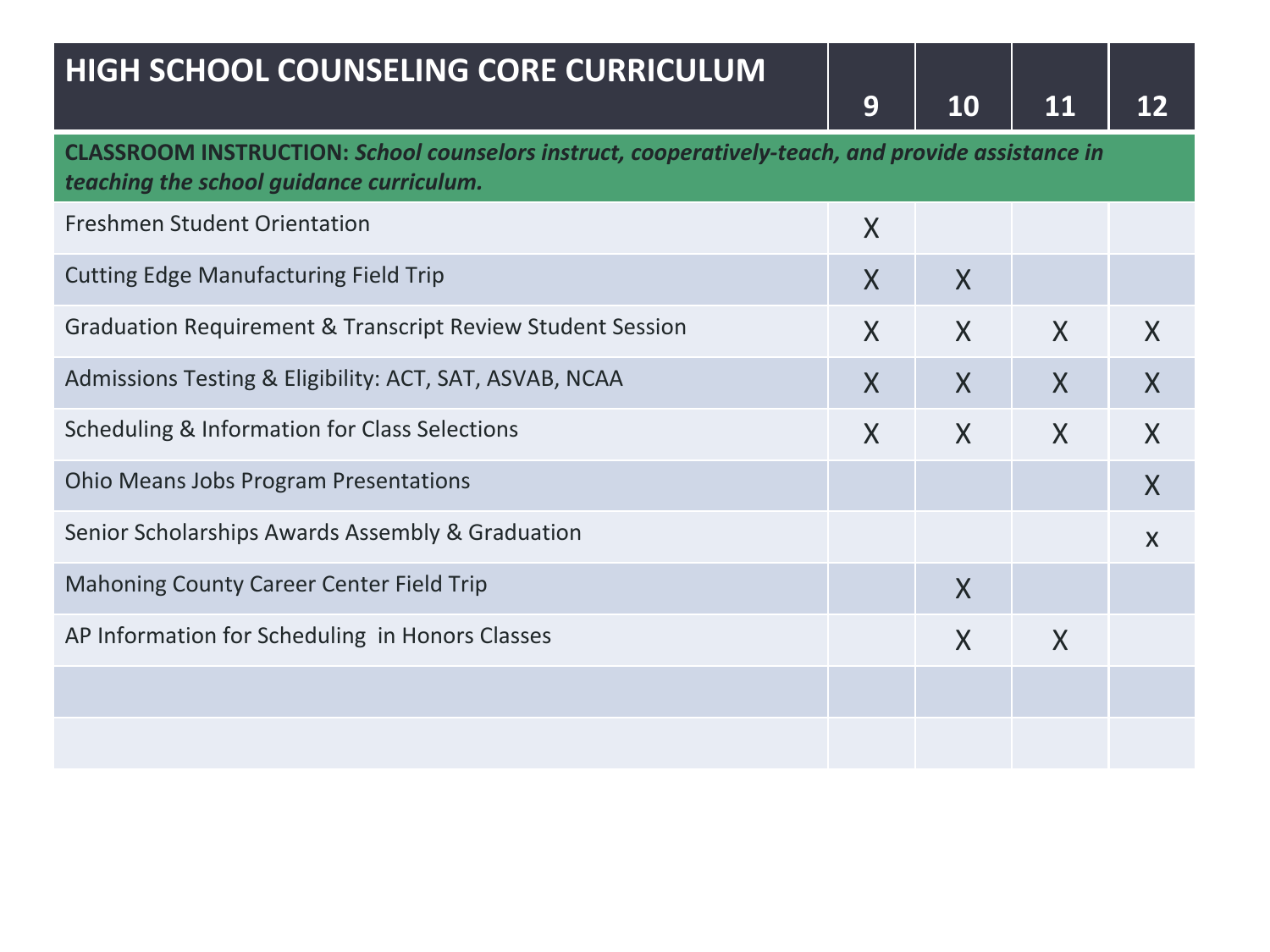### **HIGH SCHOOL COUNSELING CORE CURRICULUM**

**9 10 11 12**

| INTERDISCIPLINARY CURRICULUM DEVELOPMENT: School counselors participate on interdisciplinary teams<br>to develop and to refine curriculum in content areas.                                                                            |              |              |   |   |
|----------------------------------------------------------------------------------------------------------------------------------------------------------------------------------------------------------------------------------------|--------------|--------------|---|---|
| Collaborate at Counselor, Coach, Psych, & Coordinator Meetings                                                                                                                                                                         | X            | $\mathsf{X}$ | X | X |
| <b>Collaborate With Staff</b>                                                                                                                                                                                                          | X            | $\mathsf{X}$ | X | X |
| Collaborate Quarterly (and as needed) with Intervention Teachers to<br>provide data to direct curriculum paths.                                                                                                                        | X            | $\sf X$      | X | X |
| Collaborate with the Building & District Leadership Team                                                                                                                                                                               | X            | X            | X | X |
| AP Program Implementation                                                                                                                                                                                                              |              | X            | X | X |
| GROUP ACTIVITIES: School counselors conduct planned small groups outside the classroom to respond to<br>students' identified needs or interests.                                                                                       |              |              |   |   |
| ASVAB Assessment and Result Interpretation                                                                                                                                                                                             | X            | X            | X | X |
| PSAT Interpretation and Analysis for AP Courses Selections                                                                                                                                                                             |              | X            | X |   |
| <b>College Representative Student Meetings</b>                                                                                                                                                                                         |              |              | X | X |
| Senior Sessions (topics chosen from senior survey of needs)                                                                                                                                                                            |              |              | X | X |
| <b>Project Prom</b>                                                                                                                                                                                                                    |              |              | X | X |
| <b>PARENT WORKSHOPS &amp; INSTRUCTION: School counselors conduct workshops and informational sessions</b><br>for parents or guardians to address the needs of the school community and to implement the school<br>guidance curriculum. |              |              |   |   |
| Graduation Requirement Parent Session/Graduation Honors Changes                                                                                                                                                                        | X            |              |   |   |
| Scheduling, Graduation, and College Credit Plus Information Night                                                                                                                                                                      | $\mathsf{X}$ | X            | X |   |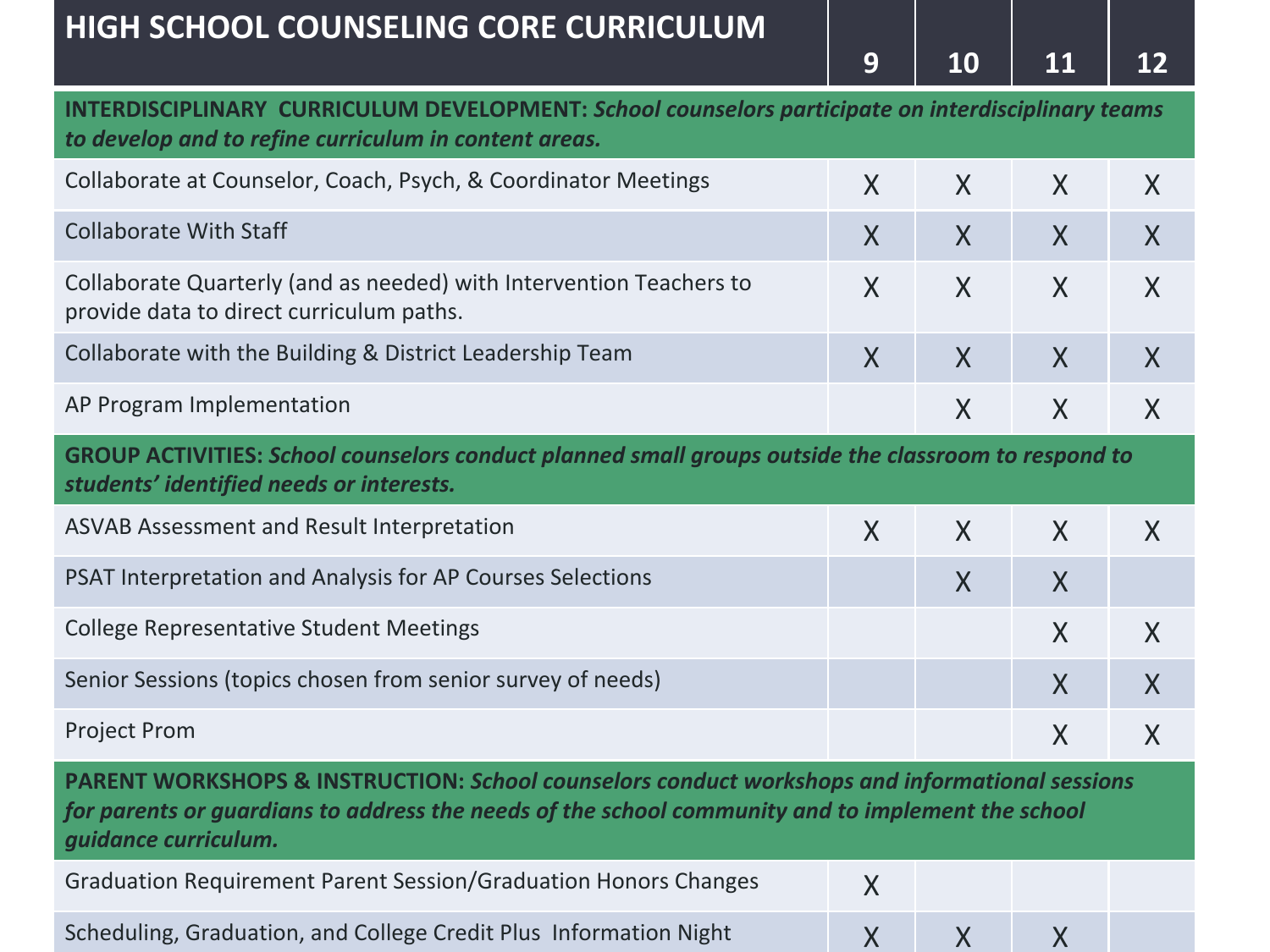| HIGH SCHOOL INDIVIDUAL STUDENT PLANNING                                                                                                                                                                                                                                                   |              |              |                  |              |
|-------------------------------------------------------------------------------------------------------------------------------------------------------------------------------------------------------------------------------------------------------------------------------------------|--------------|--------------|------------------|--------------|
|                                                                                                                                                                                                                                                                                           | 9            | <b>10</b>    | 11               | 12           |
| INDIVIDUAL & SMALL-GROUP APPRAISAL: School counselors work with students analyzing and evaluating<br>students' abilities, interests, skills, and achievement. Test information and other data are often used as the<br>basis for helping students develop immediate and long-range plans. |              |              |                  |              |
| Develop Student Success Plans for identified at-risk students                                                                                                                                                                                                                             | X            | X            | $\mathsf{X}$     | X            |
| Organization Check-Ins with identified students                                                                                                                                                                                                                                           | X            | $\sf X$      | $\sf X$          | X            |
| <b>Evaluate OHSAA Quarterly Eligibility</b>                                                                                                                                                                                                                                               | X            | $\mathsf{X}$ | X                | X            |
| PSAT, ASVAB, ACT, SAT Result Interpretation & Accommodation Applications                                                                                                                                                                                                                  | $\mathsf{X}$ | $\mathsf{X}$ | $\mathsf{X}$     | $\mathsf{X}$ |
| ETR Evaluation - Transition/Career Assessments & Observation                                                                                                                                                                                                                              | X            | X            | X                | X            |
| INDIVIDUAL & SMALL-GROUP ASSESSMENT: School counselors advise students using personal/social,<br>educational, career, and labor market information in planning personal, educational, and occupational<br>goals.                                                                          |              |              |                  |              |
| Career Connections with Choosing High School Courses                                                                                                                                                                                                                                      | X            | X            | X                | X            |
| Individual Student Meetings for Scheduling and Schedule Adjustments as<br>needed                                                                                                                                                                                                          | X            | $\mathsf{X}$ | $\boldsymbol{X}$ | $\mathsf{X}$ |
| Individual & Small Group Counseling Sessions as needed for Time<br>Management, Anxiety, Depression, Learning Style, etc.                                                                                                                                                                  | X            | X            | X                | $\mathsf{X}$ |
| <b>Individual College Planning &amp; Career Visits</b>                                                                                                                                                                                                                                    | X            | X            | $\mathsf{X}$     | X            |

<u> 1989 - Johann Barn, Amerikaansk politiker (</u>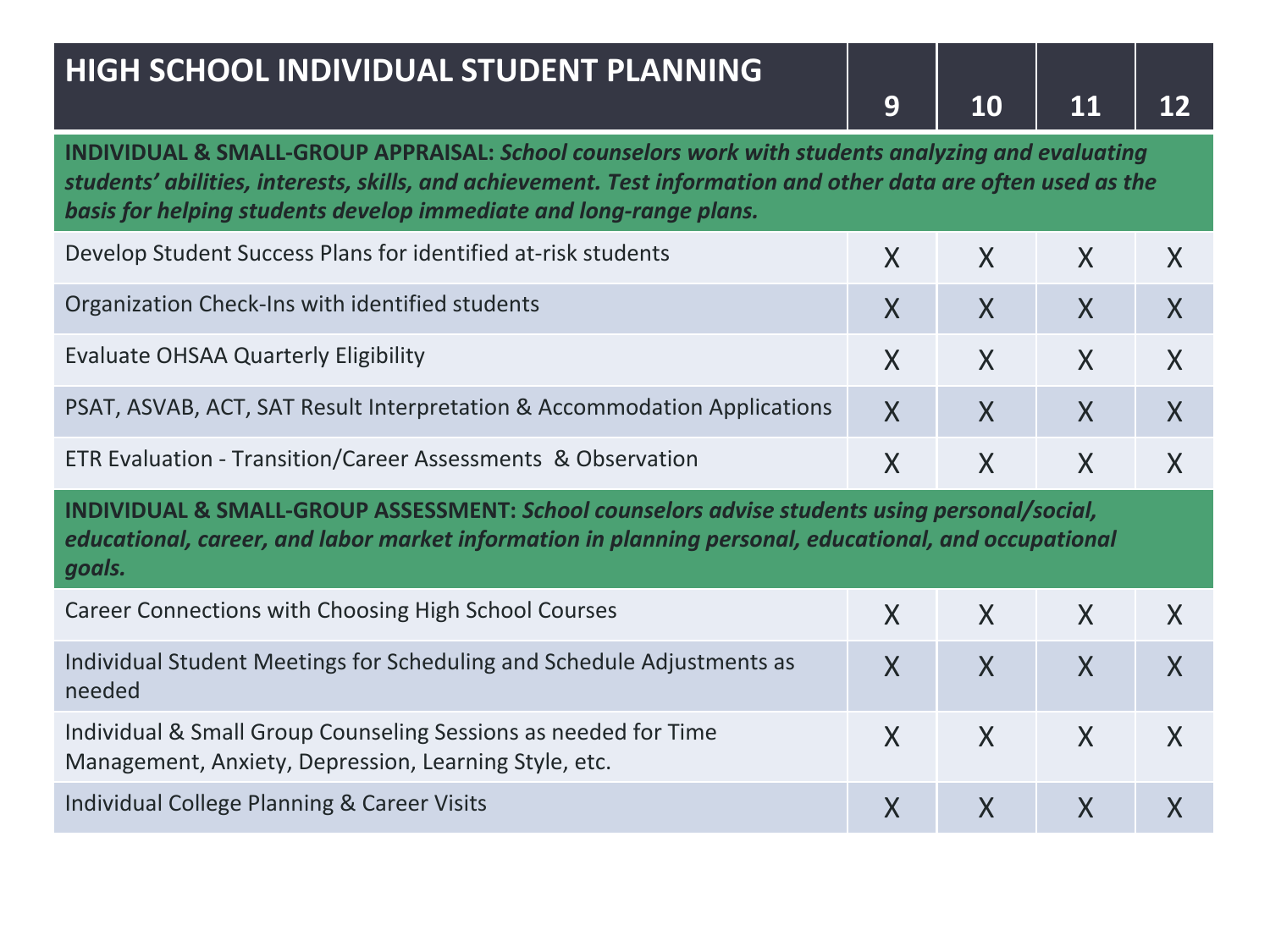| <b>CONSULTATION: School counselors consult with parents, colleagues, and community agencies regarding</b><br>strategies to help students and families. School counselors serve as student advocates.                            |   |              |              |         |
|---------------------------------------------------------------------------------------------------------------------------------------------------------------------------------------------------------------------------------|---|--------------|--------------|---------|
| Colleagues & Parents: ETR, IEP, 504, RTI, Gifted, TBT Data Meetings                                                                                                                                                             | X | X            | $\sf X$      | $\sf X$ |
| Parents - communicate using phone or email for positive reports and<br>concerns                                                                                                                                                 | X | $\sf X$      | X            | X       |
| Community Agencies: Alta Behavioral Healthcare, Pathways, Linkages,<br>Belmont Pines, Damascus Friends Church, Children Services, Job & Family<br>Services, MCJJC, etc.                                                         | X | X            | X            | $\sf X$ |
| INDIVIDUAL & SMALL-GROUP COUNSELING: Counseling is provided in a small group or on an individual<br>basis for students expressing difficulties dealing with relationships, personal concerns, or normal<br>developmental tasks. |   |              |              |         |
| Individual & Small Group Counseling Sessions as needed                                                                                                                                                                          | X | X            | $\sf X$      | $\sf X$ |
| CRISIS COUNSELING: Counseling, comfort, and support are provided to students and families facing<br>traumatic situations. School-based crisis response is offered onsite and is timely in nature.                               |   |              |              |         |
| Individual & Small Group Counseling Sessions as needed                                                                                                                                                                          | X | X            | X            | X       |
| Conduct screenings for risk-factors of suicide and other mental health                                                                                                                                                          | X | $\mathsf{X}$ | $\mathsf{X}$ | $\sf X$ |
| Follow the WBLS Crisis Protocol                                                                                                                                                                                                 | X | X            | X            | X       |
| REFERRALS: School counselors use referral sources to address concerns such as suicidal ideation, violence,<br>abuse, depression, anxiety, and family difficulties.                                                              |   |              |              |         |
| Community Agencies: Alta Behavioral Healthcare, Pathways, Linkages,<br>Belmont Pines, Damascus Friends Church, Children Services, Job & Family<br>Services, MCJJC, WB Ministerial Association                                   | X | X            | $\sf X$      | $\sf X$ |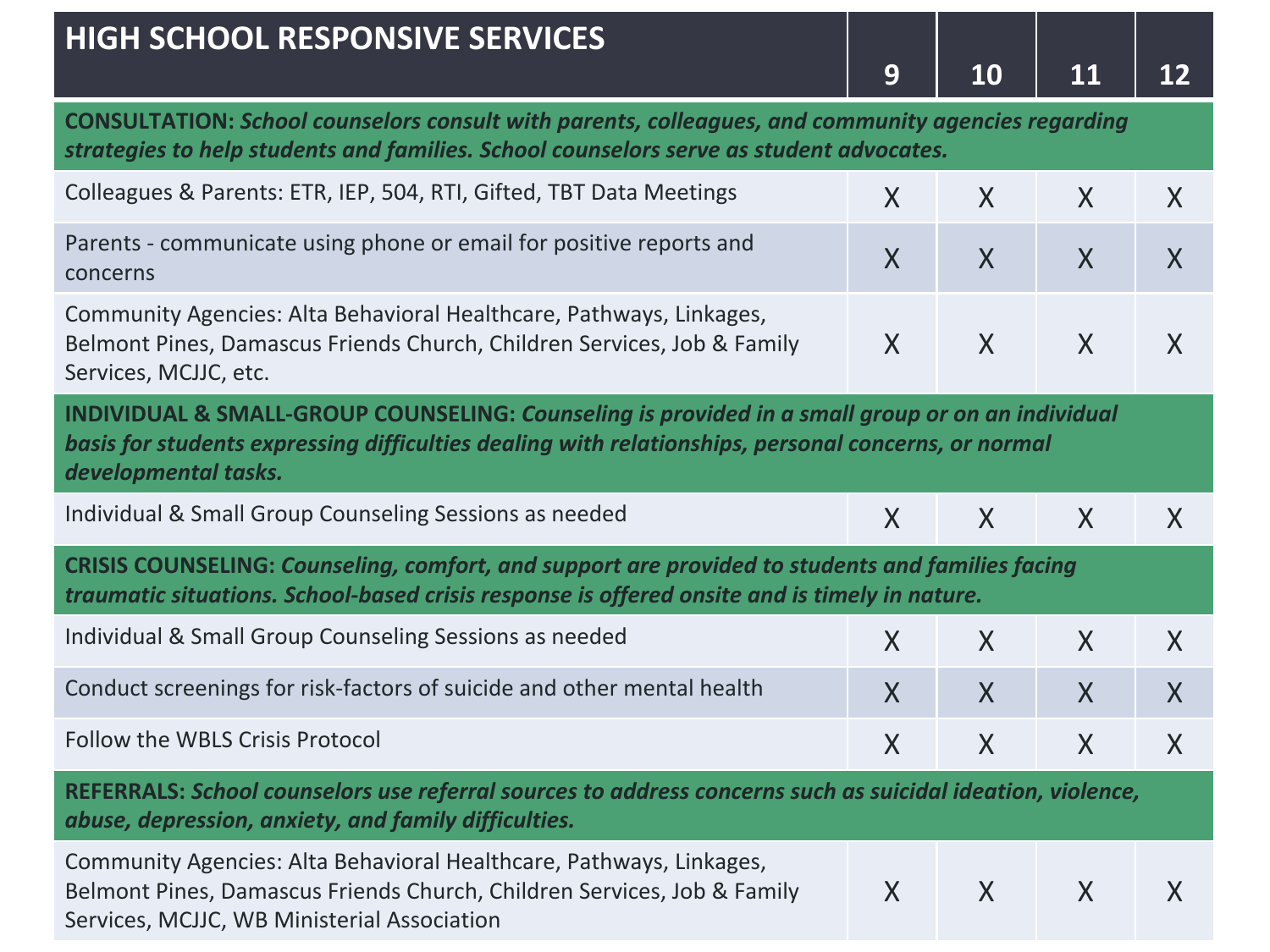## **Indirect Services: Partnerships and Referrals**

The school counselors in WBLS collaborate and consult with school personnel, parents/guardians, community partners and agencies/organizations to coordinate support for all students, making referrals as needed to support students and promote their success.

We work directly with the following agencies but also have Resource Directories for numerous other agencies and community resources in the Mahoning Valley and Alliance area.

- Pathways Caring for Children
- Alta Behavioral Health (formerly D&E Counseling) and Linkages
- Belmont Pines Hospital & Treatment Center
- Akron Children's Hospital
- Columbiana & Mahoning County Children Services
- Job and Family Services
- Mahoning County Juvenile Justice Center
- West Branch Ministerial Association & Damascus Friends Church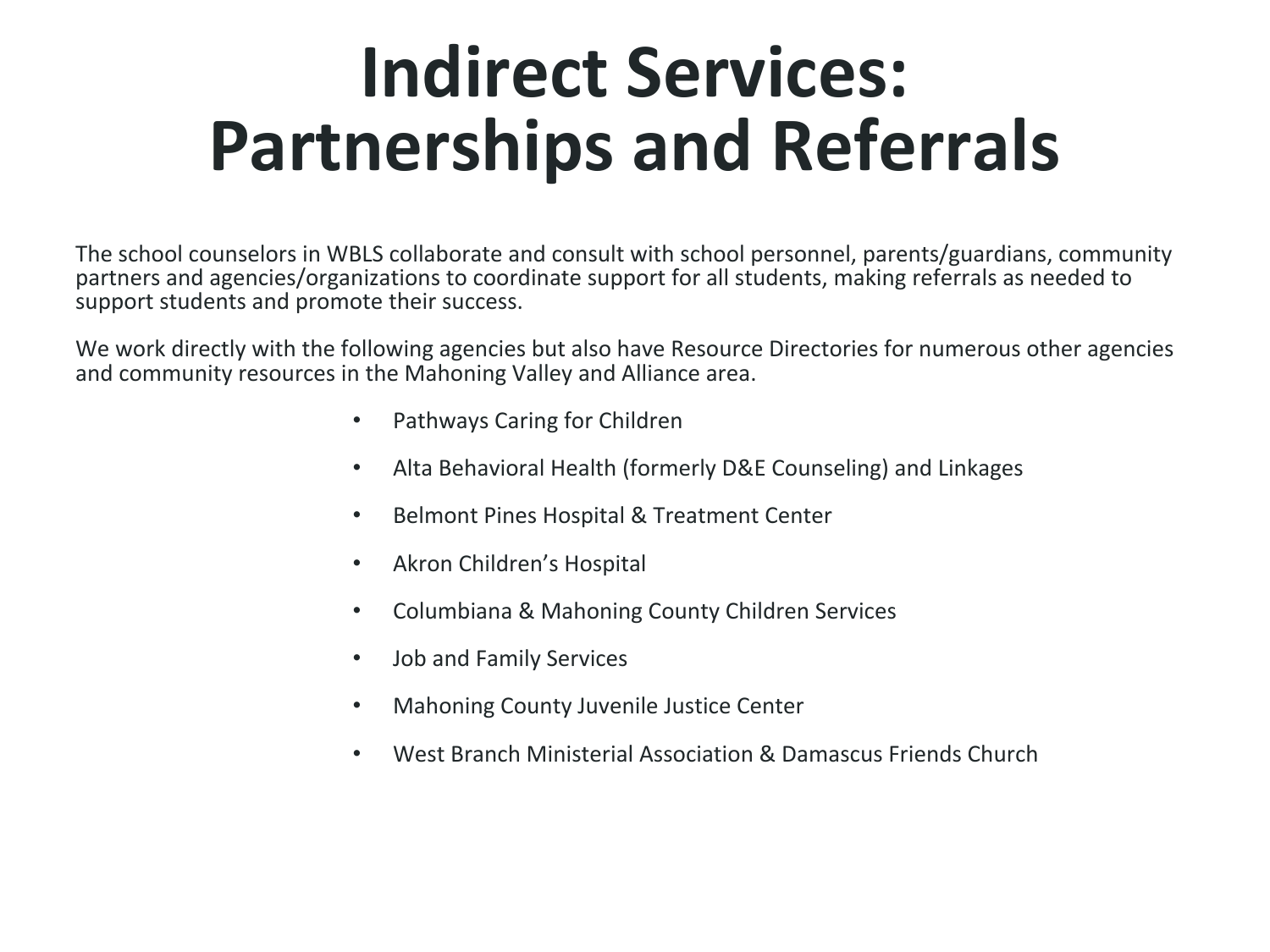## **Evaluation and Data**

The school counselors at West Branch Local Schools understand the importance of using data to plan, implement and continually improve. Data is the key element in accountability of the our Comprehensive School Counseling Program.

We collaboratively engage in a cycle of continuous improvement using data to identify needs, plan and implement programs, evaluate impact and adjust accordingly through the following ways:

- **• Monitor student performance and progress using disaggregated student data**
	- Collect academic data bi-quarterly (e.g. interim and quarter grades as well as STAR scores)
	- Evaluate attendance data bi-quarterly (e.g. number of tardies, absences, period absences, truancy referrals)
	- Evaluate discipline data as needed (e.g. number of detentions, in-school suspensions, out-of-school suspensions, etc.)
- **• Monitor the effectiveness of the school counseling program using data over time**
	- Facilitate and evaluate pre- and post-assessments for classroom instruction, group activities, parent workshops, and annual needs assessments
	- Review number of referrals to outside agencies
	- Assess feedback from others on interdisciplinary teams (e.g. Grade Level Teams, BLT, DLT, etc.)
- **• Use data to recommend changes and adjustments to the school counseling program, specific practices and/or school policies and procedures to foster student success**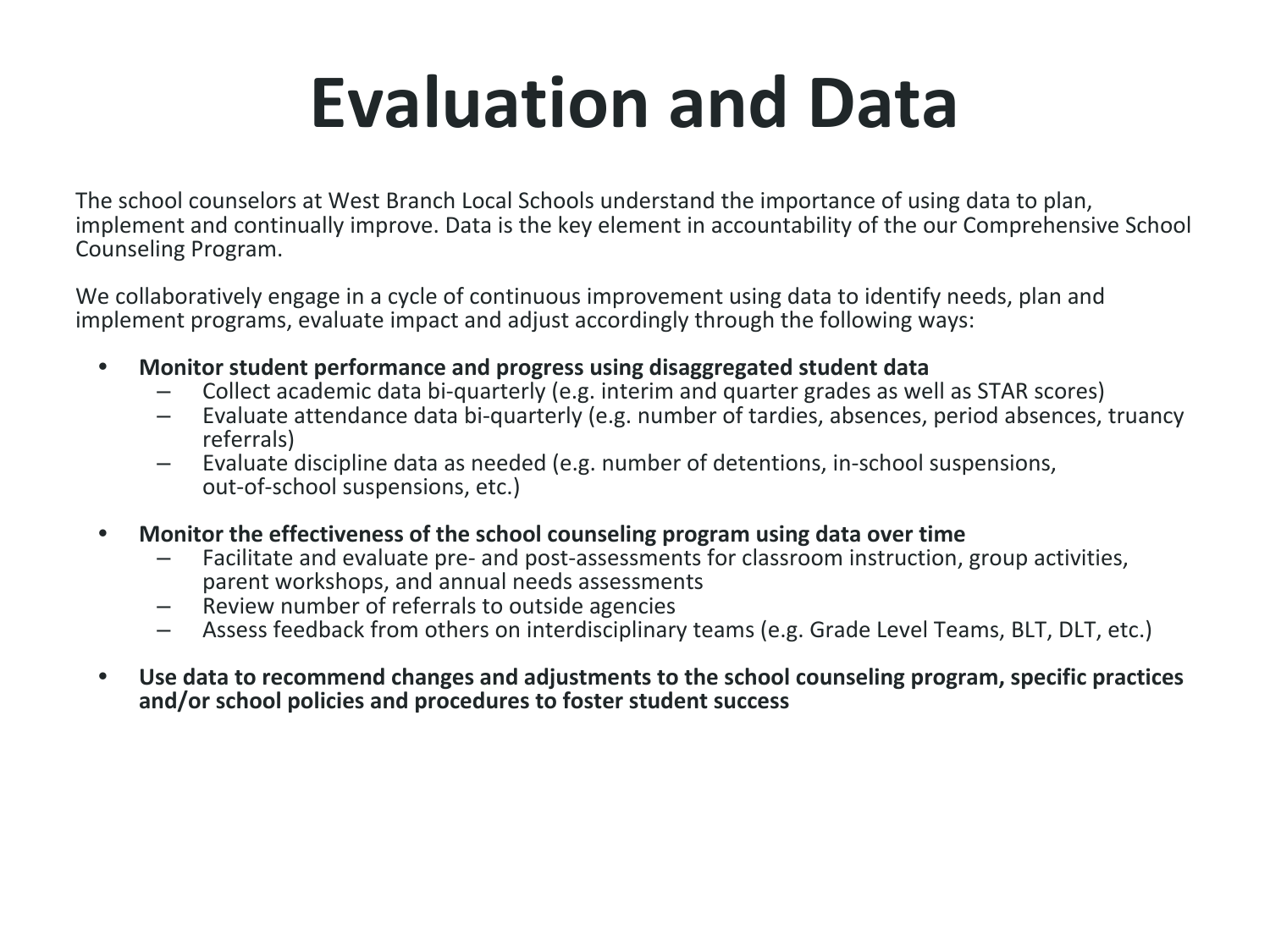## **Evaluation and Data**

#### **Achievement-related Data**

Achievement-related data measure those areas shown to be correlated to academic success (e.g. suspension and expulsion rates, alcohol, tobacco, and other drug violations, attendance rates, and participation in extracurricular activities, etc.).

#### **Student Data**

Student data inform the school counselor about student progress and gives direction to action plans developed to impact student learning. Student-achievement data are measures of academic progress and include:

- Grade point averages
- Standardized test data including SAT, ACT, AIR, STAR scores
- Graduation rate and failing grades earned in class
- % students attending college and % graduates completing college in 5 years

#### **Disaggregated Data**

Ensuring academic success for every student includes school counselor-initiated activities designed to meet the needs of underserved, under-performing, and under-represented populations. School counselors do this by examining student academic achievement data and developing action plans to help students succeed. This is done by separating data by variables to determine if there are any groups of students who may not be performing as well as others which brings to light issues of equity and focuses the discussion upon the needs of specific groups of students. Examples of subgroups examined are:

- Gender
- Ethnicity
- SES Students qualifying for free and reduced lunch
- ELL populations
- Special education populations
	- –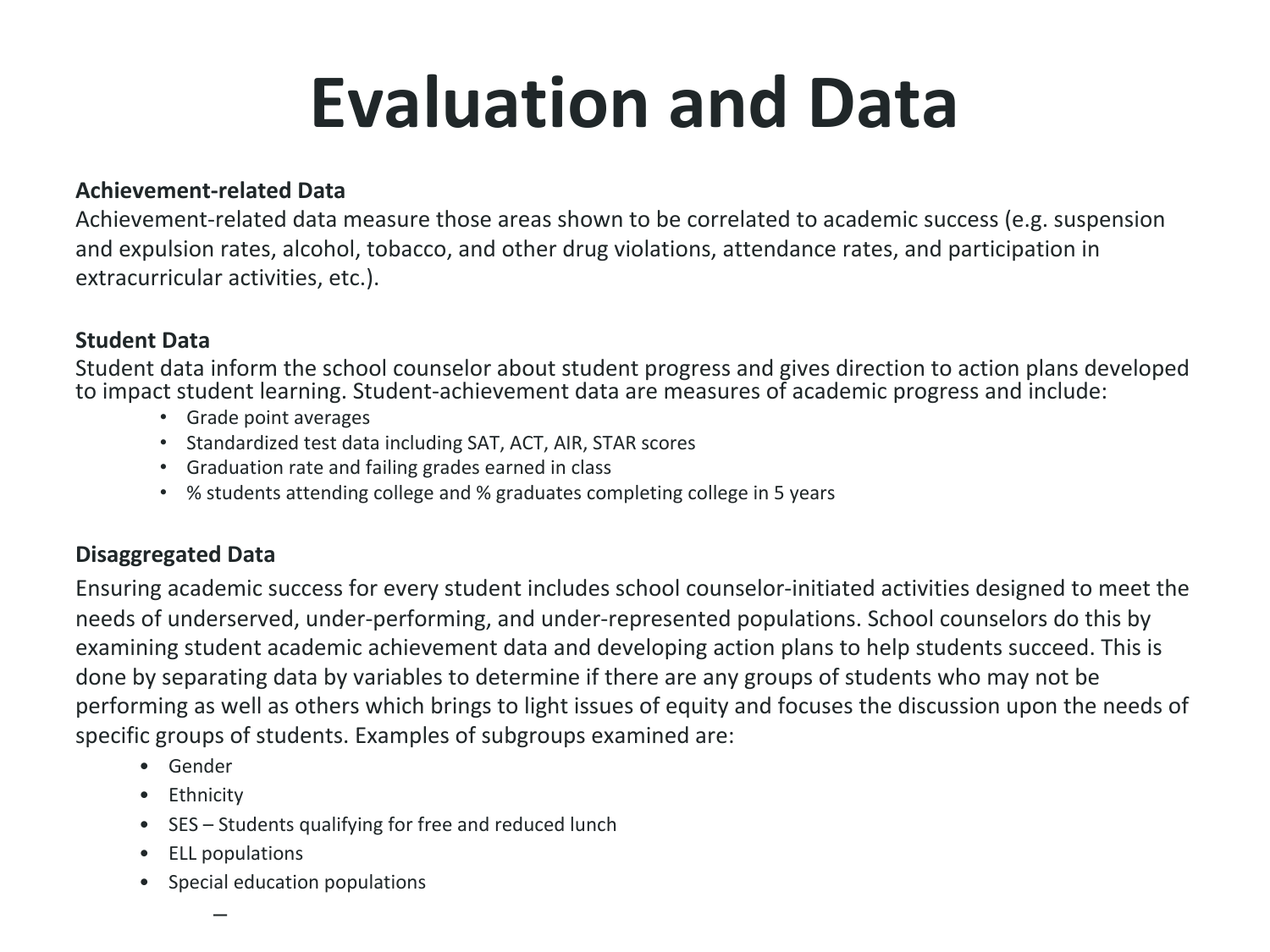## **ASCA NATIONAL STANDARDS FOR STUDENT ACADEMIC, CAREER, AND PERSONAL/SOCIAL DEVELOPMENT**

#### **Academic Development:**

A. Students will acquire the attitudes, knowledge and skills contributing to effective learning in school and across the lifespan.

B. Students will complete school with the academic preparation essential to choose from a wide range of substantial post-secondary options, including college.

C. Students will understand the relationship of academics to the world of work and to the life at home and in the community.

#### **Career Development:**

A. Students will acquire the skills to investigate the world of work in relation to knowledge of self and to make informed career decisions.

B. Students will employ strategies to achieve future career goals with success and satisfaction.

C. Students will understand the relationship between personal qualities, education, training, and the world of work.

#### **Personal/Social Development:**

A. Students will acquire the knowledge, attitudes and interpersonal skills to help them understand and respect self and others.

B. Students will make decisions, set goals and take necessary action to achieve goals.

C. Students will understand safety and survival skills.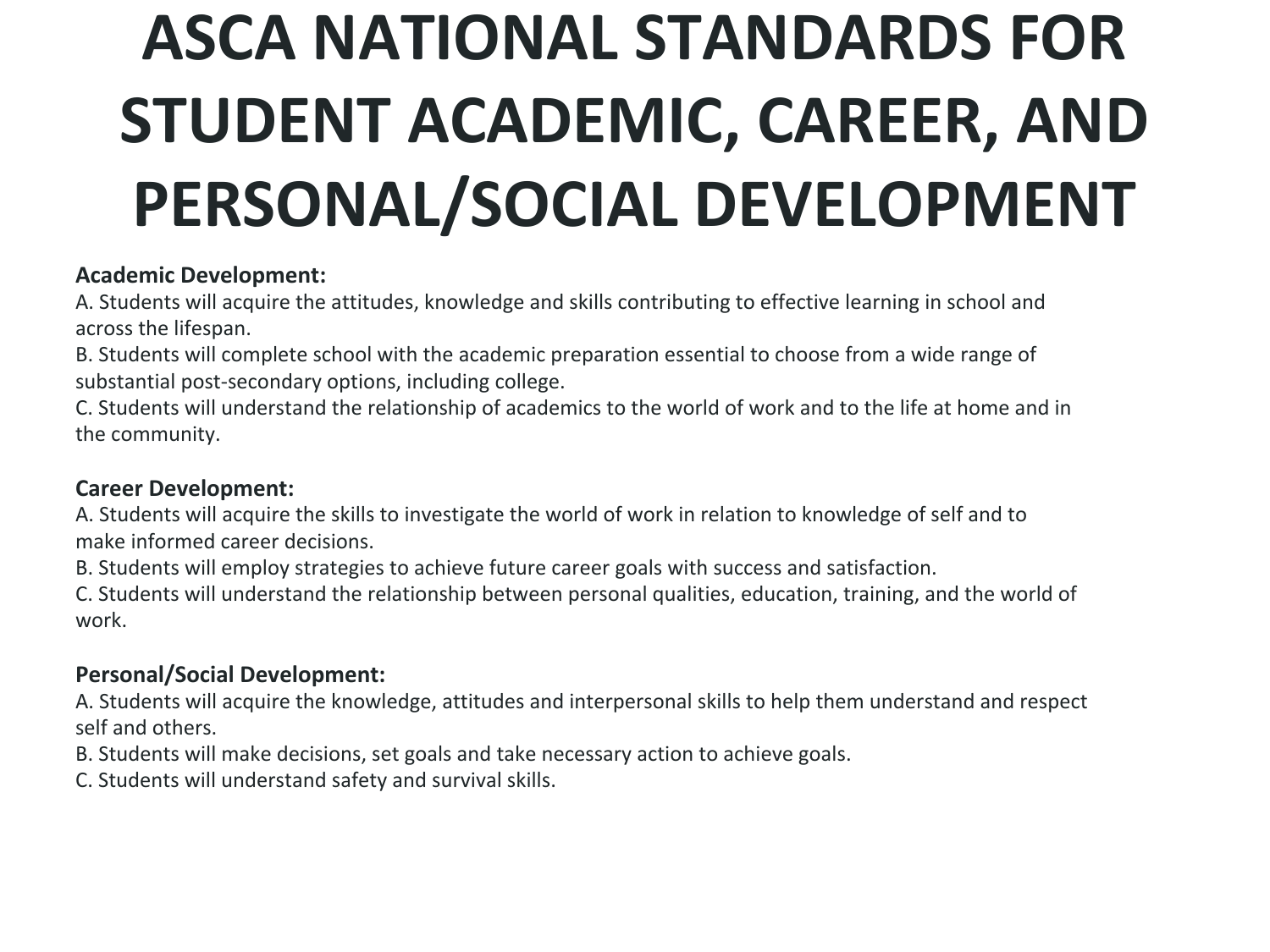## **ASCA NATIONAL STANDARDS DEVELOPMENTAL CROSSWALK**

| <b>ACADEMIC DEVELOPMENT DOMAIN</b>                                                                                                                  | $K-4$        | $5 - 8$      | $9 - 12$ |
|-----------------------------------------------------------------------------------------------------------------------------------------------------|--------------|--------------|----------|
| STANDARD A: Students will acquire the attitudes, knowledge, and skills that contribute to<br>effective learning in school and across the life-span. |              |              |          |
| <b>Competency A:1 Improve Academic Self-Concept</b>                                                                                                 |              |              |          |
| A:A1.1 articulate feelings of competence and confidence as learners                                                                                 | X            |              | X        |
| A:A1.2 display a positive interest in learning                                                                                                      | $\times$     |              | X        |
| A:A1.3 take pride in work and achievement                                                                                                           | $\chi$       |              | X        |
| A:A1.4 accept mistakes as essential to the learning process                                                                                         | $\times$     |              | X        |
| A:A1.5 identify attitudes and behaviors which lead to successful learning                                                                           | $\times$     | $\mathsf{X}$ | X        |
| <b>Competency A:2 Acquire Skills for Improving Learning</b>                                                                                         |              |              |          |
| A:A2.1 apply time management and task management skills                                                                                             | $\mathsf{X}$ | $\mathsf{X}$ | $\times$ |
| A:A2.2 demonstrate how effort and persistence positively affect learning                                                                            | X            |              | X        |
| A:A2.3 use communications skills to know when and how to ask for help when needed                                                                   | $\chi$       | $\times$     | X        |
| A:A2.4 apply knowledge and learning styles to positively influence school performance                                                               | $\mathsf{X}$ | X            | X        |
| <b>Competency A:3 Achieve School Success</b>                                                                                                        |              |              |          |
| A:A3.1 take responsibility for their actions                                                                                                        | $\times$     | X            | X        |
| A:A3.2 demonstrate the ability to work independently, as well as work cooperatively with other students                                             | $\chi$       |              | X        |
| A:A3.3 develop a broad range of interest and abilities                                                                                              | $\times$     | $\mathsf{X}$ | X        |
| A:A3.4 demonstrate dependability, productivity, and initiative                                                                                      | $\chi$       | $\mathsf{X}$ | X        |
| A:A3.5 share knowledge                                                                                                                              | X            |              | X        |
|                                                                                                                                                     |              |              |          |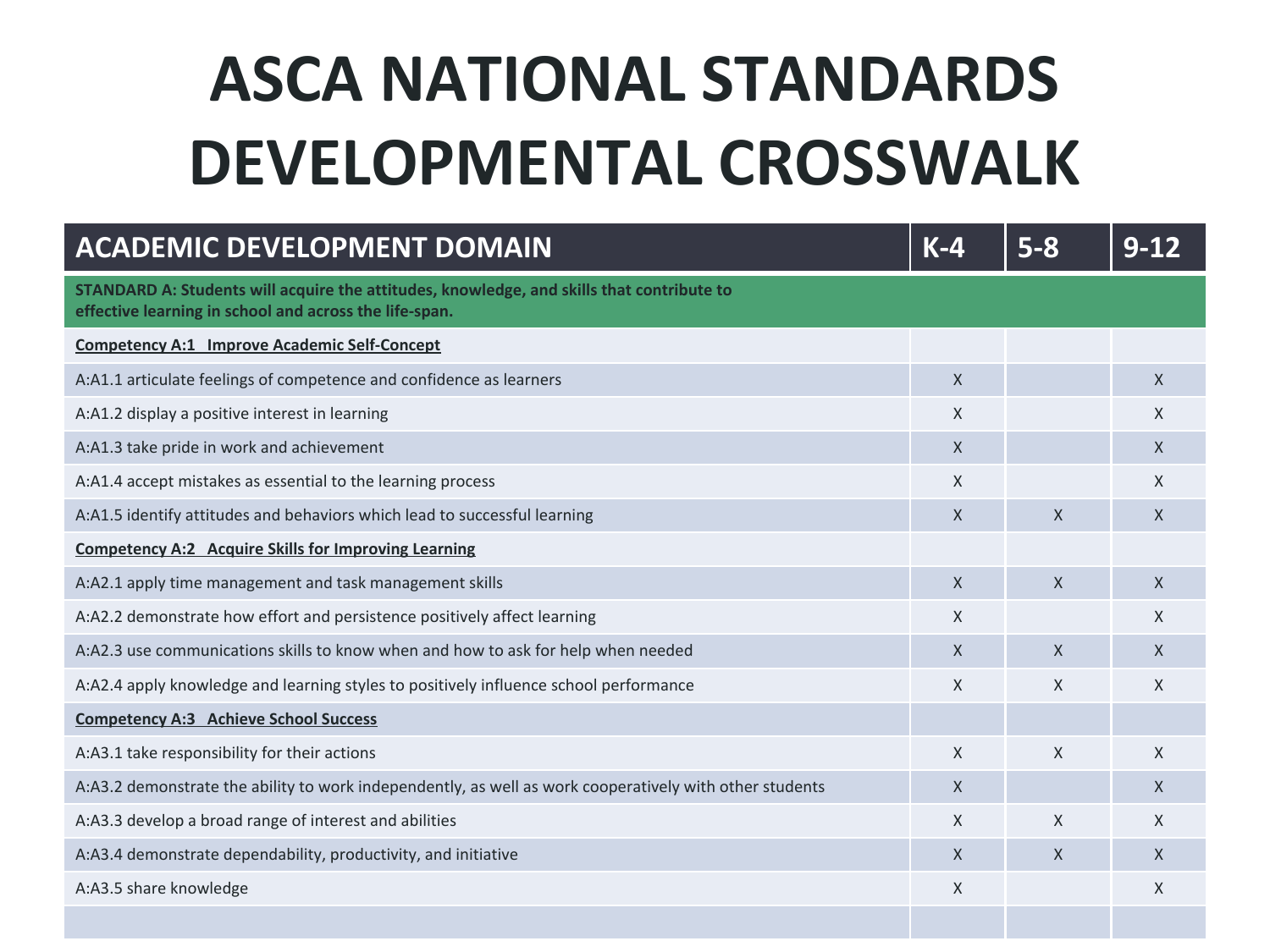| <b>ACADEMIC DEVELOPMENT DOMAIN</b>                                                                                                                                       | $K-4$ | $5 - 8$ | $9 - 12$ |
|--------------------------------------------------------------------------------------------------------------------------------------------------------------------------|-------|---------|----------|
| STANDARD B: Students will complete school with the academic preparation essential to choose from a wide range<br>of substantial postsecondary options, including college |       |         |          |
| <b>Competency B:1 Improve Learning</b>                                                                                                                                   |       |         |          |
| A:B1.1 demonstrate the motivation to achieve individual potential                                                                                                        | X     |         | X        |
| A:B1.2 learn and apply critical thinking skills                                                                                                                          | X     |         | X        |
| A:B1.3 apply the study skills necessary for academic success at each level                                                                                               | X     | X       | Χ        |
| A:B1.4 seek information and support from faculty, staff, family and peers                                                                                                | X     | X       | Χ        |
| A:B1.5 organize and apply academic information from a variety of sources                                                                                                 | X     | X       | X        |
| A:B1.6 use knowledge of learning styles to positively influence school performance                                                                                       | X     | X       | X        |
| A:B1.7 become a self-directed and independent learner                                                                                                                    | X     | X       | X        |
| A:B2.1 establish challenging academic goals in elementary, middle/junior high, and high school                                                                           | X     | X       | X        |
| A:B2.2 use assessment results in educational planning                                                                                                                    |       | X       | Χ        |
| A:B2.3 develop and implement an annual plan of study to maximize academic ability and achievement                                                                        | X     | X       | X        |
| A:B2.4 apply knowledge of aptitudes and interests to goal setting                                                                                                        | X     | X       | X        |
| A:B2.5 use problem-solving and decision-making skills to assess progress toward educational goals                                                                        | X     | X       | X        |
| A:B2.6 understand the relationship between classroom performance and success in school                                                                                   | X     | X       | X        |
| A:B2.7 identify post-secondary options consistent with interests, achievement, aptitude, and abilities                                                                   |       |         | X        |
| STANDARD C: Students will understand the relationship of academics to the world of work, and to life at home and in the community.                                       |       |         |          |
| Competency C:1 Relate School to Life Experience                                                                                                                          |       |         |          |
| A:C1.1 demonstrate the ability to balance school, studies, extracurricular activities, leisure time, and family life                                                     | X     | X       | X        |
| A:C1.2 seek co-curricular and community experiences to enhance the school experience                                                                                     |       |         | X        |
| A:C1.3 understand the relationship between learning and work                                                                                                             | X     | X       | X        |
| A:C1.4 demonstrate an understanding of the value of lifelong learning as essential to seeking, obtaining, and maintaining<br>life goals                                  | X     | X       | X        |
| A:C1.5 understand that school success is the preparation to make the transition from student to community member                                                         |       |         | X        |
| A:C1.6 understand how school success and academic achievement enhance future career and vocational opportunities                                                         | X     | X       | X        |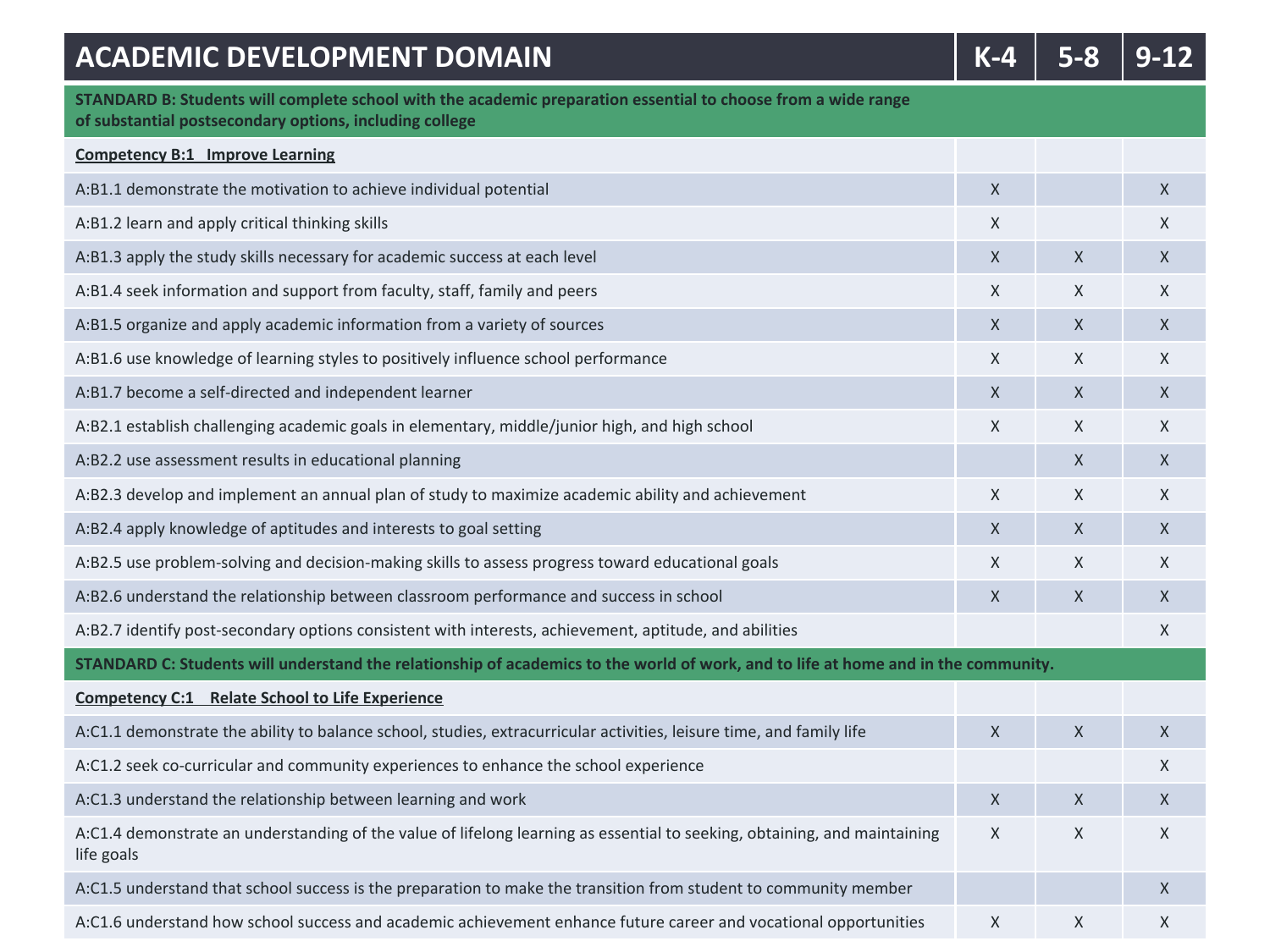## **CAREER DEVELOPMENT DOMAIN K-4 5-8 9-12 STANDARD A: Students will acquire the skills to investigate the world of work in relation to knowledge of self and to make informed career decisions.**

| <b>Competency A:1 Develop Career Awareness</b>                                                                         |              |              |   |
|------------------------------------------------------------------------------------------------------------------------|--------------|--------------|---|
| C:A1.1 develop skills to locate, evaluate, and interpret career information                                            | $\chi$       | $\chi$       | X |
| C:A1.2 learn about the variety of traditional and nontraditional occupations                                           | $\times$     | $\times$     | X |
| C:A1.3 develop an awareness of personal abilities, skills, interests, and motivations                                  | $\chi$       | $\chi$       | X |
| C:A1.4 learn how to interact and work cooperatively in teams                                                           | X            | X            | X |
| C:A1.5 learn to make decisions                                                                                         | $\chi$       | $\mathsf{X}$ | X |
| C:A1.6 learn how to set goals                                                                                          | $\chi$       | $\chi$       | X |
| C:A1.7 understand the importance of planning                                                                           | $\chi$       | $\chi$       | X |
| C:A1.8 pursue and develop competency in areas of interest                                                              | $\mathsf{X}$ | $\times$     | X |
| C:A1.9 develop hobbies and vocational interests                                                                        | X            | X            | X |
| C:A1.10 balance between work and leisure time                                                                          | $\chi$       | $\chi$       | X |
| <b>Competency A:2 Develop Employment Readiness</b>                                                                     |              |              |   |
| C:A2.1 acquire employability skills such as working on a team, problem-solving and organizational skills               | $\times$     |              | X |
| C:A2.2 apply job readiness skills to seek employment opportunities                                                     |              |              | X |
| C:A2.3 demonstrate knowledge about the changing workplace                                                              |              |              | X |
| C:A2.4 learn about the rights and responsibilities of employers and employees                                          |              |              | X |
| C:A2.5 learn to respect individual uniqueness in the workplace                                                         | $\chi$       |              | X |
| C:A2.6 learn how to write a resume                                                                                     |              | $\times$     | X |
| C:A2.7 develop a positive attitude toward work and learning                                                            | $\chi$       |              | X |
| C:A2.8 understand the importance of responsibility, dependability, punctuality, integrity, and effort in the workplace | X            |              | X |
| C:A2.9 utilize time and task-management skills                                                                         | $\chi$       | X            | X |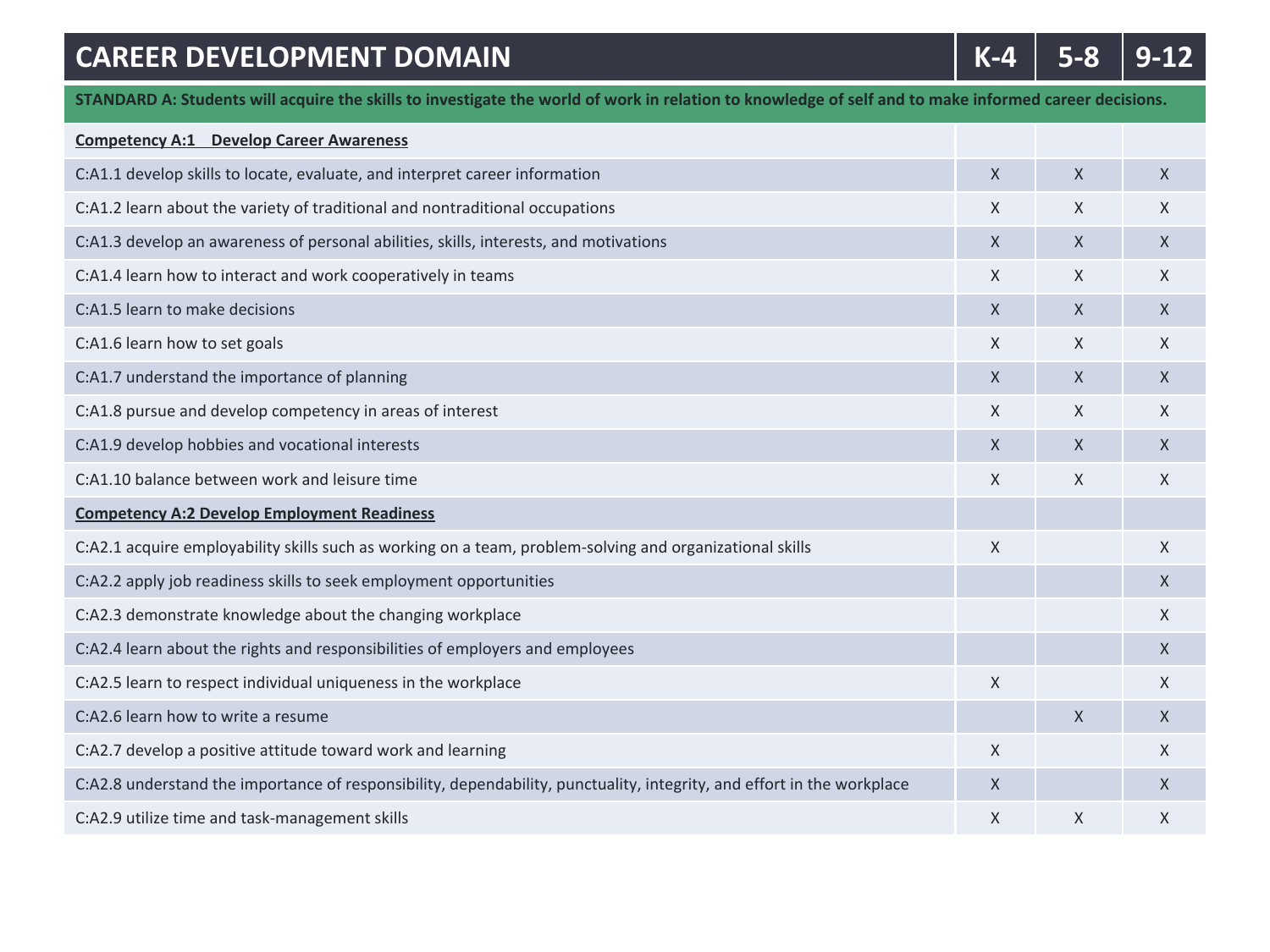| <b>CAREER DEVELOPMENT DOMAIN</b>                                                                                              | $K-4$       |          | $9 - 12$     |
|-------------------------------------------------------------------------------------------------------------------------------|-------------|----------|--------------|
| STANDARD B: Students will employ strategies to achieve future career goals with success and satisfaction.                     |             |          |              |
| <b>Competency B:1 Acquire Career Information</b>                                                                              |             |          |              |
| C:B1.1 apply decision making skills to career planning, course selection, and career transition                               |             | $\times$ | $\mathsf{X}$ |
| C:B1.2 identify personal skills, interests, and abilities and relate them to current career choice                            |             | X        | X            |
| C:B1.3 demonstrate knowledge of the career planning process                                                                   |             |          | X            |
| C:B1.4 know the various ways in which occupations can be classified                                                           |             | Χ        | X            |
| C:B1.5 use research and information resources to obtain career information                                                    | X           | X        | $\chi$       |
| C:B1.6 learn to use the internet to access career planning information                                                        |             | X        | X            |
| C:B1.7 describe traditional and non-traditional occupations and how these relate to career choice                             |             |          | X            |
| C:B1.8 understand how changing economic and societal needs influence employment trends and future training.                   |             |          | X            |
| <b>Competency B:2 Identify Career Goals</b>                                                                                   |             |          |              |
| C:B2.1 demonstrate awareness of the education and training needed to achieve career goals                                     | Χ           | X        | X            |
| C:B2.2 assess and modify their educational plan to support career                                                             |             |          | X            |
| C:B2.3 use employability and job readiness skills in internship, mentoring, shadowing, and/or other work experience.          |             |          | X            |
| C:B2.4 select course work that is related to career interests                                                                 |             |          | X            |
| C:B2.5 maintain a career planning portfolio                                                                                   |             | X        | $\mathsf{X}$ |
| STANDARD C: Students will understand the relationship between personal qualities, education, training, and the world of work. |             |          |              |
| <b>Competency B:3 Acquire Knowledge to Achieve Career Goals</b>                                                               |             |          |              |
| C:C1.1 understand the relationship between educational achievement and career success                                         | $\mathsf X$ | Χ        | X            |
| C:C1.2 explain how work can help to achieve personal success and satisfaction                                                 |             |          | X            |
| C:C1.3 identify personal preferences and interests which influence career choice and success                                  | X           | X        | X            |
| C:C1.4 understand that the changing workplace requires lifelong learning and acquiring new skills                             |             |          | X            |
| C:C1.5 describe the effect of work on lifestyle                                                                               |             |          | X            |
| C:C1.6 understand the importance of equity and access in career choice                                                        | X           | X        | X            |
| C:C1.7 understand that work is an important and satisfying means of personal expression                                       | X           |          | X            |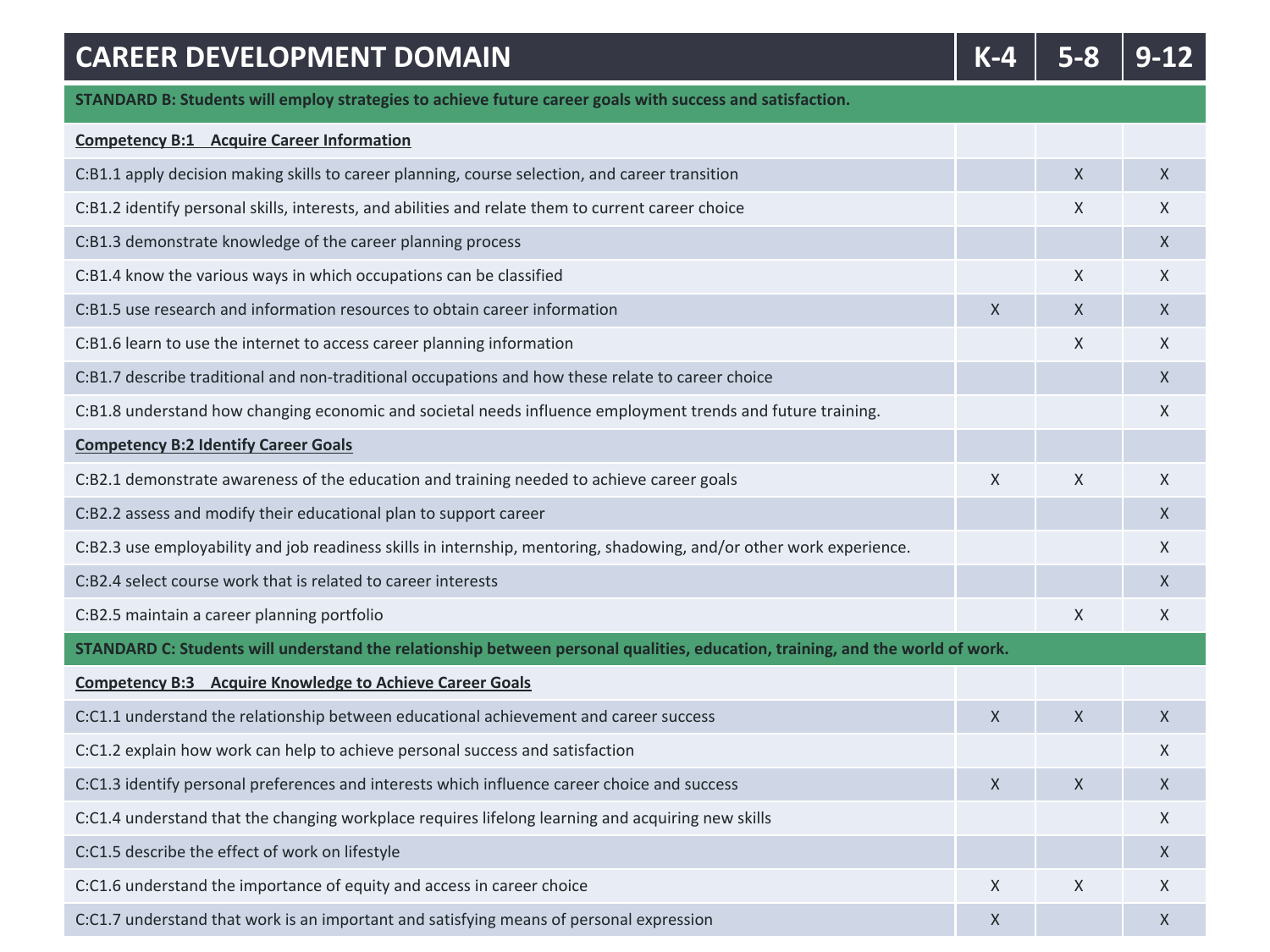| <b>CAREER DEVELOPMENT DOMAIN</b>                                                                                                                        | $K-4$ |   |   |
|---------------------------------------------------------------------------------------------------------------------------------------------------------|-------|---|---|
| <b>Apply Skills to Achieve Career Goal</b><br><b>Competency B:4</b>                                                                                     |       |   |   |
| C:C2.1 demonstrate how interests, abilities and achievement relate to achieving personal, social, educational, and career<br>goals                      | X     | X | X |
| C:C2.2 learn how to use conflict management skills with peers and adults                                                                                | X     | X | X |
| C:C2.3 learn to work cooperatively with others as a team member                                                                                         | X     |   | X |
| C:C2.4 apply academic and employment readiness skills in work-based learning situations such as internships,<br>shadowing, and/or mentoring experiences |       |   |   |
| C:C1.7 understand that work is an important and satisfying means of personal expression                                                                 | Χ     |   |   |

### **PERSONAL / SOCIAL DOMAIN K-4 6 1 K-4 5-8 9-12**

**STANDARD A: Students will acquire the knowledge, attitudes, and interpersonal skills to help them understand and respect self and others.**

| <b>Competency A:1 Acquire Self Knowledge</b>                                 |   |              |              |
|------------------------------------------------------------------------------|---|--------------|--------------|
| PS:A1.1 develop positive attitudes toward self as a unique and worthy person | X | $\mathsf{X}$ | X            |
| PS:A1.2 identify values, attitudes and beliefs                               | X | $\chi$       | X            |
| PS:A1.3 learn the goal-setting process                                       | X |              | X            |
| PS:A1.4 understand change is a part of growth                                | X |              | X            |
| PS:A1.5 identify and express feelings                                        | X | $\times$     | X            |
| PS:A1.6 distinguish between appropriate and inappropriate behavior           | X | $\chi$       | X            |
| PS:A1.7 recognize personal boundaries, rights, and privacy needs             | X | $\times$     | X            |
| PS:A1.8 understand the need for self-control and how to practice it          | X | $\chi$       | X            |
| PS:A1.9 demonstrate cooperative behavior in groups                           | X |              | X            |
| PS:A1.10 identify personal strengths and assets                              | X | $\chi$       | X            |
| PS:A1.11 identify and discuss changing personal and social roles             | X | $\chi$       | $\mathsf{X}$ |
| PS:A1.12 identify and recognize changing family roles                        | X | $\times$     | X            |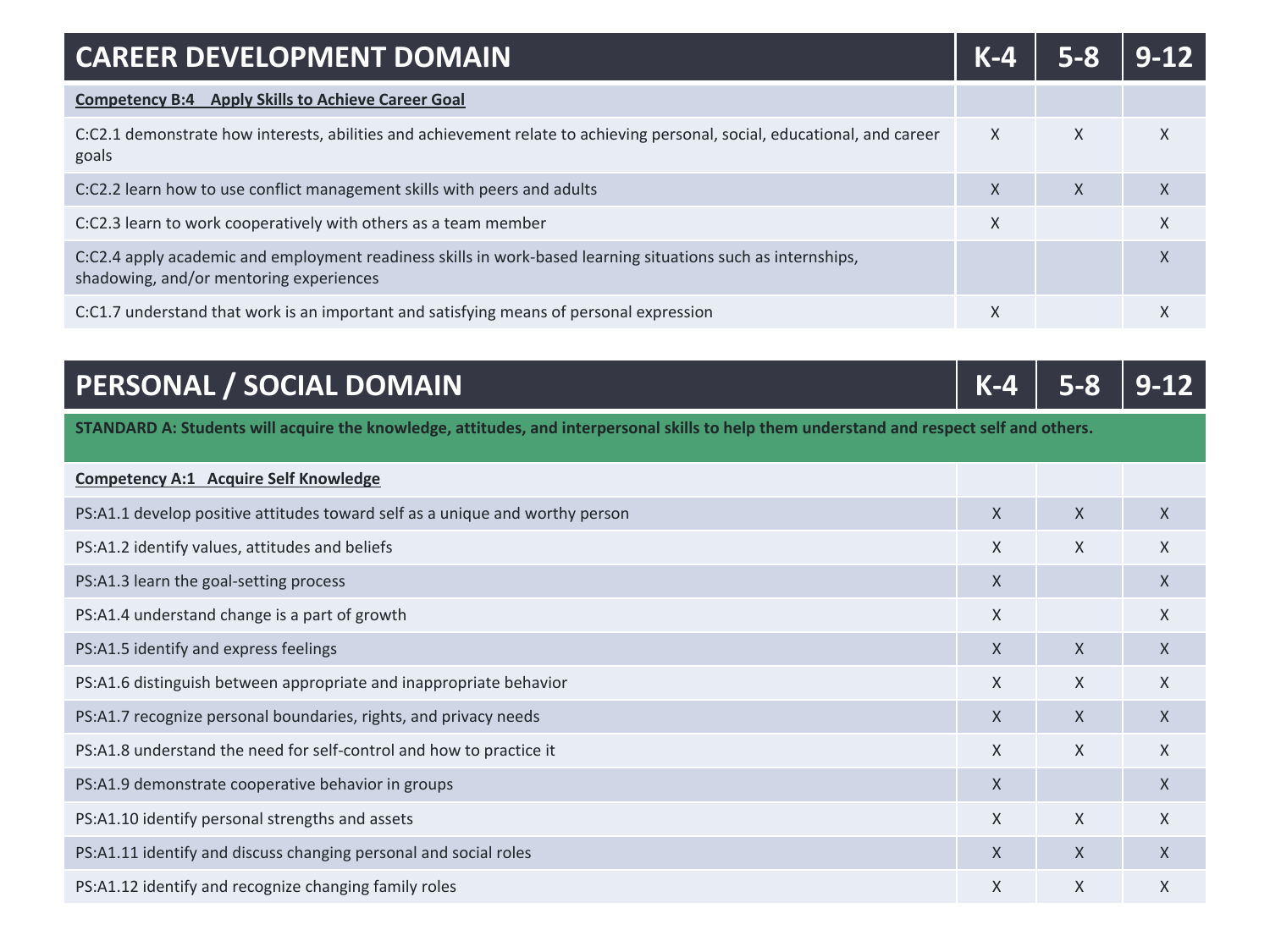| PERSONAL / SOCIAL DOMAIN                                                                        | $K-4$            |              |   |
|-------------------------------------------------------------------------------------------------|------------------|--------------|---|
| <b>Competency A:2 Acquire Interpersonal Skills</b>                                              |                  |              |   |
| PS:A2.1 recognize that everyone has rights and responsibilities                                 | $\mathsf{X}$     | X            | X |
| PS:A2.2 respect alternative points of view                                                      | X                | X            | X |
| PS:A2.3 recognize, accept, respect and appreciate individual differences                        | $\times$         | $\chi$       | X |
| PS:A2.4 recognize, accept and appreciate ethnic and cultural diversity                          | X                | X            | X |
| PS:A2.5 recognize and respect differences in various family configurations                      | X                |              |   |
| PS:A2.6 use effective communications skills                                                     | X                | $\mathsf{X}$ | X |
| PS:A2.7 know that communication involves speaking, listening, and nonverbal behavior            | $\times$         | X            | X |
| PS:A2.8 learn how to make and keep friends                                                      | $\boldsymbol{X}$ |              |   |
| STANDARD B: Students will make decisions set goals, and take necessary action to achieve goals. |                  |              |   |
| <b>Competency B:1 Self Knowledge Application</b>                                                |                  |              |   |
| PS:B1.1 use a decision-making and problem-solving model                                         | $\mathsf{X}$     |              | X |
| PS:B1.2 understand consequences of decisions and choices                                        | X                | X            | X |
| PS:B1.3 identify alternative solutions to a problem                                             | $\times$         | X            | X |
| PS:B1.5 demonstrate when, where and how to seek help for solving problems and making decisions  | $\mathsf{X}$     | $\mathsf{X}$ | X |
| PS:B1.6 know how to apply conflict resolution skills                                            | X                |              | X |
| PS:B1.7 demonstrate a respect and appreciation for individual and cultural differences          | X                | $\mathsf{X}$ | X |
| PS:B1.8 know when peer pressure is influencing a decision                                       | X                | X            | X |
| PS:B1.9 identify long- and short-term goals                                                     | X                |              | X |
| PS:B1.10 identify alternative ways of achieving goals                                           | X                |              | X |
| PS:B1.11 use persistence and perseverance in acquiring knowledge and skills                     | X                |              | X |
| PS:B1.12 develop an action plan to set and achieve realistic goals                              | X                |              | X |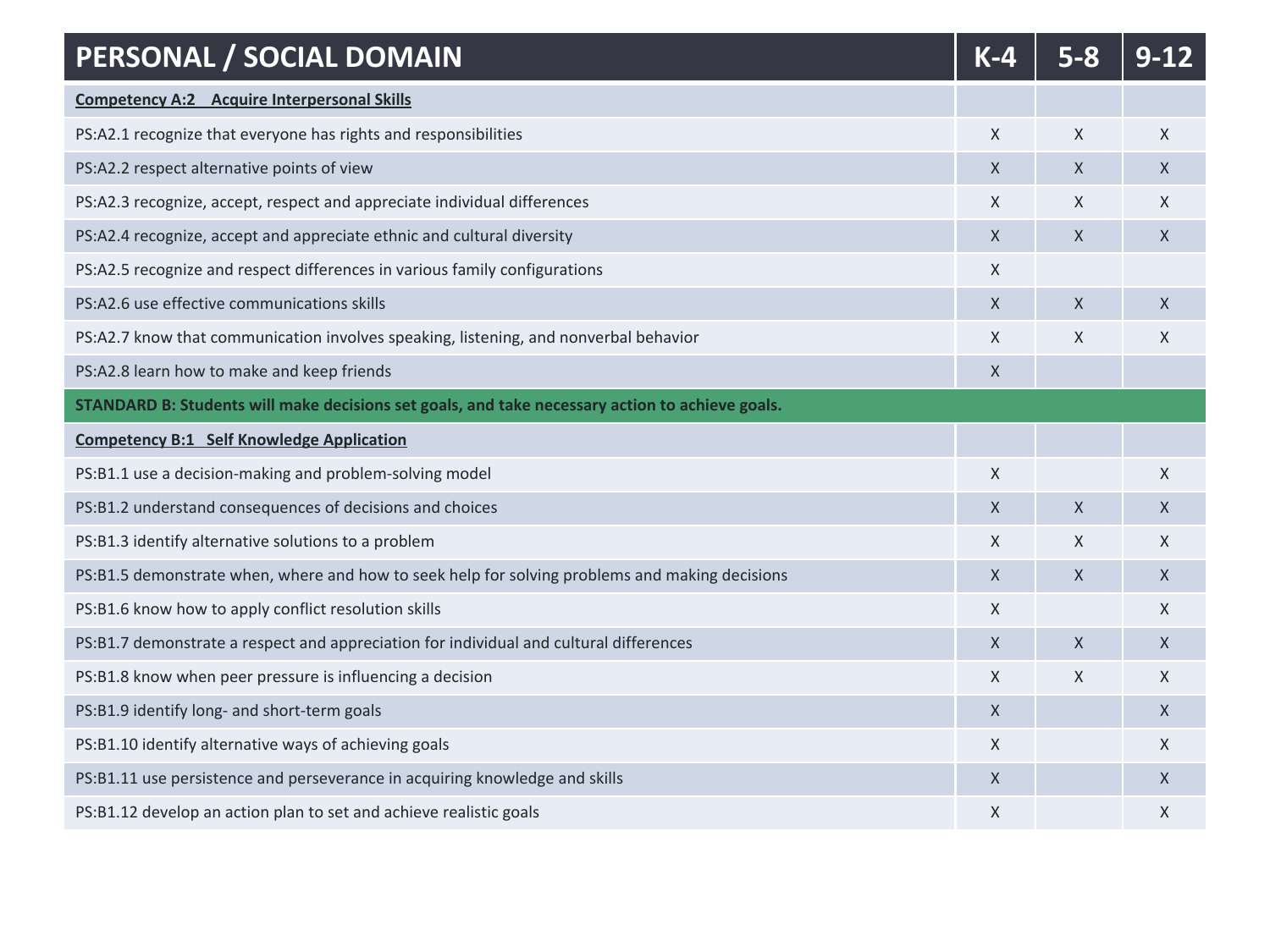| PERSONAL / SOCIAL DOMAIN                                                                                         |              |              |   |
|------------------------------------------------------------------------------------------------------------------|--------------|--------------|---|
| STANDARD C: Students will understand safety and survival skills.                                                 |              |              |   |
| <b>Acquire Personal Safety Skills</b><br><b>Competency C:1</b>                                                   |              |              |   |
| PS:C1.1 demonstrate knowledge of personal information (i.e. telephone number, home address, emergency contact)   | $\chi$       |              |   |
| PS:C1.2 learn about the relationship between rules, laws, safety, and the protection of rights of the individual | $\chi$       | X            | X |
| PS:C1.3 learn about the differences between appropriate and inappropriate physical contact                       | $\times$     | $\times$     | X |
| PS:C1.4 demonstrate the ability to set boundaries, rights and personal privacy                                   | X            | X            | X |
| PS:C1.5 differentiate between situations requiring peer support and situations requiring adult professional help | X            | $\mathsf{X}$ | X |
| PS:C1.6 identify resource people in the school and community, and know how to seek their help                    | $\times$     | $\times$     | X |
| PS:C1.7 apply effective problem-solving and decision-making skills to make safe and healthy choices              | $\times$     | $\times$     | X |
| PS:C1.8 learn about the emotional and physical dangers of substance use and abuse                                | $\mathsf{X}$ | X            | X |
| PS:C1.9 learn how to cope with peer pressure                                                                     | $\times$     | $\chi$       | X |
| PS:C1.10 learn techniques for managing stress and conflict                                                       | $\mathsf{X}$ | $\mathsf{X}$ | X |
| PS:C1.11 learn coping skills for managing life events                                                            | $\chi$       | $\mathsf{X}$ | X |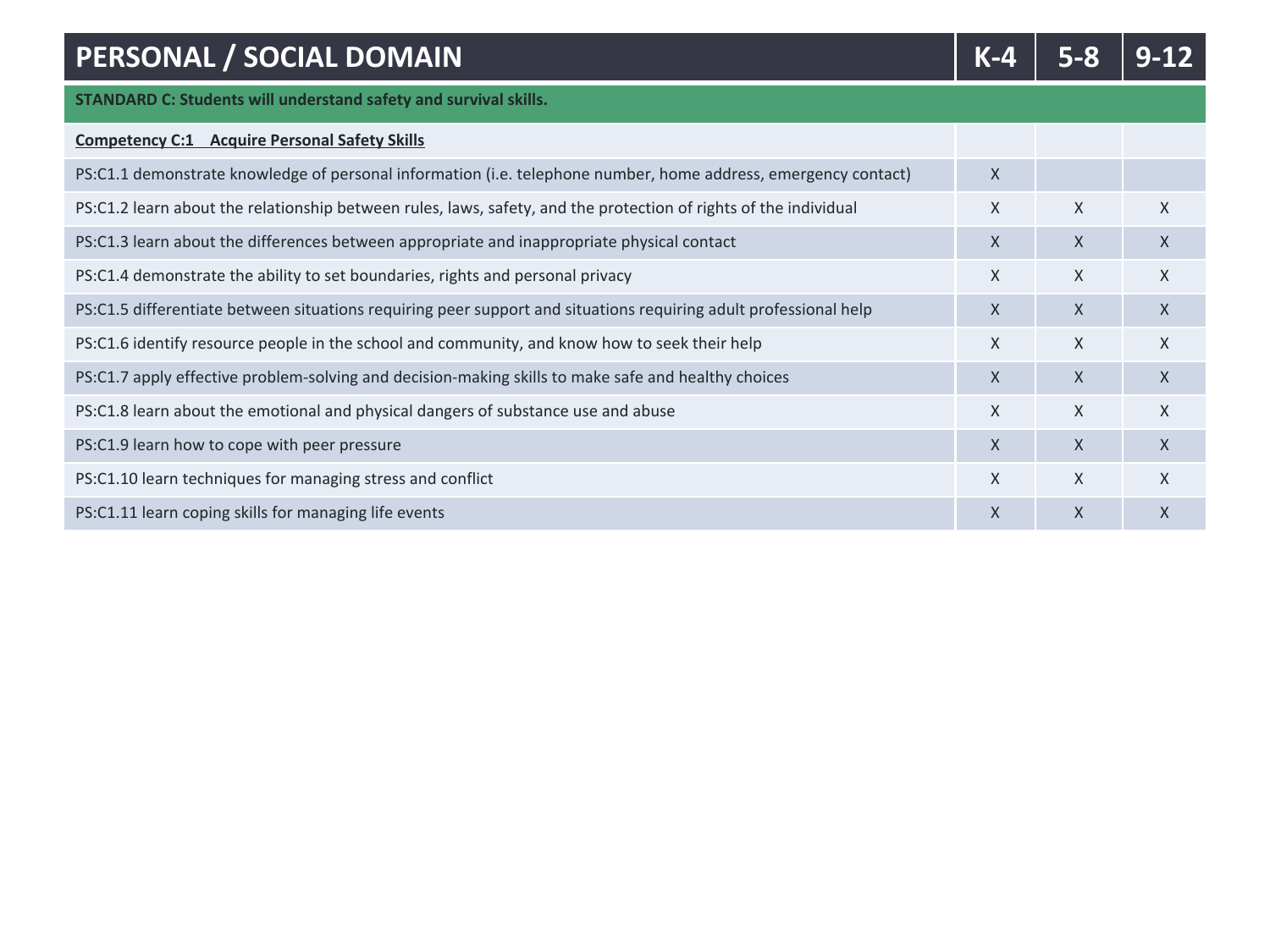| <b>Grade</b><br><b>Level</b> | <b>Lesson Name &amp; Content</b> | <b>School</b><br><b>Counseling</b><br><b>Domain</b> | <b>Curriculum &amp;</b><br><b>Materials</b> | Projected<br><b>Date</b> | <b>Evaluation</b><br><b>Method</b> |
|------------------------------|----------------------------------|-----------------------------------------------------|---------------------------------------------|--------------------------|------------------------------------|
| K                            | Kindergarten Screening           | Academic<br>Personal/Social                         | Written<br><b>Materials</b>                 | Fall                     | Observation                        |
| K                            | How to Make a Friend/Be a Friend | Academic<br>Personal/Social                         | Written<br><b>Materials</b>                 | Fall                     | Observation &<br>Feedback          |
| K.                           | Self awareness                   | Academic<br>Personal/Social                         | Written<br><b>Materials</b>                 | Fall                     | Observation &<br>Feedback          |
| K                            | <b>Conflict Resolution</b>       | Academic<br>Personal/Social                         | Written<br><b>Materials</b>                 | Fall                     | Observation &<br>Feedback          |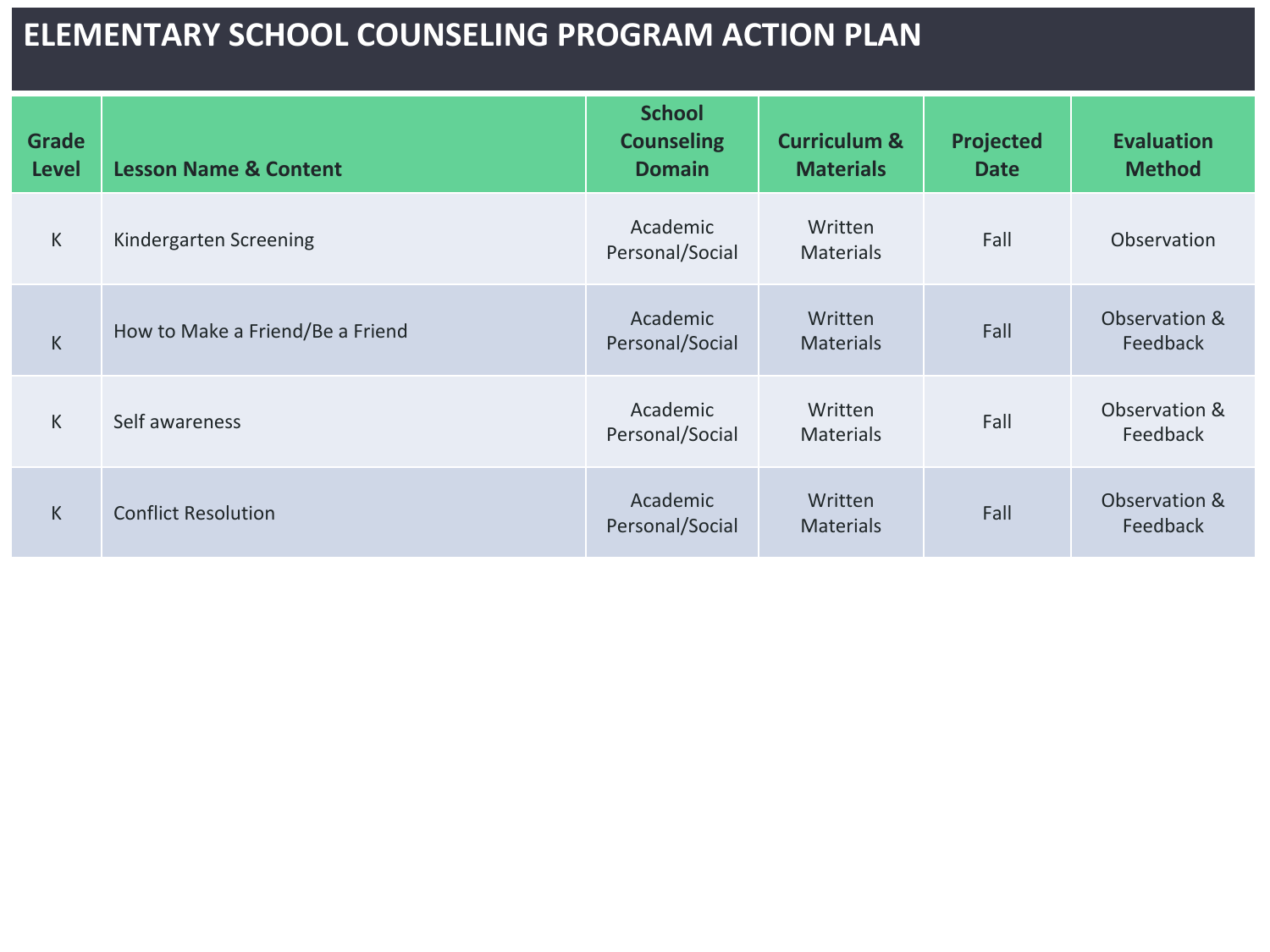| <b>Grade</b><br><b>Level</b> | <b>Lesson Name &amp; Content</b>                                                                           | <b>School</b><br><b>Counseling</b><br><b>Domain</b> | <b>Curriculum &amp;</b><br><b>Materials</b> | Projected<br><b>Date</b> | <b>Evaluation</b><br><b>Method</b>                            |
|------------------------------|------------------------------------------------------------------------------------------------------------|-----------------------------------------------------|---------------------------------------------|--------------------------|---------------------------------------------------------------|
|                              | Introduction to Counselor - "What does your School<br>Counselor do?", a description of counseling services | Academic<br>Personal/Social<br>Career               | Written<br><b>Materials</b>                 | Fall                     | Observation,<br>student feedback,<br>pre-/post-<br>assessment |
|                              | How to Make a Friend/Be a Friend                                                                           | Academic<br>Personal/Social                         | Written<br><b>Materials</b>                 | Fall                     | Observation &<br>Feedback                                     |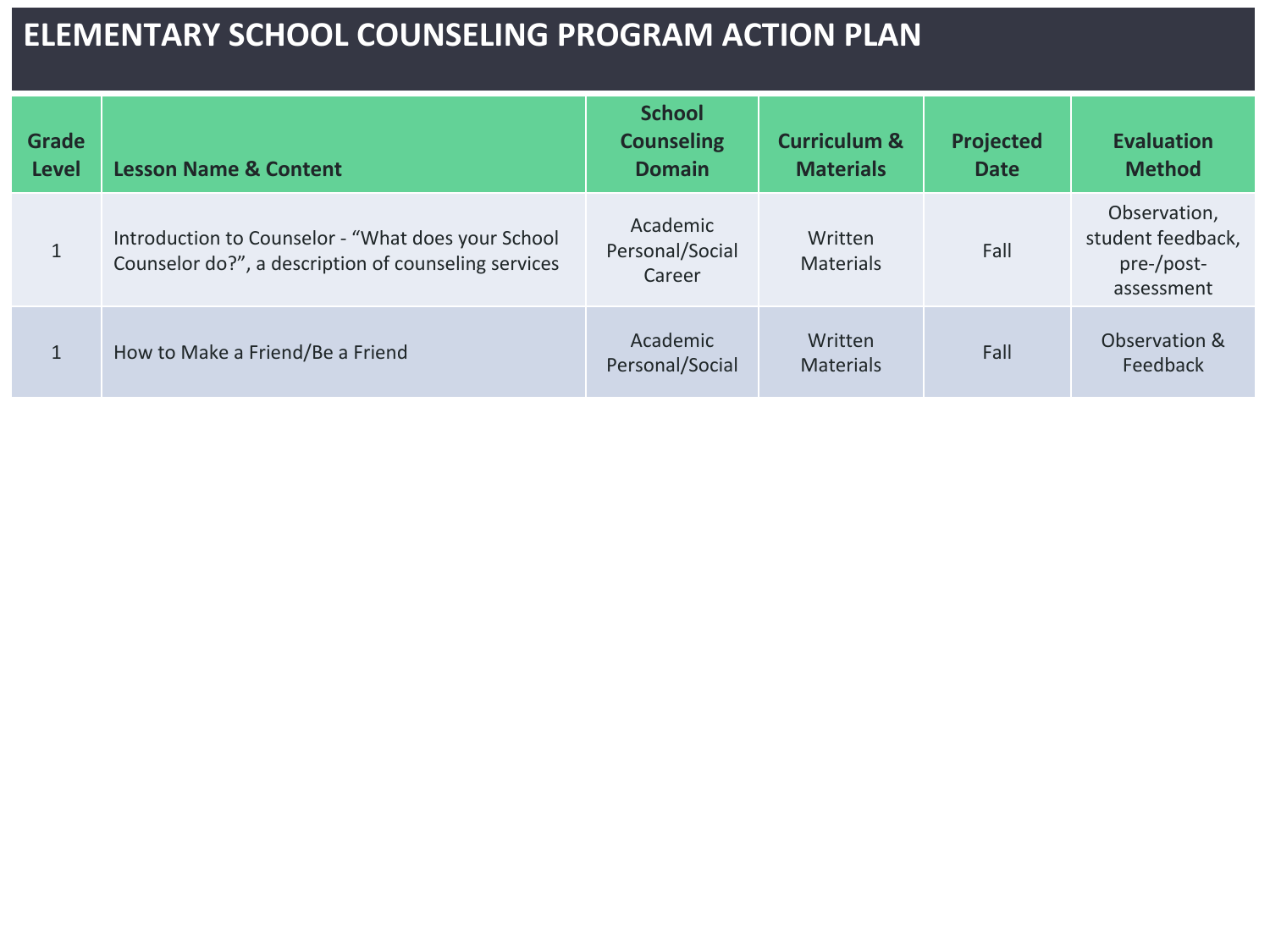| <b>Grade</b><br>Level | <b>Lesson Name &amp; Content</b> | <b>School</b><br><b>Counseling</b><br><b>Domain</b> | <b>Curriculum &amp;</b><br><b>Materials</b> | <b>Projected</b><br><b>Date</b> | <b>Evaluation</b><br><b>Method</b> |
|-----------------------|----------------------------------|-----------------------------------------------------|---------------------------------------------|---------------------------------|------------------------------------|
| $2^{\circ}$           | <b>Growth Mindset</b>            | Academic<br>Personal/Social                         | Written &<br>Multimedia<br>Materials        | Fall                            | Observation &<br>Feedback          |
| $\overline{2}$        |                                  |                                                     |                                             |                                 |                                    |
| $\overline{2}$        |                                  |                                                     |                                             |                                 |                                    |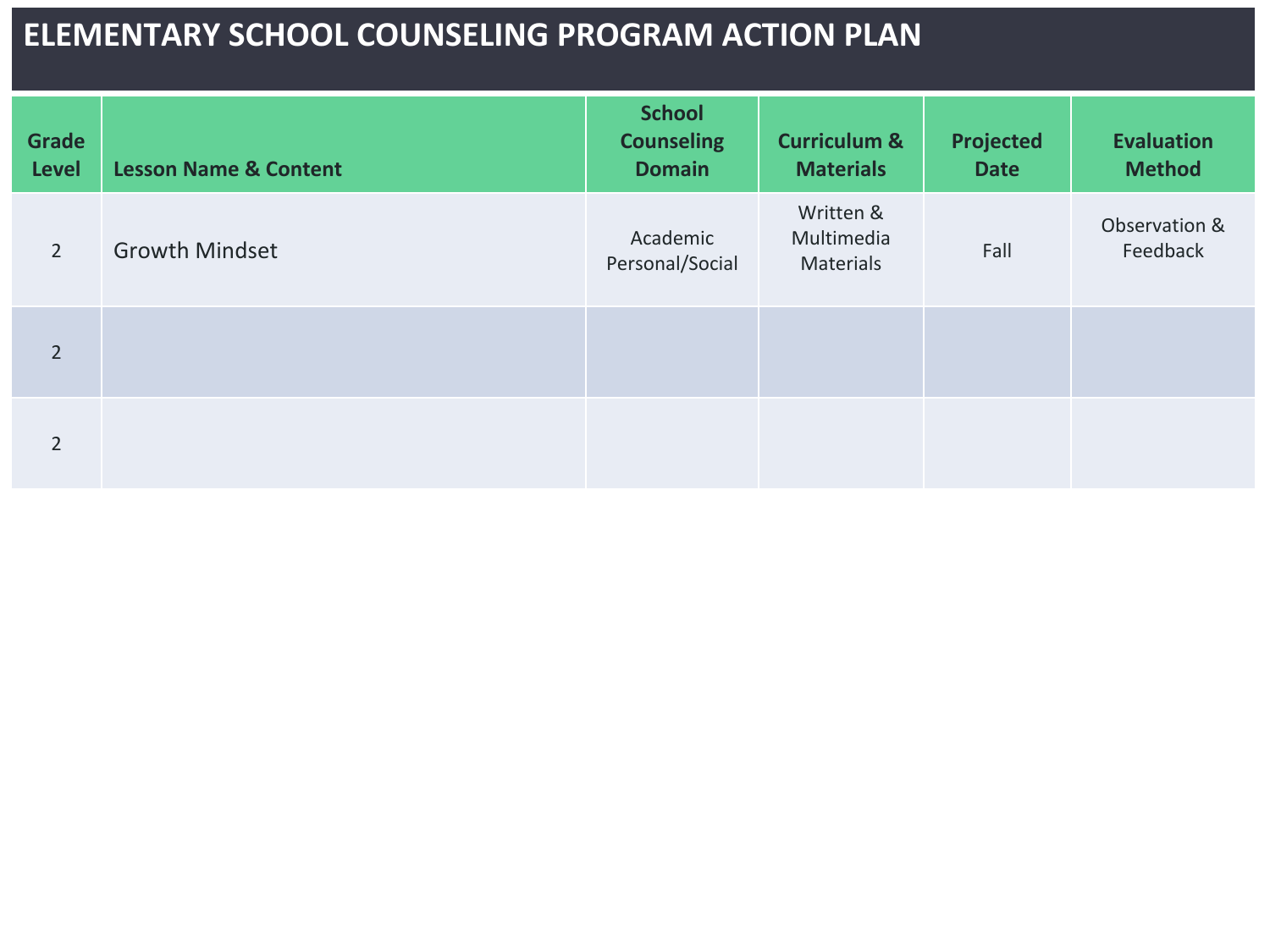| Grade<br><b>Level</b> | <b>Lesson Name &amp; Content</b> | <b>School</b><br><b>Counseling</b><br><b>Domain</b> | <b>Curriculum &amp;</b><br><b>Materials</b> | <b>Projected</b><br><b>Date</b> | <b>Evaluation</b><br><b>Method</b> |
|-----------------------|----------------------------------|-----------------------------------------------------|---------------------------------------------|---------------------------------|------------------------------------|
| $\overline{3}$        | <b>Bullying</b>                  | Academic<br>Personal/Social                         | Written &<br>Multimedia<br>Materials        | Fall                            | Observation &<br>Feedback          |
| $\overline{3}$        |                                  |                                                     |                                             |                                 |                                    |
| $\overline{3}$        |                                  |                                                     |                                             |                                 |                                    |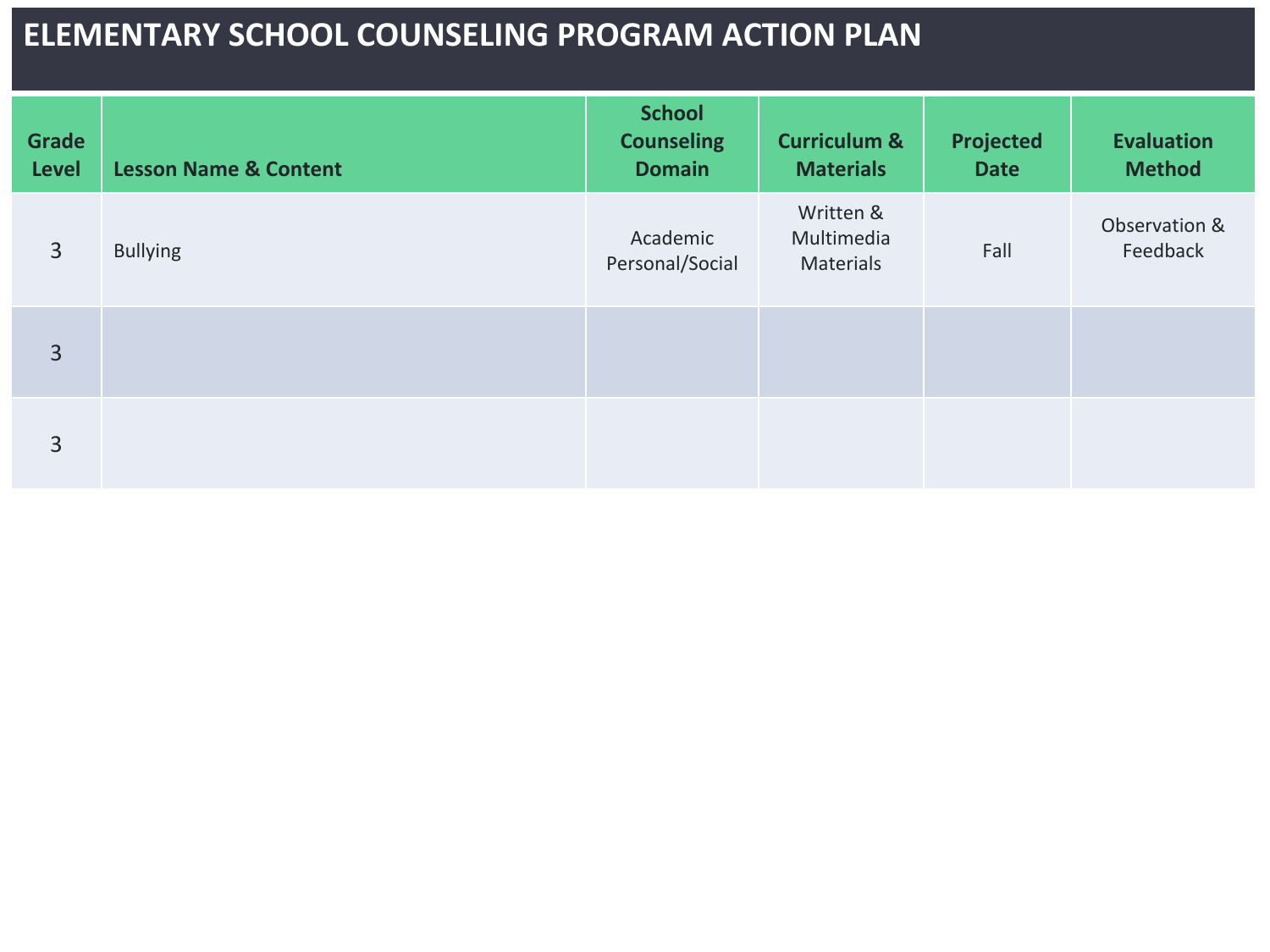| <b>Grade</b><br><b>Level</b> | <b>Lesson Name &amp; Content</b> | <b>School</b><br><b>Counseling</b><br><b>Domain</b> | <b>Curriculum &amp;</b><br><b>Materials</b> | <b>Projected</b><br><b>Date</b> | <b>Evaluation</b><br><b>Method</b> |
|------------------------------|----------------------------------|-----------------------------------------------------|---------------------------------------------|---------------------------------|------------------------------------|
| $\overline{4}$               | <b>Bullying</b>                  | Academic<br>Personal/Social                         | Written &<br>Multimedia<br><b>Materials</b> | Fall                            | Observation &<br>Feedback          |
| $\overline{4}$               | <b>Growth Mindset</b>            | Academic<br>Personal/Social                         | Written &<br>Multimedia<br><b>Materials</b> | Fall                            | Observation &<br>Feedback          |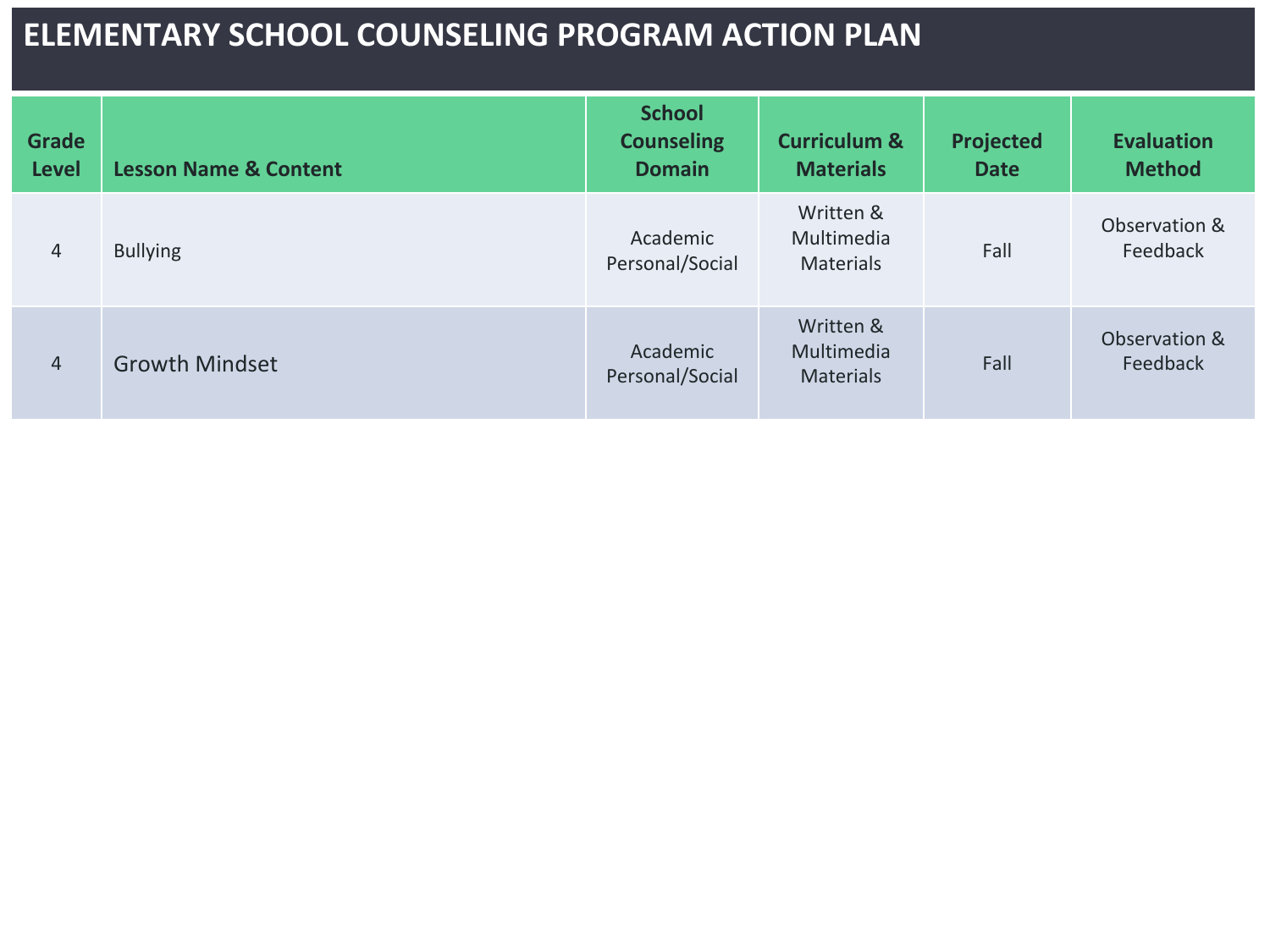| <b>Grade</b><br><b>Level</b> | <b>Lesson Name &amp; Content</b>                                                                           | <b>School</b><br><b>Counseling</b><br><b>Domain</b> | <b>Curriculum &amp;</b><br><b>Materials</b> | Projected<br><b>Date</b> | <b>Evaluation</b><br><b>Method</b>                            |
|------------------------------|------------------------------------------------------------------------------------------------------------|-----------------------------------------------------|---------------------------------------------|--------------------------|---------------------------------------------------------------|
| $K-4$                        | Introduction to School & Open House                                                                        | Academic<br>Personal/Social                         | Written &<br>Multimedia<br><b>Materials</b> | Fall                     | Observation &<br>Feedback                                     |
| $K-4$                        | Parent Orientation to Elementary School                                                                    | Academic<br>Personal/Social                         | Written &<br>Multimedia<br><b>Materials</b> | Fall                     | Observation &<br>Feedback                                     |
| $K-4$                        | Introduction to Counselor - "What does your School<br>Counselor do?", a description of counseling services | Academic<br>Personal/Social<br>Career               | Written<br><b>Materials</b>                 | Fall                     | Observation,<br>student feedback,<br>pre-/post-<br>assessment |
| $K-4$                        | Counseling Corner newsletter                                                                               | Academic<br>Personal/Social<br>Academic<br>Career   | Written<br><b>Materials</b>                 | Monthly                  | Feedback                                                      |
|                              |                                                                                                            |                                                     |                                             |                          |                                                               |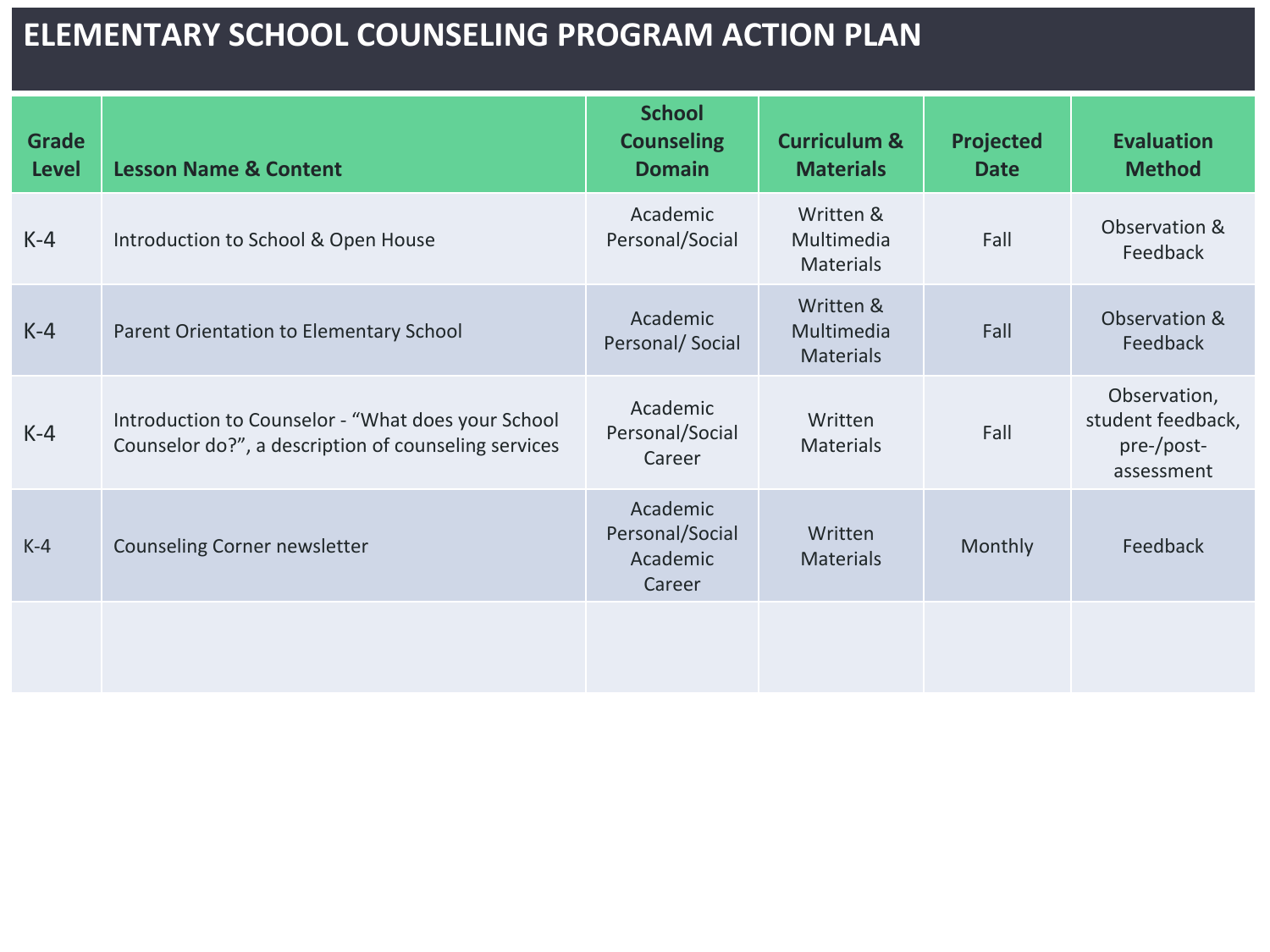| <b>Grade</b><br><b>Level</b> | <b>Lesson Name &amp; Content</b>                                                                                          | <b>School</b><br><b>Counseling</b><br><b>Domain</b> | <b>Curriculum &amp;</b><br><b>Materials</b> | Projected<br><b>Date</b>    | <b>Evaluation</b><br><b>Method</b>                             |
|------------------------------|---------------------------------------------------------------------------------------------------------------------------|-----------------------------------------------------|---------------------------------------------|-----------------------------|----------------------------------------------------------------|
| 5th                          | Student Orientation to Middle School & Open House                                                                         | Academic<br>Personal/Social                         | Written &<br>Multimedia<br><b>Materials</b> | August                      | Observation &<br>Feedback of<br>Transition to<br>Middle School |
| 5th                          | Parent Orientation to Middle School                                                                                       | Academic<br>Personal/Social                         | Written &<br>Multimedia<br><b>Materials</b> | August                      | Observation &<br>Feedback of<br>Transition to<br>Middle School |
| 5th                          | Introduction to WBMS - "What does your School<br>Counselor do?", a description of counseling services<br>& WBMS resources | Academic<br>Personal/Social<br>Career               | Written<br><b>Materials</b>                 | September                   | Observation,<br>student feedback,<br>pre-/post-<br>assessment  |
| 5th                          | Goal-Setting                                                                                                              | Academic<br>Personal/Social<br>Career               | Written<br><b>Materials</b>                 | Fall                        | Pre-/Post-Assess<br>ments                                      |
| 5th                          | DARE: Decision-Making in Peer-Pressure, Legal &<br>Illegal Substances, Social Media & Bullying                            | Personal/Social                                     | Written &<br>Multimedia<br><b>Materials</b> | Quarterly<br>(in Studyhall) | Pre-/Post-<br>Assessments                                      |
| 5th                          | Career Connections with Scheduling for Courses                                                                            | Academic<br>Career                                  | Written<br><b>Materials</b>                 | March                       | Student, parent &<br>teacher feedback                          |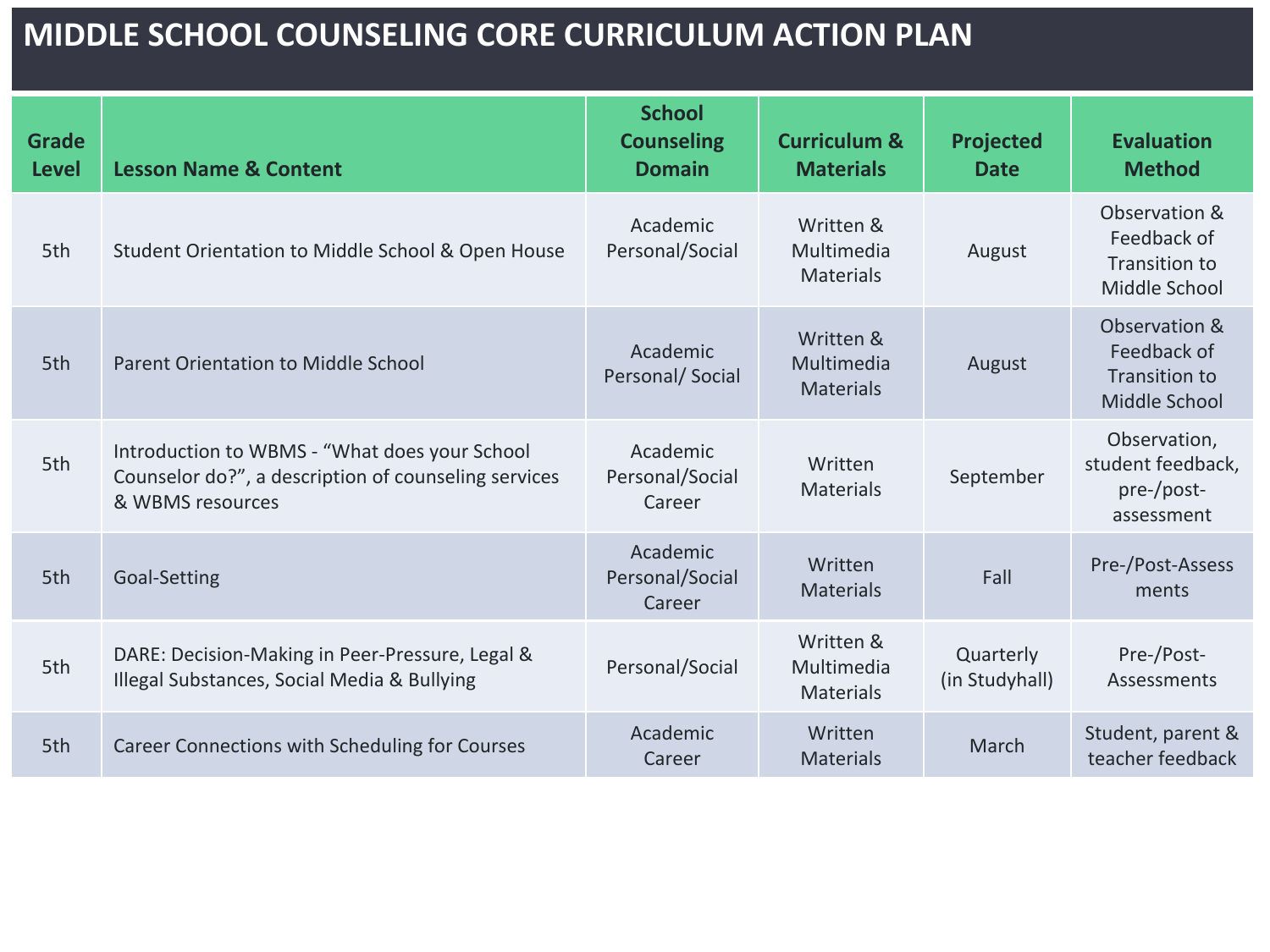| <b>Grade</b><br><b>Level</b> | <b>Lesson Name &amp; Content</b>                                                             | <b>School</b><br><b>Counseling</b><br><b>Domain</b> | <b>Curriculum &amp;</b><br><b>Materials</b> | Projected<br><b>Date</b>    | <b>Evaluation</b><br><b>Method</b>                              |
|------------------------------|----------------------------------------------------------------------------------------------|-----------------------------------------------------|---------------------------------------------|-----------------------------|-----------------------------------------------------------------|
| 6th                          | New Student Orientation                                                                      | Academic<br>Personal/Social                         | <b>Written Materials</b>                    | September                   | <b>Student &amp; Parent</b><br>Feedback                         |
| 6th                          | Time Management, Organization                                                                | Academic<br>Career                                  | <b>Written Materials</b>                    | Quarterly<br>(in Studyhall) | Pre-/Post-<br>Assessments                                       |
| 6th                          | Identifying Individual Student Learning Style<br>Modalities & Learning Strategies            | Academic<br>Personal/Social<br>Career               | <b>Written Materials</b>                    | Quarterly<br>(in Studyhall) | Pre-/Post-<br>Assessments                                       |
| 6th                          | CBI Scheduling Presentations & Recruitment                                                   | Academic<br>Personal/Social                         | Written &<br>Multimedia<br><b>Materials</b> | Spring                      | <b>Student Feedback</b><br>& Enrollment in<br><b>Sections</b>   |
| 6th                          | <b>WBMS Office Worker Recruitment &amp; Orientation</b>                                      | Personal/Social<br>Career                           | <b>Written Materials</b>                    | Fall                        | Observation &<br><b>Staff Feedback</b>                          |
| 6th                          | <b>Student Success Plans: At-Risk Student</b><br>Identification & Individual SSP Development | Academic<br>Personal/Social<br>Career               | <b>Written Materials</b>                    | Spring                      | Academic,<br>Attendance,<br>Disciplinary<br><b>Student Data</b> |
| 6th                          | Anti-Virus Youth Education Program                                                           | Academic<br>Personal/Social<br>Career               | <b>Written Materials</b>                    | 2 semesters<br>(Library/SH) | Pre-/Post-Assessm<br>ents, Decrease in<br>discipline            |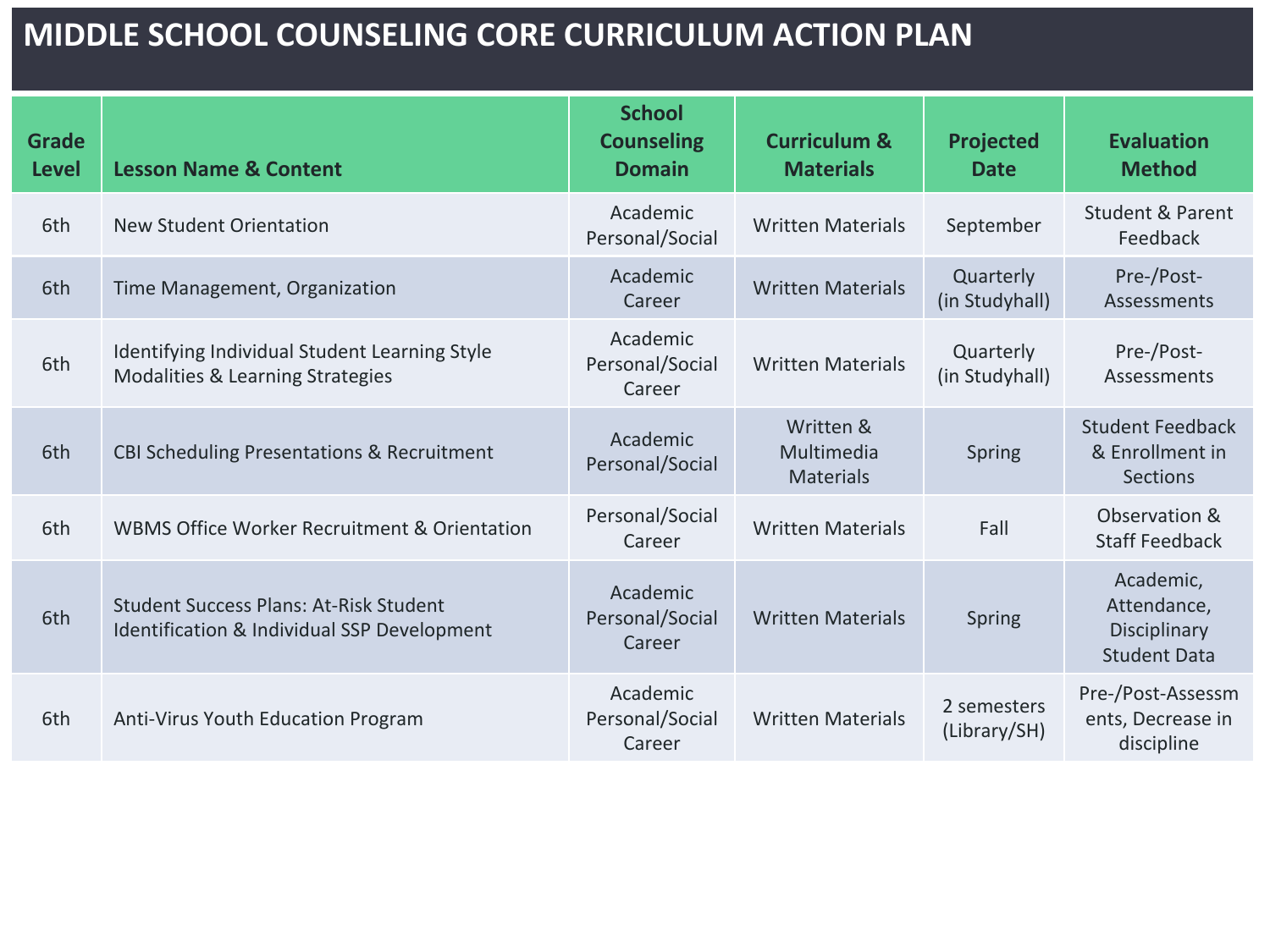| <b>Grade</b><br><b>Level</b> | <b>Lesson Name &amp; Content</b>                                                             | <b>School</b><br><b>Counseling</b><br><b>Domain</b> | <b>Curriculum &amp;</b><br><b>Materials</b>          | <b>Projected</b><br><b>Date</b> | <b>Evaluation</b><br><b>Method</b>                              |
|------------------------------|----------------------------------------------------------------------------------------------|-----------------------------------------------------|------------------------------------------------------|---------------------------------|-----------------------------------------------------------------|
| 7th                          | New Student Orientation                                                                      | Academic<br>Personal/Social                         | Written<br><b>Materials</b>                          | September                       | Student & Parent<br>Feedback                                    |
| 7th                          | Linkages Suicide Education & Screening                                                       | Personal/Social                                     | Speaker, Written<br>& Multimedia<br><b>Materials</b> | Fall                            | Student feedback,<br>Pre- / Post-<br>Assessment                 |
| 7th                          | 8th Grade Scheduling & Advisement                                                            | Academic<br>Career                                  | Written<br><b>Materials</b>                          | Spring                          | Student, Parent, &<br><b>Teacher Feedback</b>                   |
| 7th                          | <b>Computer-Based Individual Strength Activities</b>                                         | Academic<br>Personal/Social<br>Career               | Written &<br>Computers                               | Fall to Spring                  | Career Activity,<br><b>Student Reflection</b>                   |
| 7th                          | <b>CBI Scheduling Presentations &amp; Recruitment</b>                                        | Personal/Social<br>Academic                         | Written &<br>Multimedia<br><b>Materials</b>          | Spring                          | Student feedback &<br>Enrollment in<br>sections                 |
| 7th                          | WBMS Office Worker Recruitment & Orientation                                                 | Personal/Social<br>Career                           | Written<br><b>Materials</b>                          | Fall                            | <b>Observation &amp; Staff</b><br>Feedback                      |
| 7th                          | <b>Student Success Plans: At-Risk Student</b><br>Identification & Individual SSP Development | Personal/Social<br>Academic<br>Career               | Written<br><b>Materials</b>                          | Spring                          | Academic,<br>Attendance,<br><b>Disciplinary Student</b><br>Data |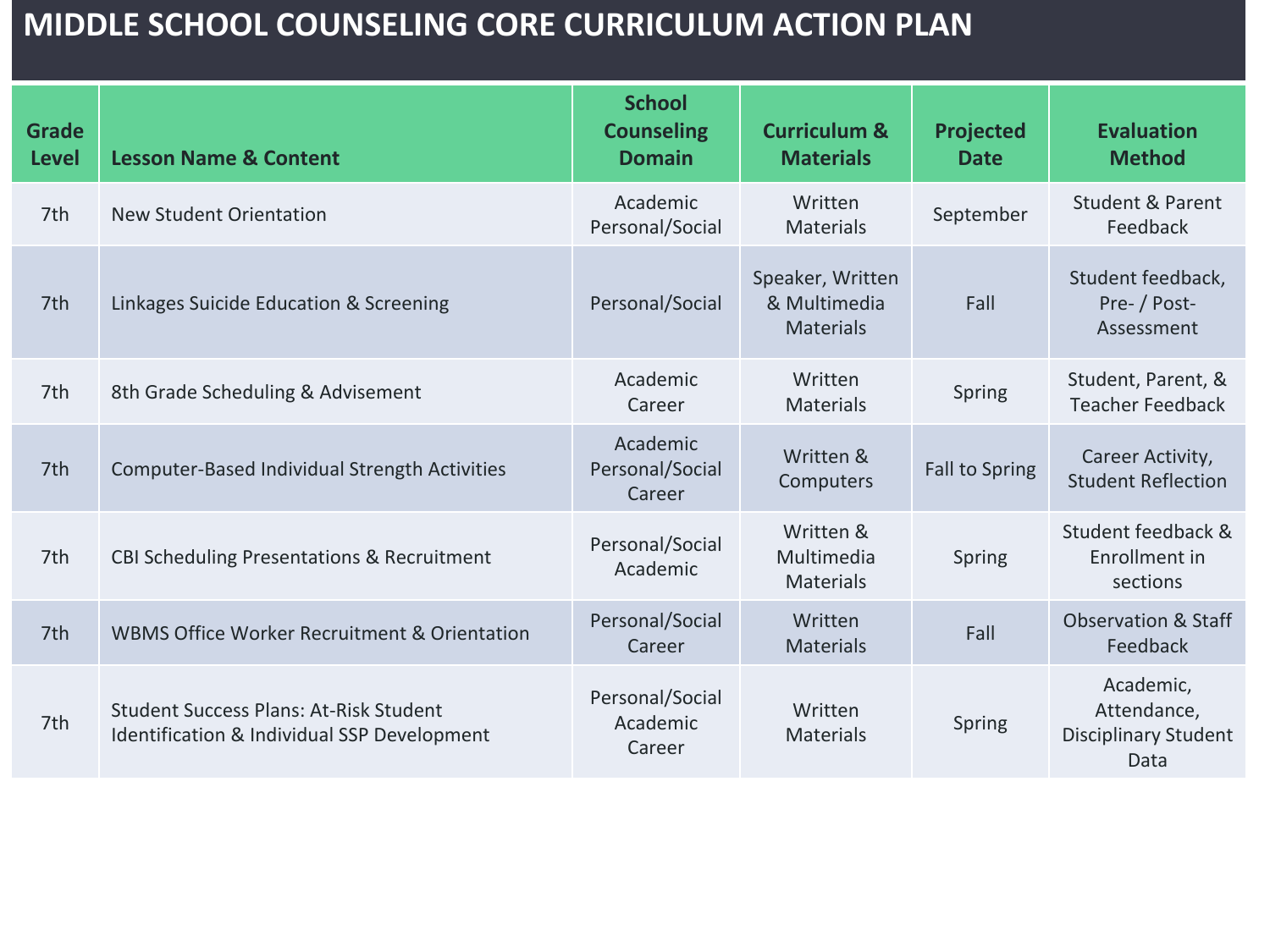| <b>Grade</b><br><b>Level</b> | <b>Lesson Name &amp; Content</b>                                                             | <b>School</b><br><b>Counseling</b><br><b>Domain</b> | <b>Curriculum &amp;</b><br><b>Materials</b>          | Projected<br><b>Date</b> | <b>Evaluation</b><br><b>Method</b>                              |
|------------------------------|----------------------------------------------------------------------------------------------|-----------------------------------------------------|------------------------------------------------------|--------------------------|-----------------------------------------------------------------|
| 8th                          | <b>New Student Orientation</b>                                                               | Academic<br>Personal/Social                         | Written<br>Materials                                 | September                | <b>Student &amp; Parent</b><br>Feedback                         |
| 8th                          | <b>WBMS Office Worker Recruitment &amp; Orientation</b>                                      | Personal/Social,<br>Career                          | Written<br>Materials                                 | Fall                     | Observation &<br><b>Staff Feedback</b>                          |
| 8th                          | Career Exploration: "What is Manufacturing"                                                  | Career                                              | Written &<br>Multimedia<br>Materials                 | September                | Student Feedback,<br>Pre- / Post-<br>Assessment                 |
| 8th                          | <b>Cutting Edge Manufacturing Event Field Trip</b>                                           | Career                                              | Permission<br>Forms & Bussing                        | October                  | <b>Student Feedback</b>                                         |
| 8th                          | Anti-Virus Youth Education Program                                                           | Academic<br>Personal/Social<br>Career               | Written<br>Materials                                 | October -<br>December    | Pre-/Post-Assessm<br>ents, Decrease in<br>discipline            |
| 8th                          | Dating Violence Education Program                                                            | Personal/Social                                     | Speaker, Written<br>& Multimedia<br><b>Materials</b> | Winter                   | Student Feedback,<br>Pre- / Post-<br>Assessment                 |
| 8th                          | Mahoning County Career & Technical Center Career<br><b>Exploration Day Field Trip</b>        | Career                                              | Permission<br>Forms & Bussing                        | Winter                   | Student Feedback,<br>Pre-/Post-<br>Assessment                   |
| 8th                          | 9th Grade Scheduling & Advisement                                                            | Academic<br>Career                                  | Written<br><b>Materials</b>                          | Spring                   | Student, Parent, &<br><b>Teacher Feedback</b>                   |
| 8th                          | <b>Student Success Plans: At-Risk Student</b><br>Identification & Individual SSP Development | Academic<br>Personal/Social<br>Career               | Written<br>Materials                                 | Spring                   | Academic,<br>Attendance,<br>Disciplinary<br><b>Student Data</b> |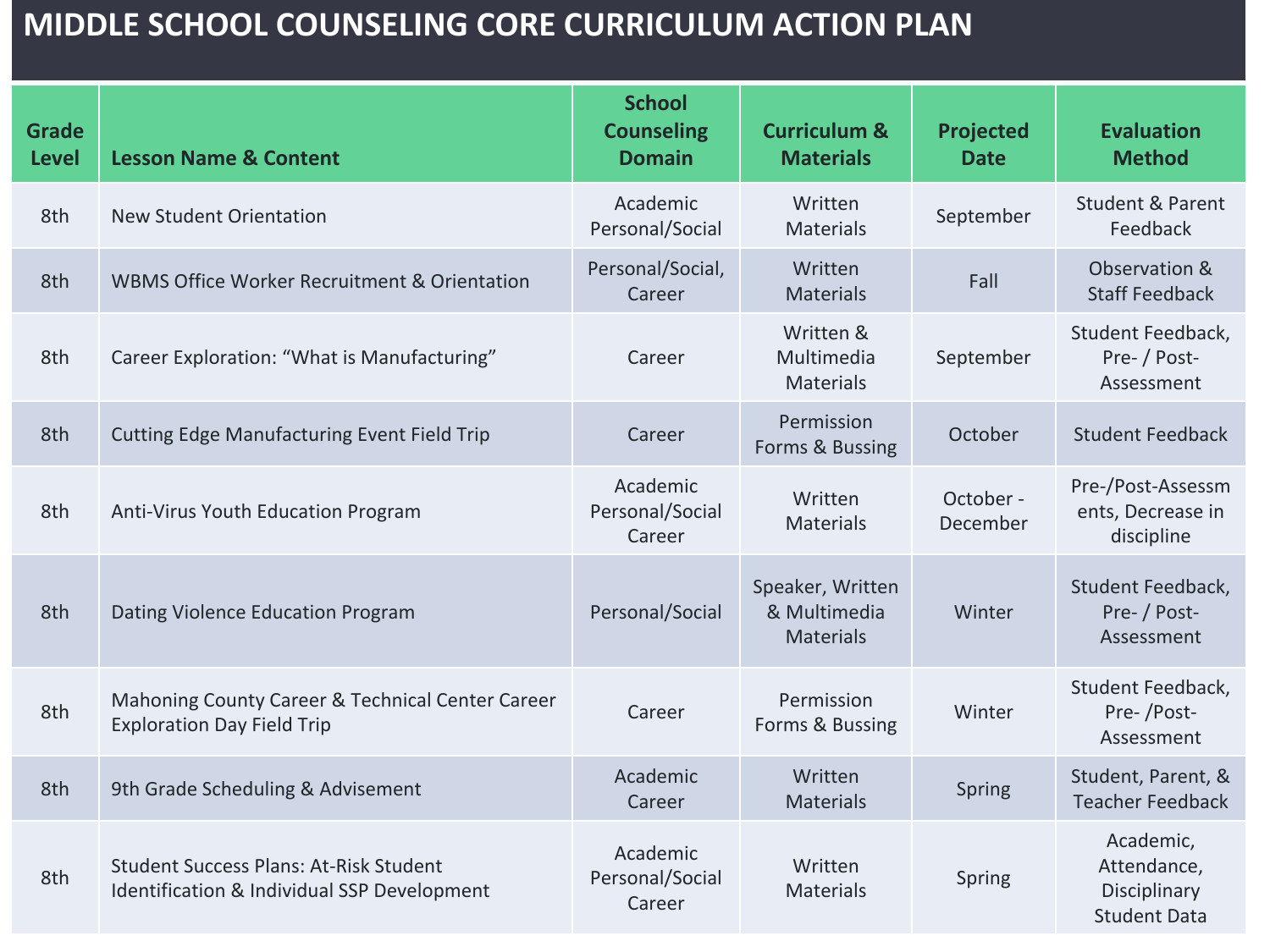| <b>Grade</b><br><b>Level</b> | <b>Lesson Name &amp; Content</b>                        | <b>School</b><br><b>Counseling</b><br><b>Domain</b> | <b>Curriculum &amp;</b><br><b>Materials</b>             | Projected<br><b>Date</b>           | <b>Evaluation</b><br><b>Method</b>               |
|------------------------------|---------------------------------------------------------|-----------------------------------------------------|---------------------------------------------------------|------------------------------------|--------------------------------------------------|
| 9th                          | <b>Freshmen Student Orientation</b>                     | Academic<br>Personal/Social                         | Written<br>Materials                                    | September                          | <b>Student &amp; Parent</b><br>Feedback          |
| 9th                          | WBHS Office/Cafeteria Worker Recruitment                | Personal/Social,<br>Career                          | Written<br><b>Materials</b>                             | Fall                               | Observation &<br><b>Staff Feedback</b>           |
| 9th-<br>10th                 | <b>Cutting Edge Manufacturing Event Field Trip</b>      | Career                                              | Permission<br>Forms & Bussing                           | October                            | <b>Student Feedback</b>                          |
| 9th-<br>12th                 | Academic Intervention Assigned/Peer Tutoring            | Academic<br>Personal/Social                         | <b>AIR Testing</b><br>Results/interim<br>grades         | September                          | <b>December Testing</b><br><b>Scores</b>         |
| 11th<br>12th                 | <b>ASVAB</b>                                            | Career                                              | Sign Ups<br>Written<br>Materials                        | October                            | <b>Student Feedback</b><br><b>Score Analysis</b> |
| 10th<br>11th                 | <b>PSAT</b>                                             | Academic<br>Career                                  | Sign Up, Written<br>Materials, Fee                      | November                           | <b>Student Feedback</b><br><b>Score Analysis</b> |
| 9th                          | <b>Graduation Requirements - Parent/Student Session</b> | Academic                                            | PowerPoint<br>Presentation,<br>Use of<br>auditorium     | Spring/Fall<br>Conference<br>Night | <b>Parent Surveys</b>                            |
| 10th<br>11th                 | <b>CCP Student/Parent Session</b>                       | Academic                                            | PowerPoint,<br>Auditorium,<br>Community<br>College reps | Spring/Fall<br>Conference<br>Night | Parent Feedback<br>Attendance                    |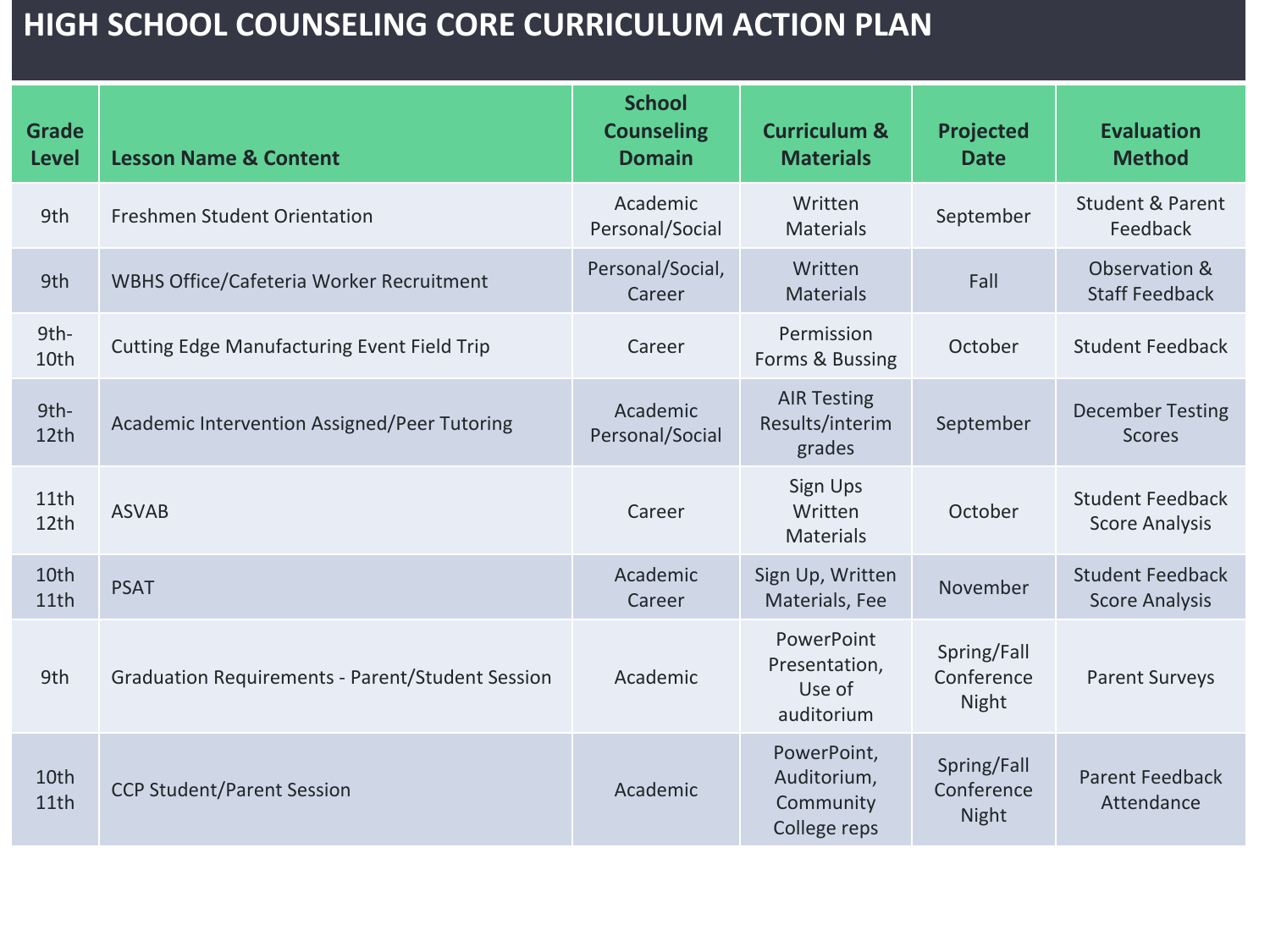| <b>Grade</b><br><b>Level</b> | <b>Lesson Name &amp; Content</b>                                                             | <b>School</b><br><b>Counseling</b><br><b>Domain</b> | <b>Curriculum &amp;</b><br><b>Materials</b>                              | Projected<br><b>Date</b>                         | <b>Evaluation</b><br><b>Method</b>                                       |
|------------------------------|----------------------------------------------------------------------------------------------|-----------------------------------------------------|--------------------------------------------------------------------------|--------------------------------------------------|--------------------------------------------------------------------------|
| 12th                         | Web Page - Scholarships                                                                      | Academic                                            | <b>Online Updates</b>                                                    | January -<br>May                                 | Parent/Student<br>Feedback                                               |
| $9th -$<br>12th              | <b>ACT</b>                                                                                   | Academic<br>Career                                  | Sign Up, Fee<br>Waivers, Test<br>Administrators,<br><b>Building Prep</b> | October<br>December<br>February<br>April<br>June | <b>Student Feedback</b><br><b>Score Analysis</b>                         |
| 11th<br>12th                 | On-Campus College Visit Sign Ups                                                             | Academic<br>Career                                  | <b>College Visit</b><br>Permission<br>Forms                              | All Year                                         | Student and<br>College Feedback                                          |
| 12th                         | Senior Sessions (Essay writing, Scholarships, College<br>Applications, Job Applications)     | Academic<br>Career                                  | <b>Ohio Means Jobs</b>                                                   | Spring                                           | <b>Student Feedback</b><br>Scholarship<br>recipients, senior<br>assembly |
| $9th -$<br>12th              | <b>Student Success Plans: At-Risk Student</b><br>Identification & Individual SSP Development | Academic<br>Personal/Social<br>Career               | Written<br><b>Materials</b>                                              | Spring                                           | Academic,<br>Attendance,<br>Disciplinary<br><b>Student Data</b>          |
| $11th -$<br>12th             | College Rep Meetings in our Building                                                         | Academic<br>Career                                  | <b>Meeting Room</b>                                                      | Fall                                             | Representative<br>Feedback                                               |
| $9th -$<br>12th              | AIR Testing (EOC administration/organization)                                                | Academic                                            | Computers/<br>Room/internet<br>access                                    | Fall/Spring                                      | Student/Teacher<br>surveys                                               |
| 12th                         | Transcript Review - Senior Grade Level Meeting                                               | Academic<br>Career                                  | Transcripts                                                              | Fall                                             | Assessing honors<br>diploma/degrees<br>handed out                        |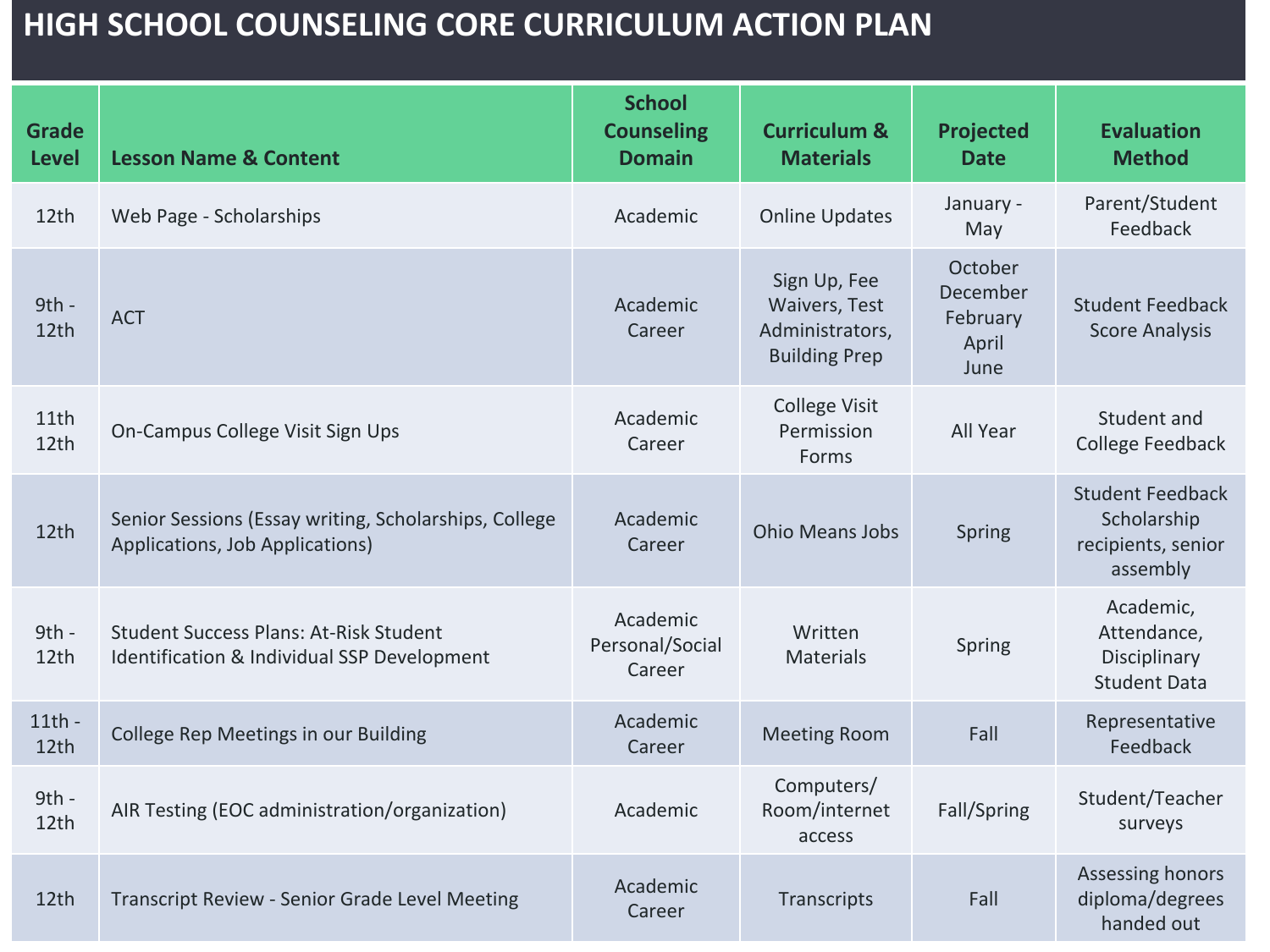| <b>Grade</b><br><b>Level</b> | <b>Lesson Name &amp; Content</b>            | <b>School</b><br><b>Counseling</b><br><b>Domain</b> | <b>Curriculum &amp;</b><br><b>Materials</b>                                 | <b>Projected</b><br><b>Date</b> | <b>Evaluation</b><br><b>Method</b>                     |
|------------------------------|---------------------------------------------|-----------------------------------------------------|-----------------------------------------------------------------------------|---------------------------------|--------------------------------------------------------|
| 12th                         | <b>Ohio Means Jobs</b>                      | Career                                              | Computers/<br><b>OMJ Program</b>                                            | $Fall -$<br>English<br>Classes  | English teacher<br>Student Feedback -<br>online survey |
| 12 <sub>th</sub>             | Senior Assembly/Graduation                  | Academic                                            | Community<br>Resources                                                      | June                            | Presenter Input                                        |
| 10th                         | Mahoning County Career Center Field Trip    | Academic                                            | <b>Bussing</b>                                                              | February                        | <b>Career Center</b><br>Counselor<br>Feedback          |
| $8th -$<br>11th              | Scheduling/Information for Class Selections | Academic                                            | Internet<br><b>Scheduling Guide</b>                                         | Jan-Mar                         | Administrative<br>Feedback                             |
| $11th -$<br>12th             | AP Implementation                           | Academic                                            | College Board<br>Professional<br>Development                                | Sept-June                       | <b>Test Scores</b><br><b>PSAT</b><br>Program Evals     |
| $11th -$<br>12th             | <b>Project Prom</b>                         | Personal<br>Social                                  | Salem<br>Administration<br><b>Building</b><br>Community<br><b>Donations</b> | March<br>April                  | Participant<br>Feedback                                |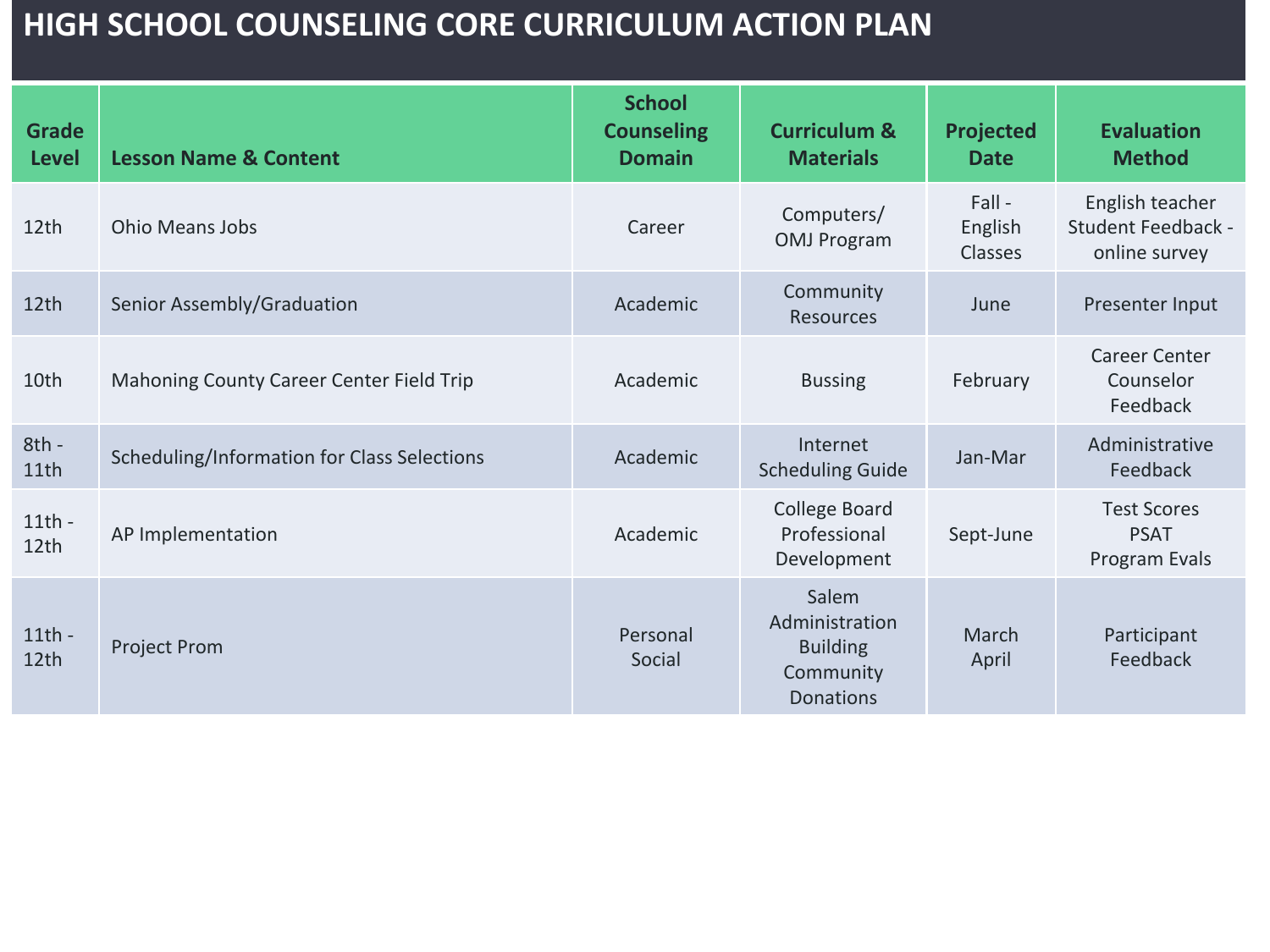#### **AUGUST**

- Teach Classroom Guidance, K-5
- Individual Counseling
- Small Groups As Needed
- Parent Conferencing and Consultation
- Administrative Conferencing and **Consultation**
- Staff Conferencing and Consultation
- Collaborating, Consulting with **Community**

Agencies

- Referrals
- Interpreting Testing Results and **Student**

#### Files

- Request for Assistance Meetings and Follow-ups
- Intervention Teams/SST Process
- Crisis Intervention
- Special Education Resource
- Designee in Principal's Absence
- Monthly Guidance Meetings
- Monthly School Newsletter Resource
- Coordinate Special Programs (e.g., Junior

Achievement, Teen Institute, Buddy Program, Peer Collaboration, Kindergarten, Greeters, Outdoor

- Education, 5-K Run etc.).
- 1.5 Extended Days
- Walk Through
- New Student Orientation
- Class Lists New Students
- K-5 Transition Meetings

#### **SEPTEMBER**

- Teach Classroom Guidance, K-5
- Individual Counseling
- Small Groups As Needed:
- Family Changes
- Friendships
- Impulse Control (anger management)
- Study Skills
- Grief
- Social Skills
- New Students
- Parent Conferencing and Consultation
- Administrative Conferencing and **Consultation**
- Staff Conferencing and Consultation
- Collaborating, Consulting with **Community**
- Agencies
- Referrals
- Interpreting Testing Results and **Student**

Files

- Request for Assistance Meetings and Follow-ups
- Intervention Teams/SST Process
- Crisis Intervention
- Special Education Resource
- Designee in Principal's Absence
- Monthly Guidance Meetings
- Coordinate DARE, Grade 5
- Monthly School Newsletter Resource
- Coordinate Special Programs (e.g., Junior

Achievement, Teen Institute, Buddy

#### **OCTOBER**

- Teach Classroom Guidance, K-5
- Individual Counseling
- Small Groups As Needed
- Parent Conferencing and Consultation
- Administrative Conferencing and **Consultation**
- Staff Conferencing and Consultation
- Collaborating Consulting with **Community**
- Agencies
- Referrals
- Interpreting Testing Results and **Student**

#### Files

- Request for Assistance Meetings and Follow-ups
- Intervention Teams/SST Process
- Crisis Intervention
- Special Education Resource
- Designee in Principal's Absence
- Monthly Guidance Meetings
- Coordinate DARE Grade 5
- Monthly School Newsletter Resource
- Coordinate Special Programs (e.g., Junior

Achievement, Teen Institute, Buddy Program, Peer Collaboration, Kindergarten, Greeters, Outdoor

- Education, 5-K Run etc.).
- Red Ribbon Week
- Standardized Testing/Make-Ups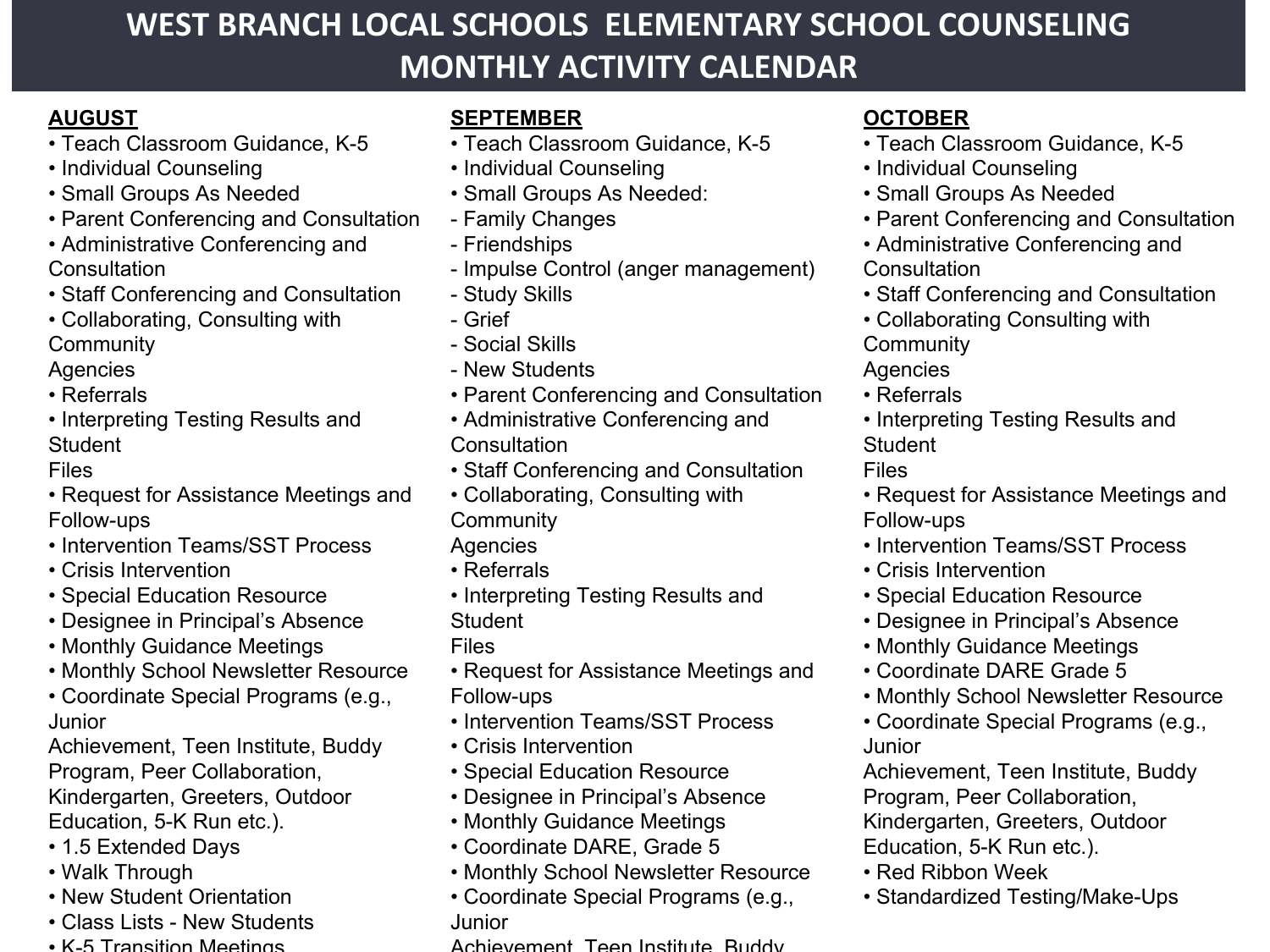#### **NOVEMBER**

- Teach Classroom Guidance, K-5
- Individual Counseling
- Small Groups as Needed
- Parent Conferencing and Consultation
- Administrative Conferencing and **Consultation**
- Staff Conferencing and Consultation
- Collaborating, Consulting with **Community**

Agencies

- Referrals
- Interpreting Testing Results and **Student**

Files

- Request for Assistance Meetings and Follow-ups
- Intervention Teams/SST Process
- Crisis Intervention
- Special Education Resource
- Designee in Principal's Absence
- Monthly Guidance Meetings
- Coordinate DARE, Grade 5
- Monthly School Newsletter Resource
- Coordinate Special Programs (e.g., **Junior**

Achievement, Teen Institute, Buddy Program, Peer Collaboration, Kindergarten, Greeters, Outdoor Education, 5-K Run etc.).

• Parent Conference Nights

#### **DECEMBER**

- Teach Classroom Guidance, K-5
- Individual Counseling
- Small Groups as Needed
- Parent Conferencing and Consultation
- Administrative Conferencing and **Consultation**
- Staff Conferencing and Consultation
- Collaborating, Consulting with **Community**

Agencies

- Referrals
- Interpreting Testing Results and **Student**

Files

- Request for Assistance Meetings and Follow-ups
- Intervention Teams/SST Process
- Crisis Intervention
- Special Education Resource
- Designee in Principal's Absence
- Monthly Guidance Meetings
- Coordinate DARE, Grade 5
- Monthly School Newsletter Resource
- Coordinate Special Programs (e.g., Junior

Achievement, Teen Institute, Buddy Program, Peer Collaboration, Kindergarten, Greeters, Outdoor Education, 5-K Run etc.).

- Camps
- Outdoor Education

#### **JANUARY**

- Teach Classroom Guidance, K-5
- Individual Counseling
- Small Groups as Needed
- Parent Conferencing and Consultation
- Administrative Conferencing and **Consultation**
- Staff Conferencing and Consultation
- Collaborating, Consulting with **Community**
- Agencies
- Referrals
- Interpreting Testing Results and **Student**

#### Files

- Request for Assistance Meetings and Follow-ups
- Intervention Teams/SST Process
- Crisis Intervention
- Special Education Resource
- Designee in Principal's Absence
- Monthly Guidance Meetings
- Coordinate DARE, Grade 5
- Monthly School Newsletter Resource
- Coordinate Special Programs (e.g., Junior

Achievement, Teen Institute, Buddy Program, Peer Collaboration,

Kindergarten, Greeters, Outdoor

Education, 5-K Run etc.).

• DARE Graduation- January or June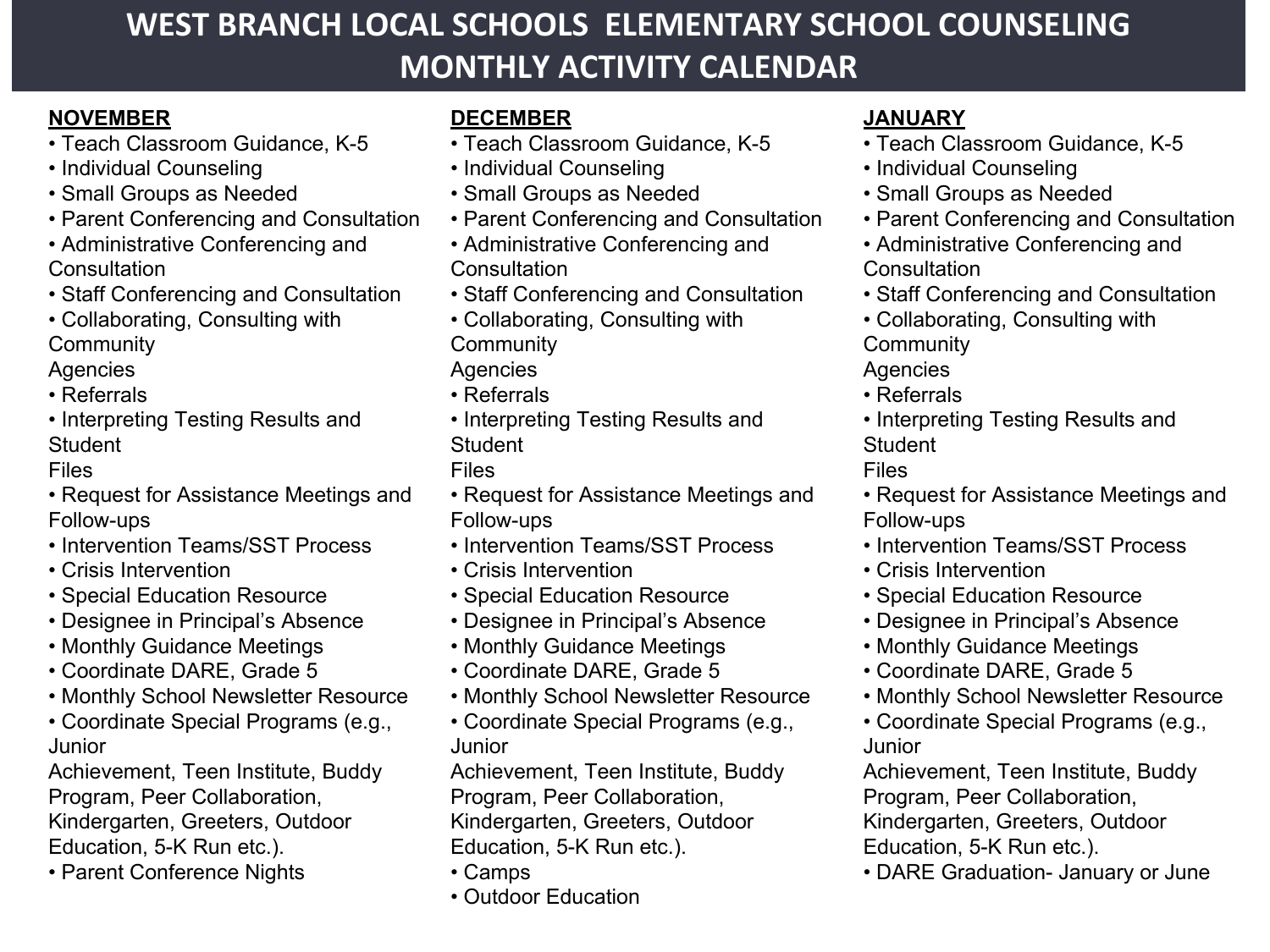#### **FEBRUARY**

- Teach Classroom Guidance, K-5
- Individual Counseling
- Small Groups as Needed
- Parent Conferencing and Consultation
- Administrative Conferencing and **Consultation**
- Staff Conferencing and Consultation
- Collaborating, Consulting with **Community**

Agencies

- Referrals
- Interpreting Testing Results and **Student**

Files

- Request for Assistance Meetings and Follow-ups
- Intervention Teams/SST Process
- Crisis Intervention
- Special Education Resource
- Designee in Principal's Absence
- Monthly Guidance Meetings
- Coordinate DARE, Grade 5
- Monthly School Newsletter Resource
- Coordinate Special Programs (e.g., **Junior**

Achievement, Teen Institute, Buddy Program, Peer Collaboration, Kindergarten, Greeters, Outdoor Education, 5-K Run etc.).

- Career Assessments Grade 4
- Parent Conference Nights
- Standardized Testing and Make-ups

#### **MARCH**

- Teach Classroom Guidance, K-5
- Individual Counseling
- Small Groups as Needed
- Parent Conferencing and Consultation
- Administrative Conferencing and **Consultation**
- Staff Conferencing and Consultation
- Collaborating, Consulting with **Community**

Agencies

- Referrals
- Interpreting Testing Results and **Student**

Files

- Request for Assistance Meetings and Follow-ups
- Intervention Teams/SST Process
- Crisis Intervention
- Special Education Resource
- Designee in Principal's Absence
- Monthly Guidance Meetings
- Coordinate DARE, Grade 5
- Monthly School Newsletter Resource
- Coordinate Special Programs (e.g., Junior

Achievement, Teen Institute, Buddy Program, Peer Collaboration, Kindergarten, Greeters, Outdoor Education, 5-K Run etc.).

• Standardized Testing and Make-ups

#### **APRIL**

- Teach Classroom Guidance, K-5
- Individual Counseling
- Small Groups as Needed
- Parent Conferencing and Consultation
- Administrative Conferencing and **Consultation**
- Staff Conferencing and Consultation
- Collaborating, Consulting with **Community**
- Agencies
- Referrals
- Interpreting Testing Results and **Student**

#### Files

- Request for Assistance Meetings and Follow-ups
- Intervention Teams/SST Process
- Crisis Intervention
- Special Education Resource
- Designee in Principal's Absence
- Monthly Guidance Meetings
- Coordinate DARE, Grade 5
- Monthly School Newsletter Resource
- Coordinate Special Programs (e.g., Junior

Achievement, Teen Institute, Buddy Program, Peer Collaboration, Kindergarten, Greeters, Outdoor Education, 5-K Run etc.).

- Kindergarten Screenings
- Standardized Testing and Make-ups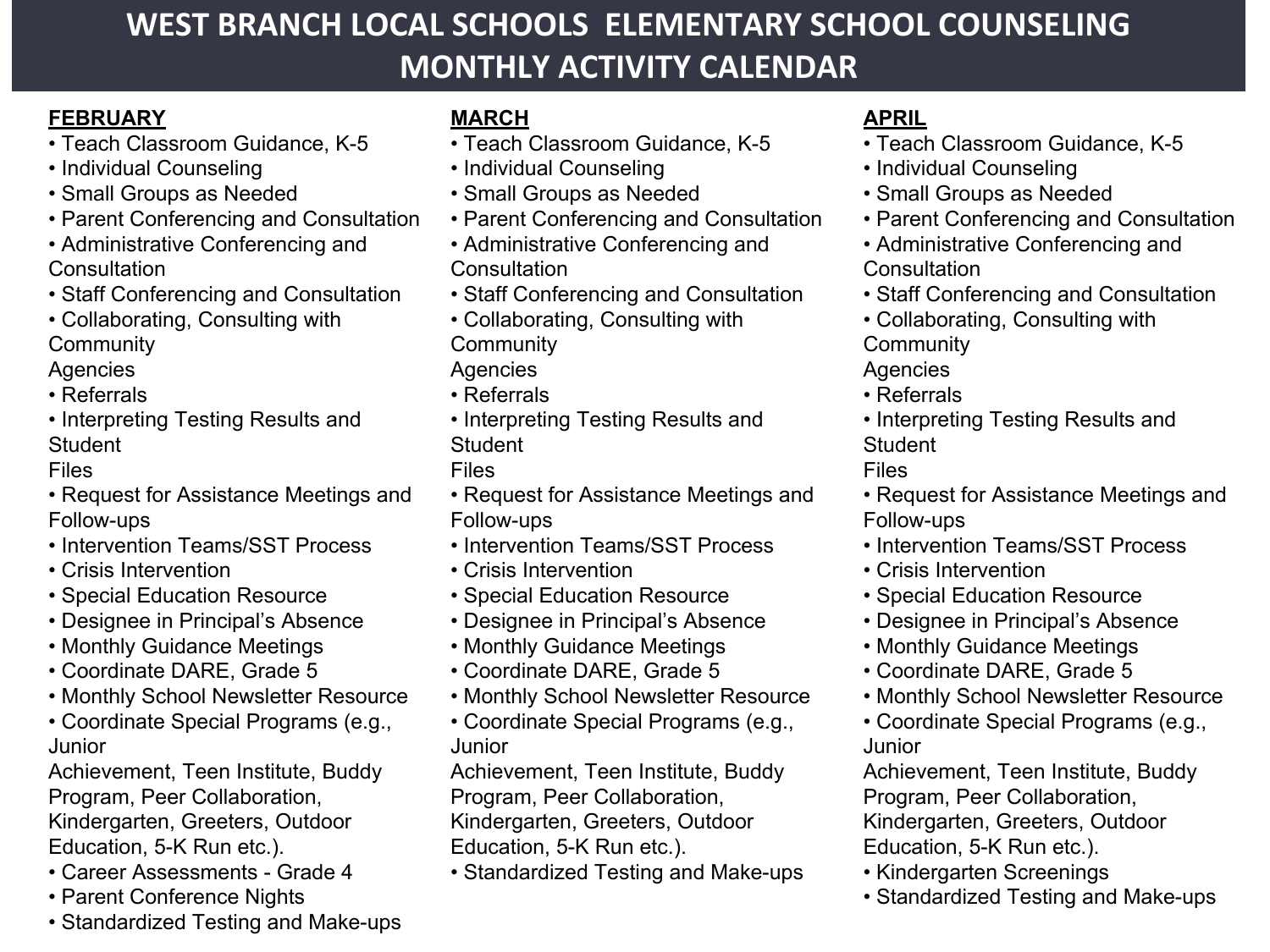#### **MAY**

- Teach Classroom Guidance, K-5
- Individual Counseling
- Small Groups as Needed
- Parent Conferencing and Consultation
- Administrative Conferencing and **Consultation**
- Staff Conferencing and Consultation
- Collaborating, Consulting with **Community**

Agencies

- Referrals
- Interpreting Testing Results and **Student**

Files

- Request for Assistance Meetings and Follow-ups
- Intervention Teams/SST Process
- Crisis Intervention
- Special Education Resource
- Designee in Principal's Absence
- Monthly Guidance Meetings
- Coordinate DARE, Grade 5
- Monthly School Newsletter Resource
- Coordinate Special Programs (e.g., **Junior**

Achievement, Teen Institute, Buddy Program, Peer Collaboration, Kindergarten, Greeters, Outdoor Education, 5-K Run etc.).

- Middle School Orientation/Transition Grade 5
- Class placements
- Summer School

#### **JUNE**

- Teach Classroom Guidance, K-5
- Individual Counseling
- Small Groups as Needed
- Parent Conferencing and Consultation
- Administrative Conferencing and **Consultation**
- Staff Conferencing and Consultation
- Collaborating, Consulting with **Community**
- Agencies
- Referrals
- Interpreting Testing Results and **Student**
- Files
- Request for Assistance Meetings and Follow-ups
- Intervention Teams/SST Process
- Crisis Intervention
- Special Education Resource
- Designee in Principal's Absence
- Monthly Guidance Meetings
- Coordinate DARE, Grade 5
- Monthly School Newsletter Resource
- Coordinate Special Programs (e.g., Junior

Achievement, Teen Institute, Buddy Program, Peer Collaboration,

Kindergarten, Greeters, Outdoor

- Education, 5-K Run etc.).
- 1.5 Extended Days
- Transfer Career Portfolios to Middle **School**
- Class Placements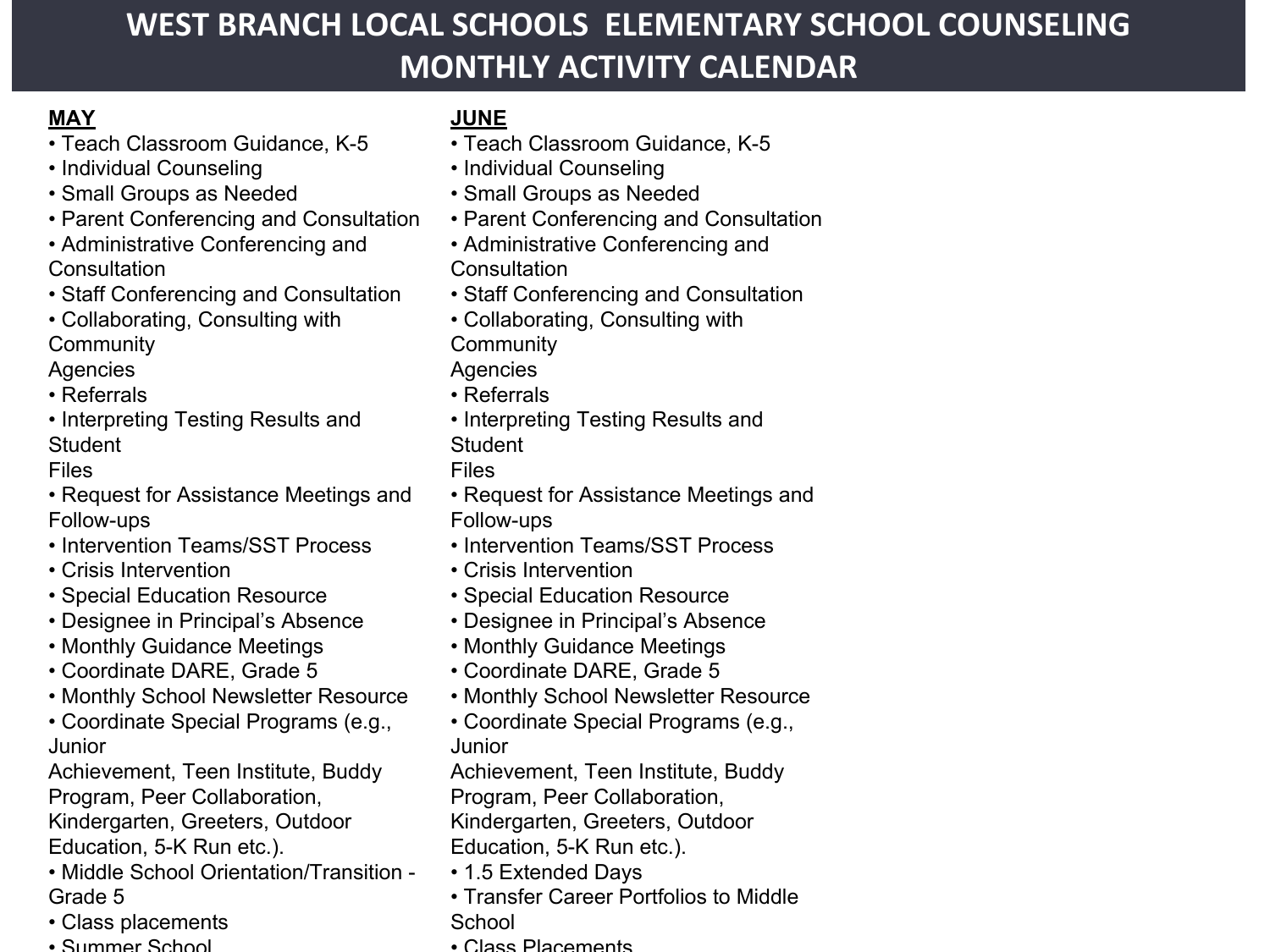#### **AUGUST**

- Office Organization
- New Student Registration
- 5th Grade Orientation to Middle School & Open House
- 5th Grade Parent Orientation to Middle School
- Schedule Pickup
- Scheduling Middle School Students:
	- ESL Scheduling
	- Individualized Scheduling
	- Focused Accelerated Scheduling
	- Gifted Scheduling
	- Intervention Scheduling
	- Schedule Changes
	- Special Education Scheduling
- Balancing Class Sizes
- Individual Student Conferencing: Counseling and Advisement
- Parent Conferencing
- Administrative Conferencing and **Consultation**
- Special Education IEP and ETR Meetings
- Extended Duty Days
- Share Transition Information with Teams
- Coordinate DARE, Grade 5

#### **SEPTEMBER**

- New Student Mini-Orientation
- Attend Grade-Level Meetings (Weekly)
- Staff Meetings (Monthly)
- Building Leadership Team Meetings (Monthly)
- District Leadership Team Meetings (Monthly)
- New Student Scheduling
- Schedule Changes
- Individual Student Conferencing: Counseling and Advisement
- Parent Conferencing
- Administrative Conferencing and **Consultation**
- Special Educations and IEP and ETR Meetings
- Individual Committee Commitments
- 5th Grade "What is a School Counselor" Presentations
- Update Website and Electronic Newsletter Information
- DARE: Decision-Making in
- Peer-Pressure, Legal & Illegal
- Substances, Social Media & Bullying

#### **OCTOBER**

- Parent-Teacher Conferences
- Interim Reports: Meet with Students Experiencing Academic Difficulties
- Communication with MCCTC regarding Cutting Edge Manufacturing Event
- Attend Grade-Level Meetings (Weekly)
- Staff Meetings (Monthly)
- Building Leadership Team Meetings (Monthly)
- District Leadership Team Meetings (Monthly)
- New Student Scheduling
- Compiling and distributing "New Student Information Sheets"
- Schedule Changes
- Individual Student Conferencing: Counseling and Advisement
- Parent Conferencing
- Administrative Conferencing and **Consultation**
- Special Education IEP and ETR Meetings
- Update website and electronic newsletter information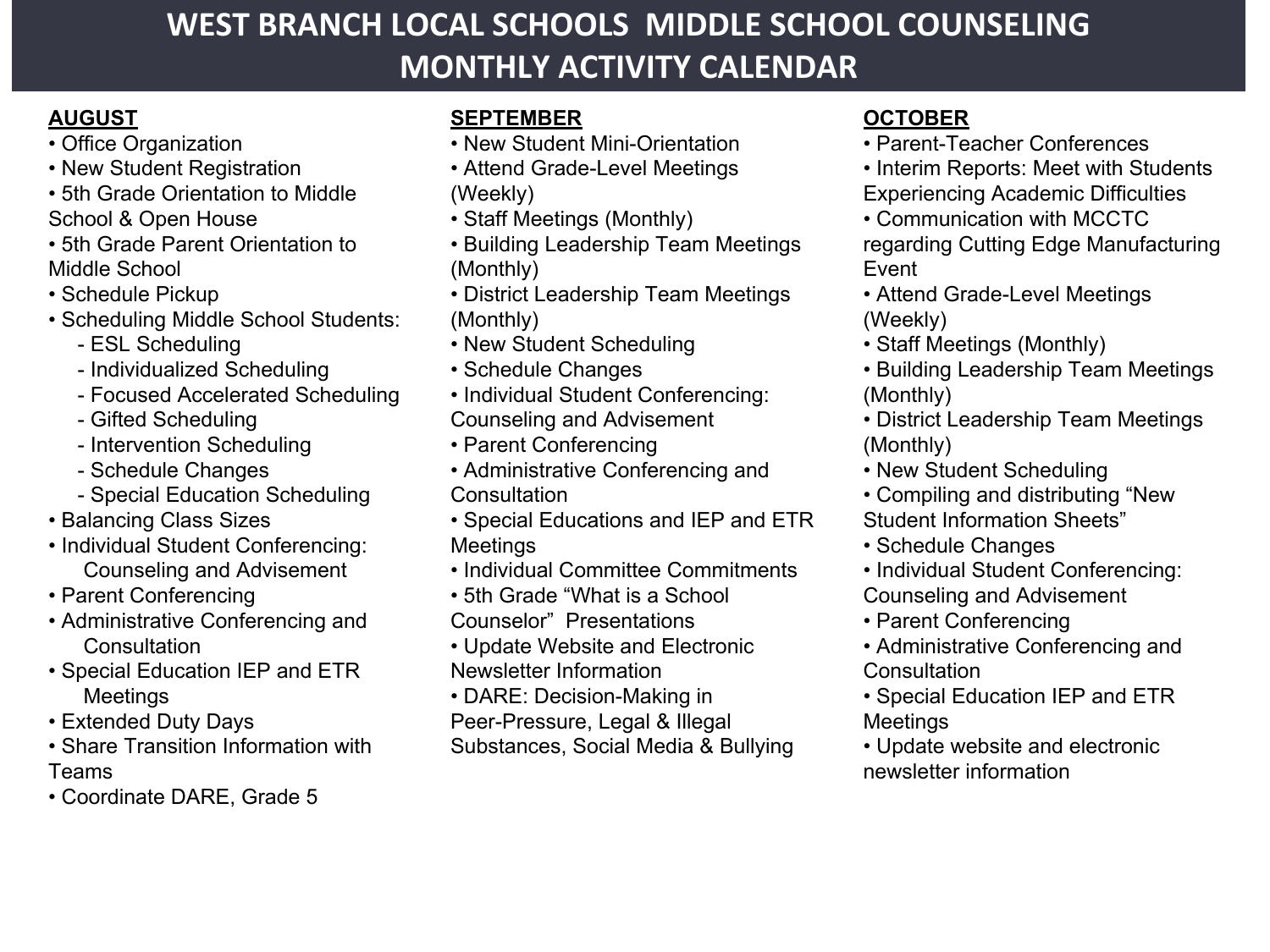#### **NOVEMBER**

- RTI Data Day Team Meetings
- Recruitment for Peer Tutoring
- Small Groups

• First Grading Period Ends: Meet with Students Experiencing Difficulties

• Attend Team Meetings (Weekly)

• Staff Meeting (Monthly) Building Leadership Team Meetings (monthly)

- New Student Scheduling
- Schedule Changes
- Individual Student Conferencing: Counseling and Advisement
- Parent Conferencing
- Administrative Conferencing and **Consultation**
- Special Education IEP and SST Meetings
- Individual Committee Commitments
- Bullying Lesson in 7th & 8th Grade
- Begin Stanford Testing Preparations
- Update Website & Electronic **Newsletter**

Information

- 6th Grade Learning Styles Inventory
- DARE: Decision-Making in

Peer-Pressure, Legal & Illegal

Substances, Social Media & Bullying

#### **DECEMBER**

- Continue Small Groups As Needed
- Classroom Presentation of Explore **Results**
- Attend Team Meetings (Weekly)
- Staff Meeting (Monthly)
- Building Leadership Team Meetings (Monthly)
- New Student Scheduling
- Compiling and Distributing "New Student Information Sheets"
- Schedule Changes
- Individual Student Conferencing: Counseling and Advisement
- Parent Conferencing
- Administrative Conferencing and **Consultation**
- Special Education IEP and SST Meetings Individual Committee **Commitments**
- Update Website & Electronic **Newsletter** Information

#### **JANUARY**

- Begin scheduling for next school year
- Continue Small Groups As Needed
- Administrative and Guidance

Consultation on Master Scheduling

- RTI Data Day Team Meetings
- Scheduling for Upcoming Freshman
- Plan and Set Class Presentation Dates with Eighth Grade Teachers
- Individual Student Advisement
- Attend Team Meetings (Weekly)
- Staff Meeting (Monthly)
- Building Leadership Team Meetings (Monthly)

Begin Student Success Plans

- New Student Scheduling
- Compiling and Distributing "New Student Information Sheets"
- Schedule Changes
- Individual Student Conferencing: Counseling and Advisement
- Parent Conferencing
- Administrative Conferencing and **Consultation**
- Special Education IEP and SST Meetings
- Individual Committee Commitments
- Update Website & Electronic Newsletter Information
- DARE: Decision-Making in Peer-Pressure, Legal & Illegal Substances, Social Media & Bullying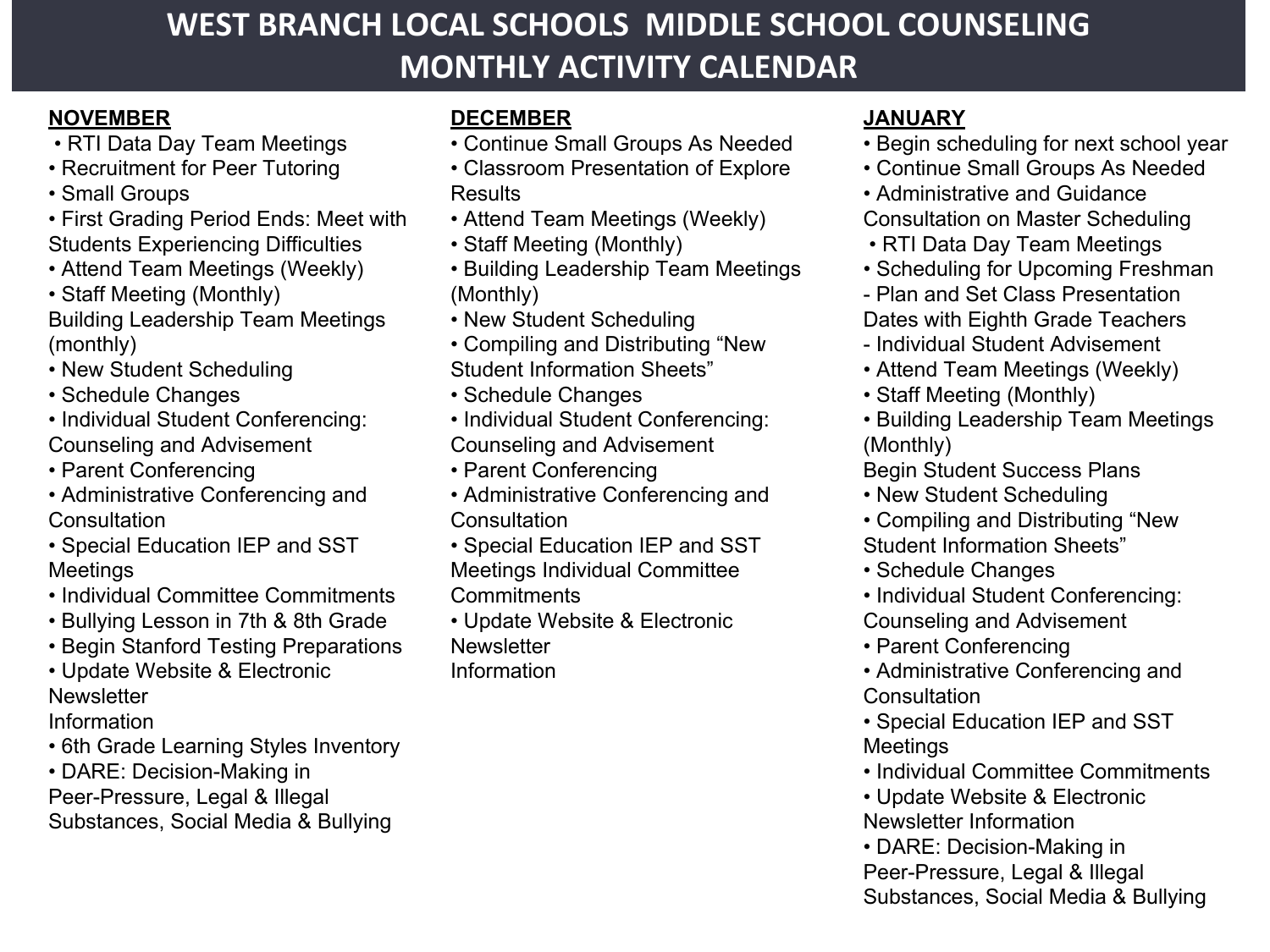#### **FEBRUARY**

- Continue Small Groups As Needed
- Administrative and Guidance Consultation about Students with **Difficulties**
- Continue scheduling for Upcoming School Year
- Coordinate Meetings with High School Counselors
- Consult with Students About Their **Schedules**
- Collect Schedules and Check for Errors
- Attend Team Meetings (Weekly)
- Staff Meeting (Monthly)
- Building Leadership Team Meetings (Monthly)
- New Student Scheduling
- Compiling and Distributing "New Student Information Sheets"
- Schedule Changes
- Individual Student Conferencing: Counseling and Advisement
- Parent Conferencing
- Administrative Conferencing and **Consultation**
- Special Education IEP & SST Meetings
- Individual Committee Commitments
- Begin Preparation for AIR Testing
- Update Website and Newsletter Information

#### **MARCH**

- Administrative and Guidance Consultation 0n Master Scheduling
- Continue Small Groups As Needed
- Coordinate and Plan for Scheduling of Current Sixth and Seventh Grade **Students**
- 4th grade Career Connections with Scheduling for Courses
- Coordinate and Plan for Scheduling of Fifth Grade Students
- Attend Team Meetings (Weekly)
- Staff Meeting (Monthly)
- Building Leadership Team Meetings (Monthly)
- New Student Scheduling
- Compiling and Distributing "New Student Information Sheets"
- Schedule Changes
- Individual Student Conferencing: Counseling and Advisement
- Parent Conferencing
- Administrative Conferencing and **Consultation**
- Special Education IEP & SST Meetings
- Individual Committee Commitments
- Update Website and Newsletter Information
- Preparation for AIR Testing
- DARE: Decision-Making in Peer-Pressure, Legal & Illegal Substances, Social Media & Bullying

#### **APRIL**

- Coordinate and Plan For Scheduling of Current Sixth and Seventh Grade **Students**
- RTI Data Day Team Meetings
- Career Shadowing: Grades Sixth, Seventh, and/or Eighth
- Begin Planning for Awards Assembly
- Attend Team Meetings (Weekly)
- Staff Meeting (Monthly)
- Building Leadership Team Meetings (Monthly)
- New Student Scheduling
- Compiling and Distributing "New Student Information Sheets"
- Schedule Changes
- Individual Student Conferencing: Counseling and Advisement
- Parent Conferencing
- Administrative Conferencing and **Consultation**
- Special Education IEP & SST Meetings
- Individual Committee Commitments
- Plan next year's school counseling calendar
- Update Website and Newsletter Information
- Air Testing for 5th, 6th, 7th, and 8th Grade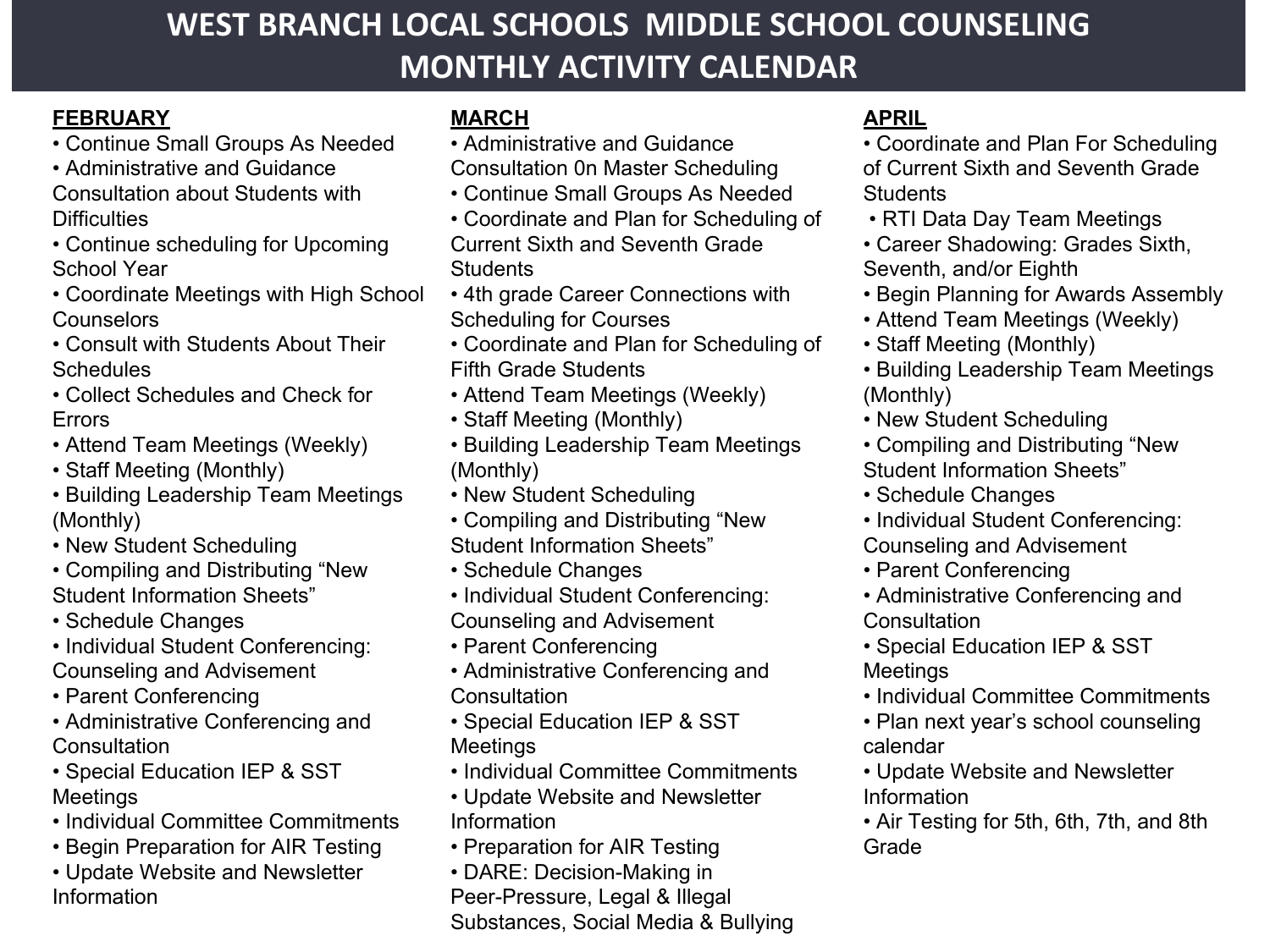#### **MAY**

- 4th Grade Student Orientation to Middle School
- 4th Grade Parent Orientation
- Continue Scheduling Process:
- ESL Scheduling
- Focused Accelerated Scheduling
- Gifted Scheduling
- Intervention Scheduling
- Schedule Changes
- Special Education Scheduling
- Input Master Schedule in DASL
- Input Student Schedules in DASL
- Teaming of All Middle School **Students**

For The Next School Year

- Attend Team Meetings (Weekly)
- Staff Meeting (Monthly)
- Team Leader Council (Monthly)
- New Student Scheduling
- Compiling and Distributing "New Student Information Sheets"
- Schedule Changes
- Individual Student Conferencing: Counseling and Advisement
- Parent Conferencing
- Administrative Conferencing and **Consultation**
- Special Education IEP and SST **Meetings**
- Individual Committee Commitments
- Update Website and Newsletter Information

#### **JUNE**

- Administrative, Staff, and Guidance Consultation on Student Retentions
- Scheduling Issues and Changes for

The

Next Academic Year

- New Student Registration
- Scheduling Process:
- Forming of Teams (5th To 6th
- Grade)
- Conferencing
- Balancing of Teams
- Balancing of Class Sizes
- Correction of Errors Found in The Schedule Run
- Follow Up on Parent Requests
- Interpretation of Test Score
- Individual Student Conferencing:
- Counseling and Advisement
- Parent Conferencing
- Administrative Conferencing and **Consultation**
- Special Education IEP and SST
- Meetings
- Individual Committee Commitments
- Awards Assemblies
- Update Website & Newsletter Information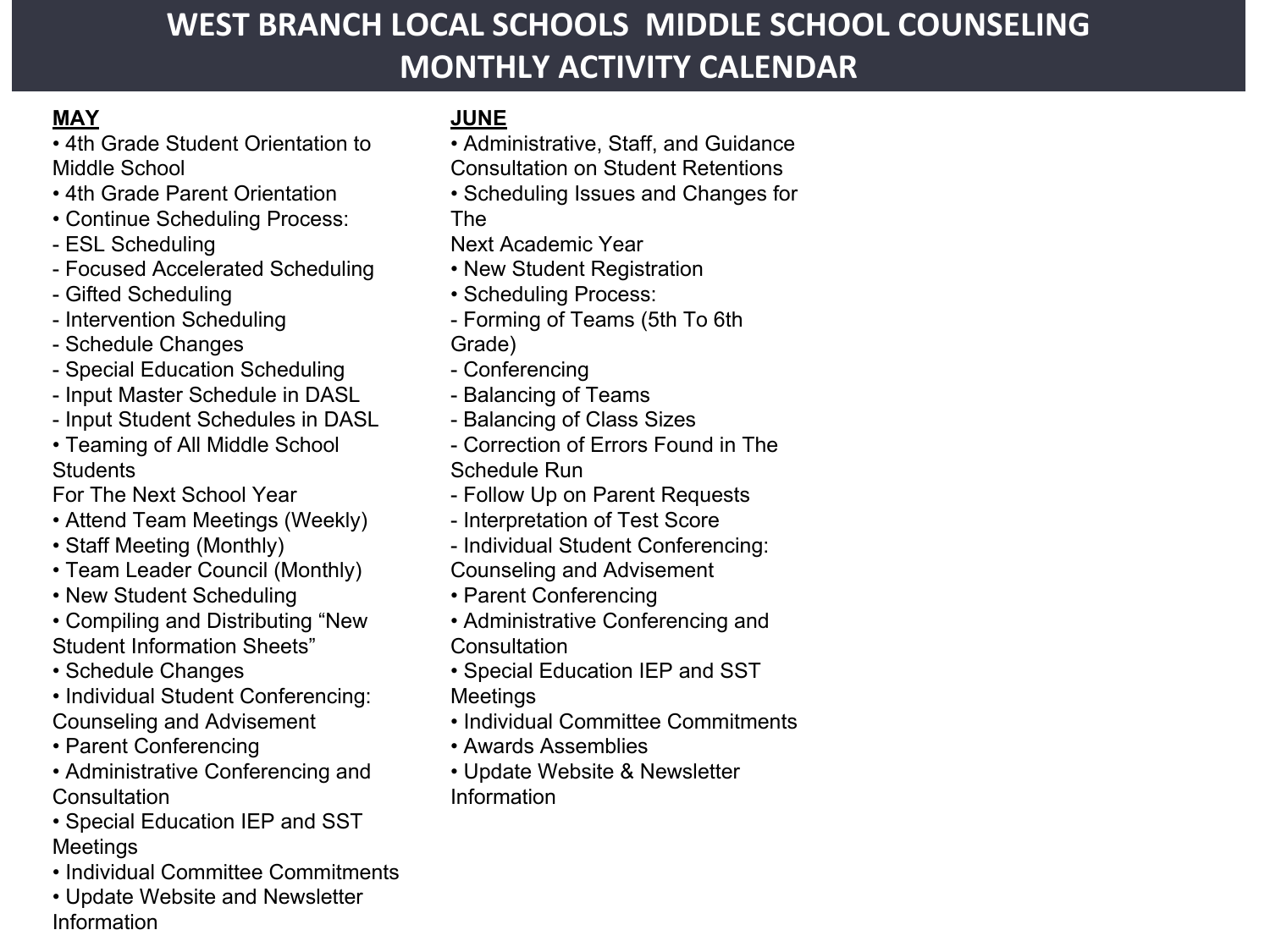#### **AUGUST**

- Office Organization
- Student Schedule Pickup
- Administrative Schedule Changes
- New Student Registrations
- New Student Orientation
- College Credit Plus
- Organization/Textbook Distribution
- Initial Staff Meeting Presentation Preparation
- Teacher In-service and Initial Staff Meeting
- Teacher Work Day
- Guidance Resources Organization
- School Profile Update
- Senior Credit Checks and Transcript **Corrections**
- Group Guidance Curriculum Presentations Scheduling
- Lesson Plan Preparation for Group Guidance

Curriculum Presentations

- Scheduling and Monitoring College Visits
- Schedule Changes
- Credit Recovery Advisement
- Individual Student Counseling,
- Academic and Career Advisement
- Crisis Intervention and Management
- Peer Leader Training
- Parent Collaboration and Consultation
- Building Leadership Team Meetings
- Staff Collaboration and Consultation
- Administrative Collaboration and **Consultation**
- Special Education and IEP Meetings
- Freshmen Parent Meetings
- Website Updates
- Warrior Academy Collaboration

#### **SEPTEMBER**

- College Articulation Meeting
- Guidance Curriculum Presentations All Grades
- Individual Meetings with Seniors: Credit Check Review and Post-high School Planning
- NCAA Clearinghouse Processing for Division I and II Athletic Prospects
- Schedule Changes
- Credit Checks and Individual
- Meetings with Mahoning County Career and Technical Center Students
- Credit Recovery Advisement• New Student Registration
- 
- New Student Groups
- Scheduling and Monitoring of College Visits
- Administrative Conferencing and **Consultation**
- Special Education and IEP Meetings
- Student Success Team Meetings
- MCCTC Collaboration
- College Application and Scholarship Processing
- Senior Parent Meeting
- Complete senior survey of needs
- Complete Intervention pre-assessment
- Analyze test scores and place intervention students
- CCP roster verifications
- Individual Student Counseling,

Academic and Career Advisement

- Crisis Intervention and Management
- Parent Conferencing and Consultation
- Staff Conferencing and Consultation
- Warrior Academy Collaboration
- Recommendation Writing
- Building Leadership Team Meetings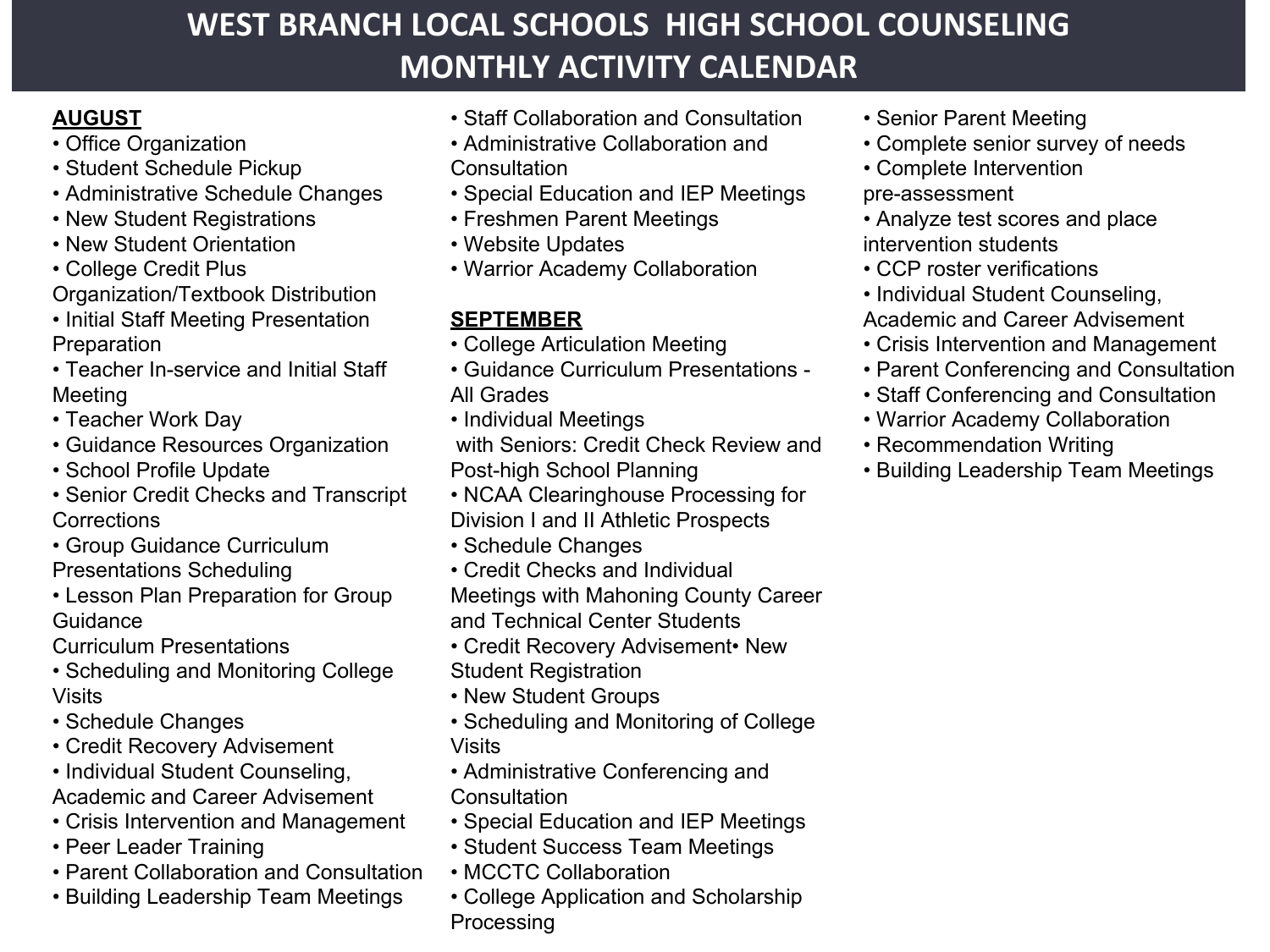#### **OCTOBER**

- Interim Reports: Meet with Students Experiencing Difficulties
- PSAT Registration, Preparation, and Administration
- Staff Meeting
- College Application and Scholarship Processing
- Recommendation Writing
- Scheduling and Monitoring College Visits
- Individual Student Counseling,

Academic Advisement, Academic and Career Planning

- Crisis Intervention and Management
- Staff Collaboration and Consultation
- Parent Collaboration and Consultation
- Administrative Collaboration and **Consultation**
- Special Education and IEP Meetings
- MCCTC Collaboration
- ASVAB Test Administration
- Local Scholarship Planning
- Preparation of Scheduling Information for Next School Year
- Scholarship and Financial Aid Parent Workshop
- Website Updates
- Conferences
- Parents Presentations (CCP, FAFSA)
- Student of the Month (WB, Elks, Rotary) - PBIS
- Warrior Academy Collaboration
- Building Leadership Team Meetings

#### **NOVEMBER**

- 1st Grading Period Ends: Meet with Students Experiencing Academic **Difficulties**
- College Application and Scholarship Processing
- Recommendation Writing
- Scheduling and Monitoring College Visits
- Staff Meeting
- Individual Student Counseling, Academic

and Career Advisement

- Parent Collaboration and Consultation
- Staff Collaboration and Consultation
- Administrative Collaboration and **Consultation**
- Special Education and IEP Meetings
- Student Success Team Meetings
- MCCTC Collaboration
- Student of the Month (WB, Elks, Rotary) - PBIS
- Website Updates
- Warrior Academy Collaboration
- Building Leadership Team Meetings

#### **DECEMBER**

- MCCTC Sophomore Tour
- College Application and Scholarship Processing
- Recommendation Writing
- PSAT Interpretation Presentation for **Students**
- Interims: Meet with Students Experiencing Academic Difficulties
- Staff Meeting
- Schedule and Monitor College Visits
- Individual Student Counseling,
- Academic and Career Advisement
- Crisis Intervention and Management
- Parent Collaboration and Consultation
- Staff Collaboration and Consultation
- Administrative Collaboration and **Consultation**
- Special Education and IEP Meetings
- Student Success Team Meetings
- MCCTC Collaboration
- Student of the Month (WB, Elks, Rotary) - PBIS
- Student Meeting: AP Programs
- Website Updates
- Warrior Academy Collaboration
- Building Leadership Team Meetings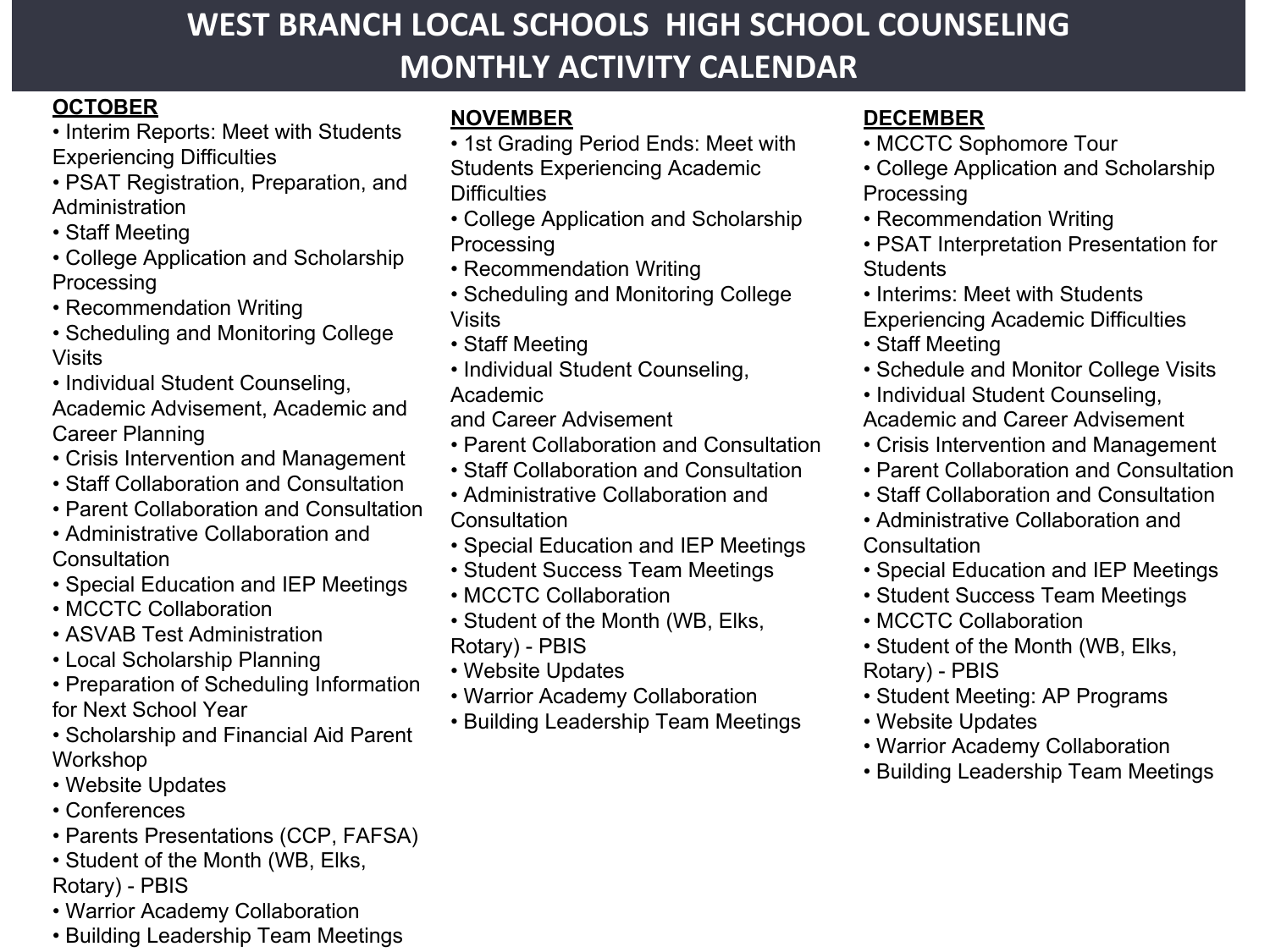#### **JANUARY**

- Second Semester Schedule Changes
- Advisement of Senior Students with Failing Grades in First Semester
- 2nd Grading Period Ends Meet with Students Experiencing Academic **Difficulties**
- Credit Recovery Advisement
- Mid-Year College Reports
- Staff Meeting
- Scheduling and Monitoring College **Visits**
- Individual Student Counseling, Academic and Career Advisement
- Crisis Intervention and Management
- Parent Collaboration and Consultation
- Staff Collaboration and Consultation
- Administrative Collaboration and **Consultation**
- Special Education and IEP Meetings
- Student Success Team Meetings
- MCCTC Collaboration
- Scheduling Materials Preparation
- Transitioning from High School for 11thGrade
- Parent Meeting: FAFSA Workshop
- Parent Meeting: "Everything You
- Want to Know About College Testing"
- Warrior Academy Collaboration
- Building Leadership Team Meetings

#### **FEBRUARY**

- Scheduling for Upcoming Year:
- Prepare Lesson Plans for Presentations
- Schedule Presentations
- Individual Student Advisement and **Scheduling**
- Staff Meeting
- Individual Student Counseling, Academic and Career Advisement
- Crisis Intervention and Management
- Parent Collaboration and Consultation
- Staff Collaboration and Consultation
- Administrative Collaboration and **Consultation**
- Special Education and IEP Meetings
- Student Success Team Meetings
- MCCTC Collaboration
- Parent Meeting: Curriculum Night Next Year's 9th Grade
- Parent Meeting: "Getting Started in the College Selection Process"
- Website Updates
- Building Leadership Team Meetings

#### **MARCH**

- Interim Reports: Meet with Students Experiencing Academic Difficulties
- Local Scholarship Application Processing
- OGT Preparation and Administration
- Advanced Placement Test **Registration**
- Scheduling Issues and Changes for the Upcoming School Year
- Staff Meeting
- Department Chair Meeting
- Individual Student Counseling, Academic and Career Advisement
- Crisis Intervention and Management
- Parent Collaboration and Consultation
- Staff Collaboration and Consultation
- Administrative Collaboration and **Consultation**
- Special Education and IEP Meetings
- Student Success Team Meetings
- MCCTC Collaboration
- Warrior Academy Collaboration
- Website Updates
- Building Leadership Team Meetings